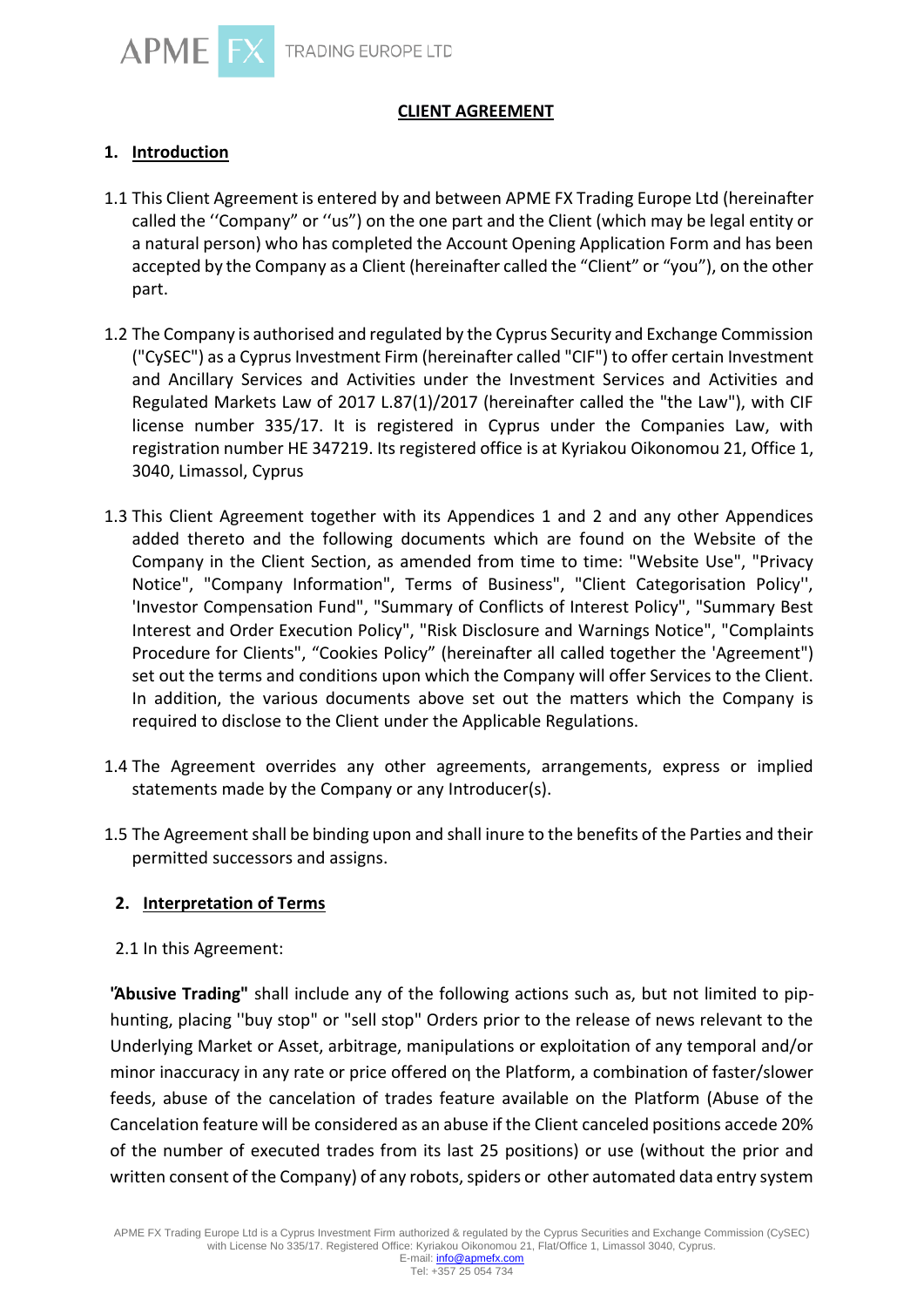

with the Platform, use of any software which applies artificial intelligence analysis to the Company's systems and/or Platform(s) and/or Client Account.

**'Άccοunt Opening Application Fοrm"** shall mean the application form/questionnaire completed by the Client in order to apply for the Company's Services under this Agreement and a Client Account, via which form/ questionnaire the Company will obtain amongst other things information fοr the Client's identification and due diligence, his categorization and appropriateness οor suitability (as applicable) in accordance with the Applicable Regulations.

**'Άffiliate"** shall mean ίη relation to the Company, any entity which directly 0r indirectly contr0ls 0r is controlled by the Company, or any entity directly or indirectly under common control with the Company; and "control" means the power to direct or the presence of ground to manage the affairs of the Company or entity.

**'Άgreement"** shall mean this "Client Agreement" together with its Appendices 1 and 2 and any other Appendices added thereto and the following documents which are found οn the Website of the Company in the Client Section: "Website Use", "Privacy Policy", "Company Inf0rmation",Terms of Business, Client Categorisation Policy, Investor Compensation Fund, Summary of Conflicts of Interest Policy, Summary Best Interest and Order Execution Policy, Risk Disclosure and Warnings Notice, Complaints Procedure for Clients, Cookies Policy, as amended from time to time.

**'Άpplicable Regιιlations"** shall mean (a) CySEC Rules or any other rules of a relevant regulatory authority having powers ονer the Company; (b) the Rules of the relevant Market; and (c) all other applicable laws, rules and regulations of Cyprus or of the European Union.

**'Άsk"** shall mean the higher price in a Quote at which the price the Client may buy.

**'Άιιthorised Representative"** shall mean the peeron of paragraph 27,4. of this Client Agreement.

**'Άutomatic Orders**" shall mean all Orders automatically by following/copying the trading activity of a Signal Provider.

**"Balance"** shall mean the total financial result in the Client Account after the last Completed Transaction and depositing/withdrawal operation at any period of time.

**"Base Currency**" shall mean the first cunency in the Currency Pair against which the Client buys or sells the Quote Cunency.

**"Bid"** shall mean the lower price in a Quote at which the Client may sell.

**"Bιιsiness Day"** shall mean any day, other than a Saturday or a Sunday, 0r the 25th of December, 0r the 1st of January or any other Cyprus or International holidays to be announced on the Company's Website.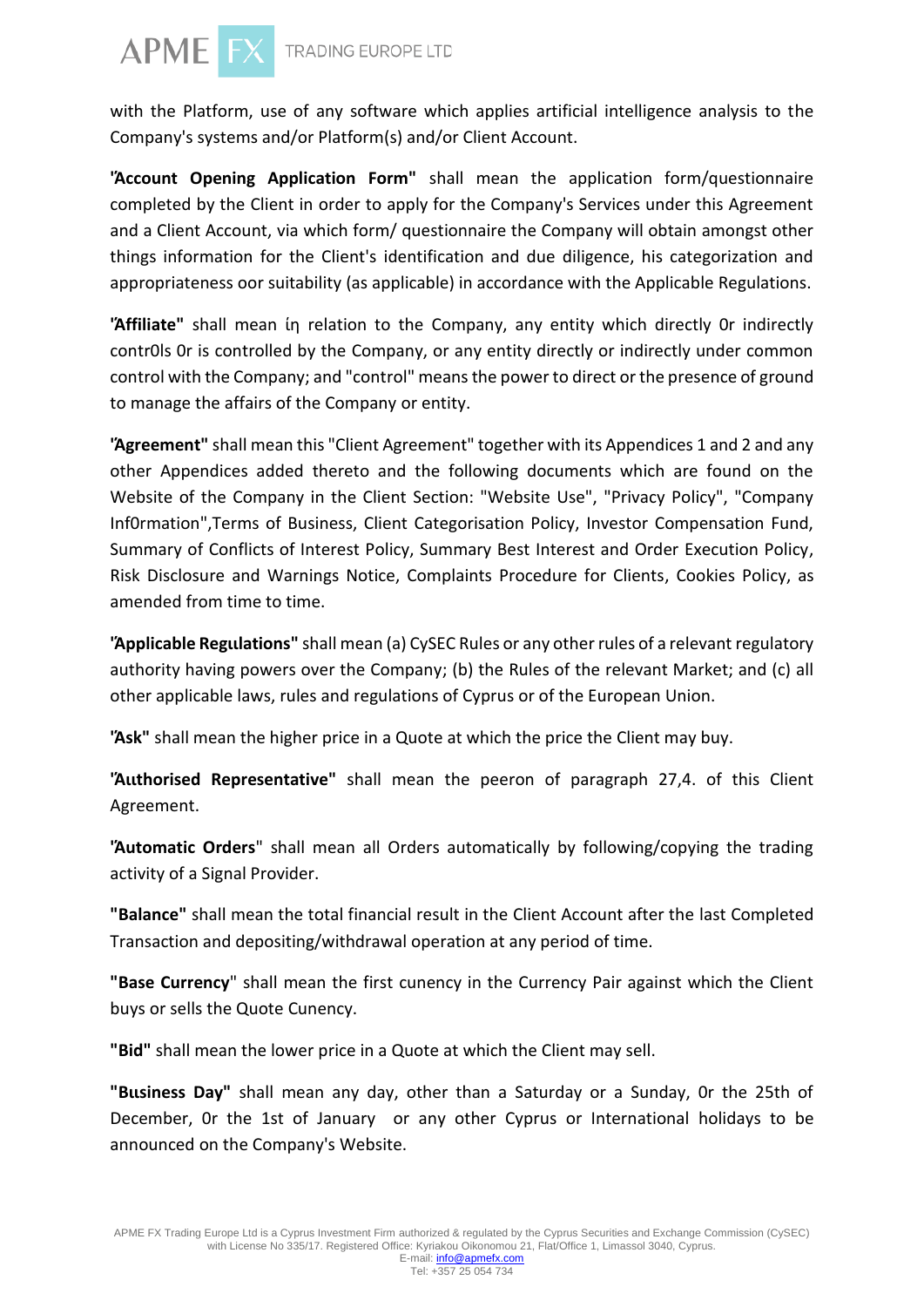

**"Client Accoιιnt"** shall mean the unique personalised account of the Client consisting of all Completed Transactions, Open Positions and Orders ίη the Platform, the Balance of the Client money and deposit/withdrawal transactions of the Client money.

**"Closed Position"** shall mean the opposite of an Open Position.

**"Completed Transaction"** in a CFD shall mean two counter deals of the same size ( opening a position and closing a position): buy then sell and vice versa.

**"Contract for Differences"** ("CFD") shall mean a contract, which is a contract f0r differences by reference to variations in the price of an UnderIying Asset. Α CFD is a Financial Instrument.

**"Contract Specifications"** shall mean the prinicipal trading terms in CFD (for example Spread, Swaps, Lot Size, Initial Margin, Necessary Margin, Hedged Margin, the minimum level fro placing Stop Loss, Take Profit and Limit Orders, financing charges, charges etc.) for each type of CFD as determined by the Company from time to time. There are found on the Platform and/or the Website.

**"Currency of the Client Account"** shall mean the currency that the Client Account is denominated in, which may be Eure and US Dollar or any other currency as offered by the Company from time to time.

**"Cιιrrency Ρair"** shall mean the object or Underlying Asset of a CFD based οn the change in the value of one cunency against the other. Α Cunency Pair consists of two currencies (the Quote Currency and the Base Currency) and shows how much of the Quote currency is needed to purchase one unit of the Base Currency.

**"CySEC"** shall mean the Cyprus Securities and Exchange Commission, which is the Company's supervisory authority.

**"CySEC Rules"** shall mean the Rules, Directives, Regulations, Guidance notes, opinions or recommendations of CySEC.

**"Difference"** shall mean the difference in price upon the opening of a Transaction and the closing of such Transaction.

**'Έqιιίty"** shall mean the Balance plus or minus any Floating Profit or Loss that derives from an Open Position and shall be calculated as: Equity = Balance + Floating Profit - Floating Loss.

**'Έssential Details"** shall mean the required details in order for the Company to be able to place the Order for example but not limited to the type of Financial Instrunent, the type of 0rder, the Direction (Buy or Sell), the volume, type of Underlying Asset, if the Client places a Pending Order (limit or stop) the Client will indicate the intended price in which the order will go in the market and any Stop Loss and or Take Profit etc.

**'Έvent of Defaιιlt"** shall have the meaning given ίη paragraph 10.1. of this Client Agreement.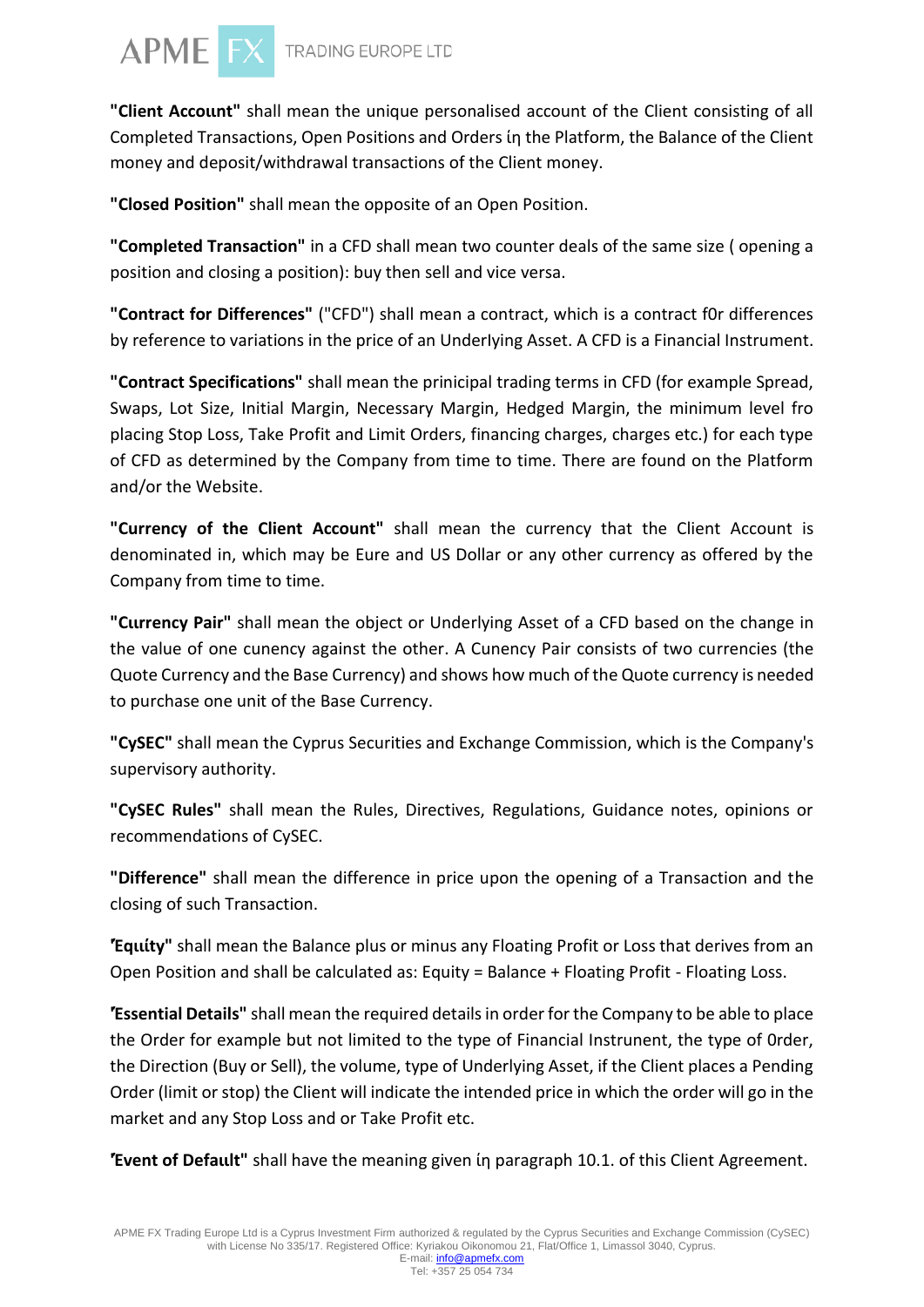

**'Έxpert Advisor"** shall mean a mechanical online trading system designed to automate trading activities οn the Platform. It can be programmed to alert the Client of a trading oppotunity and can also trade his Client Account automatically managing all aspects of trading operations from sending Orders directly to the Platform to automatically adjusting stop loss, trailing stops and take profit levels.

**"Financial Instrιment"** shall mean the Financial lnstruments under the Company's CIF license which can be found ίη the document "Company Information". It is understood that the Company does not necessarily offer all the Financial Instruments which appear on its CIF license but only those marketed on its Website, from time to time.

**"Floating Profit/Loss"** in a CFD shall mean current proofit/loss on Open Positions calculated at the current Quotes (added any commissions or fees if applicable).

**"Force Majeure Event"** shall have the meaning as set out in paragraph 20.1. of the Client Agreement.

"**Free Margin"** shall mean the amount of funds available in the Client Account, which may be used to open a position or maintain an Open Position. Free Margin shall be calculated as: Equity less (minus) Necessary Margin [Free margin = Equity- Necessary Margin].

**'Ήedged Margin"** for CFD trading shall mena the necessary amount of money required by the Company so as to open and maintain Matched Positions.

"**Initial Margin**" for CFD trading shall mean the necessary amount of money required by the Company so as to open a position.

"**Introducer**" shall have the meaning as set put in paragraph 27.1. of this Client Agreement.

"**Investment Services**" shall mean the Investment Services under the Company's CIF license which can be found in the document "Company Information".

"**Leverage**" for CFD trading shall mean a ratio in respect of Transaction Size and Initial Margin. 1:100 ratio means that in order to open a position, the Initial Margin is one hundred times less than the Transactions Size.

"**Long Position**" for CFD trading shall mean a buy position that appreciates in value if Underlying Market prices increase. For example, in respect of Currency Pairs: buying the Base Currency against the Quote Currency.

"**Lot**" shall mean a unit measuring the Transaction amount specified for each Underlying Asset of a CFD.

"**Lot Size**" shall mean the number Underlying Assets in one Lot of a CFD.

"**Maintenance Margin**" shall mean the necessary guarantee funds so as to maintain an Open Position.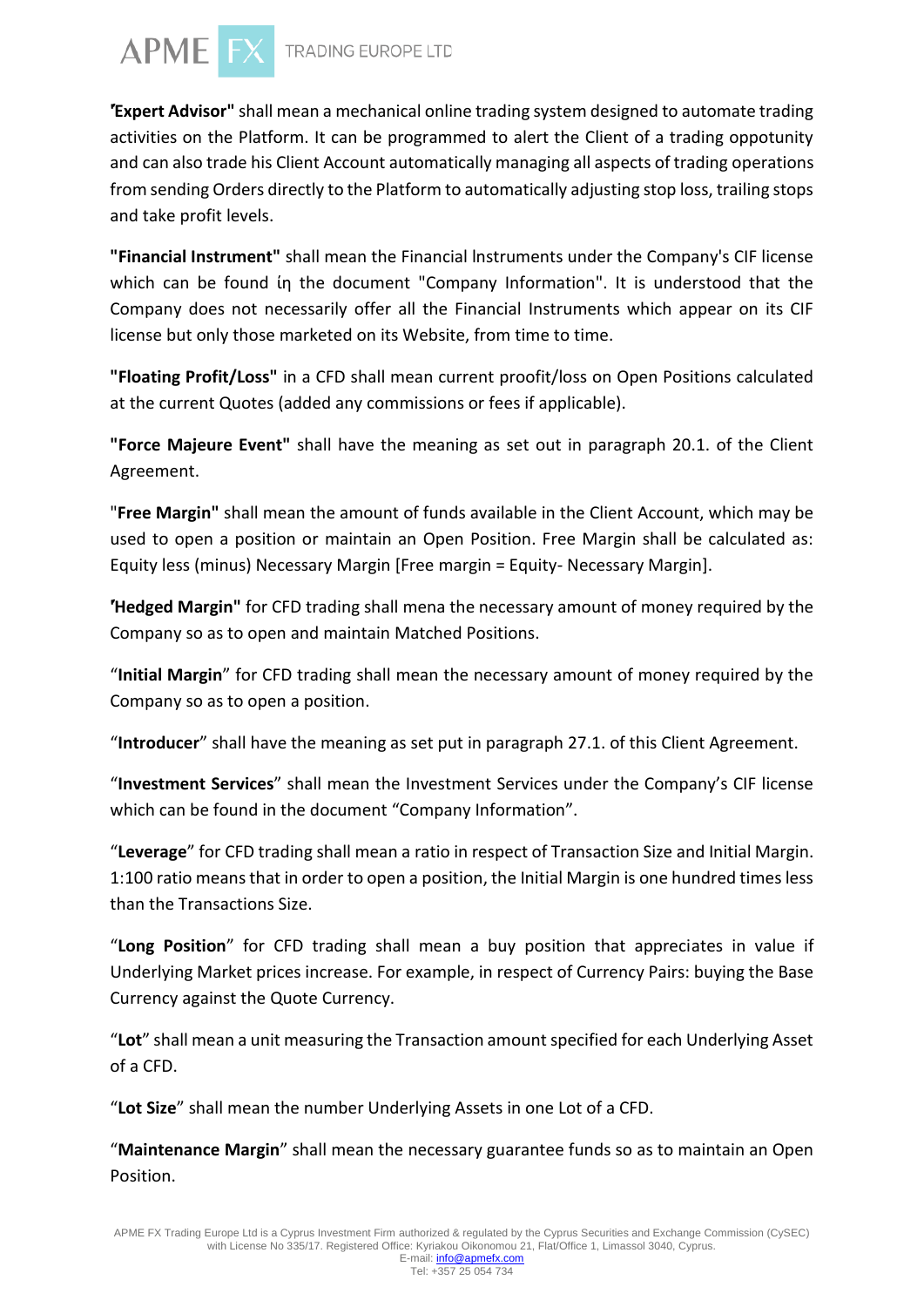

"**Management Fee**" shall mean a fee for holding open position in Physical Stocks. This fee will be charged at the end of each business day and each Wednesday the fee will be tripled.

"**Margin**" shall mean the necessary guarantee funds so as to open or maintain Open Positions in a CFD Transaction.

"**Margin Call**" shall mean the situation when the Company informs the Client to deposit additional funds when the Client does not have enough Margin to open or maintain Open Positions.

"**Маrgin Level**" for CFD trading shall mean the percentage of Equity to Necessary Margin ratio. It is calculated as: Margin Level = (Equity / Necessary Margin) x 100%.

"**Margin Trading**" for CFD trading shall mean Leverage trading when the Client may make Transactions having less funds on the Client Account in comparison with the Transaction Size.

"**Matched Positions**" for CFD trading shall mean Long and Short Positions of the same Transaction Size opened on the Client Account for the same CFD.

"**Necessary Margin**" for CFD trading shall mean the necessary margin required by the Company so as to maintain Open Positions.

"**Normal Market Size**" for CFD trading shall mean the maximum number of units of the Underlying Asset that are transmitted by the Company for execution.

"**Open Position**" shall mean any Long Position or a Short Position which is not a Completed Transaction.

"**Order**" shall mean an instruction from the Client to trade in Financial Instruments.

"**Parties**" shall mean the parties to this Agreement –i.e. the Company and the Client.

"**Platform**" shall mean the electronic mechanism operated and maintained by the Company, consisting of a trading platform, computer devices, software, databases, telecommunication hardware, programs and technical facilities, which facilitates trading activity of the Client in Financial Instruments via the Client Account.

"**Professional Client**" shall mean a "Professional Client" for the purposes of CySEC Rules, as specified in the Client Categorisation Policy.

"**Prohibited Action**" shall mean the actions as set out in Terms of Business.

"**Order Level**" for CFD trading shall mean the price indicated in the Order.

"**Quote**" shall mean the information of the current price for a specific Underlying Asset, in the form of the Bid and Ask prices.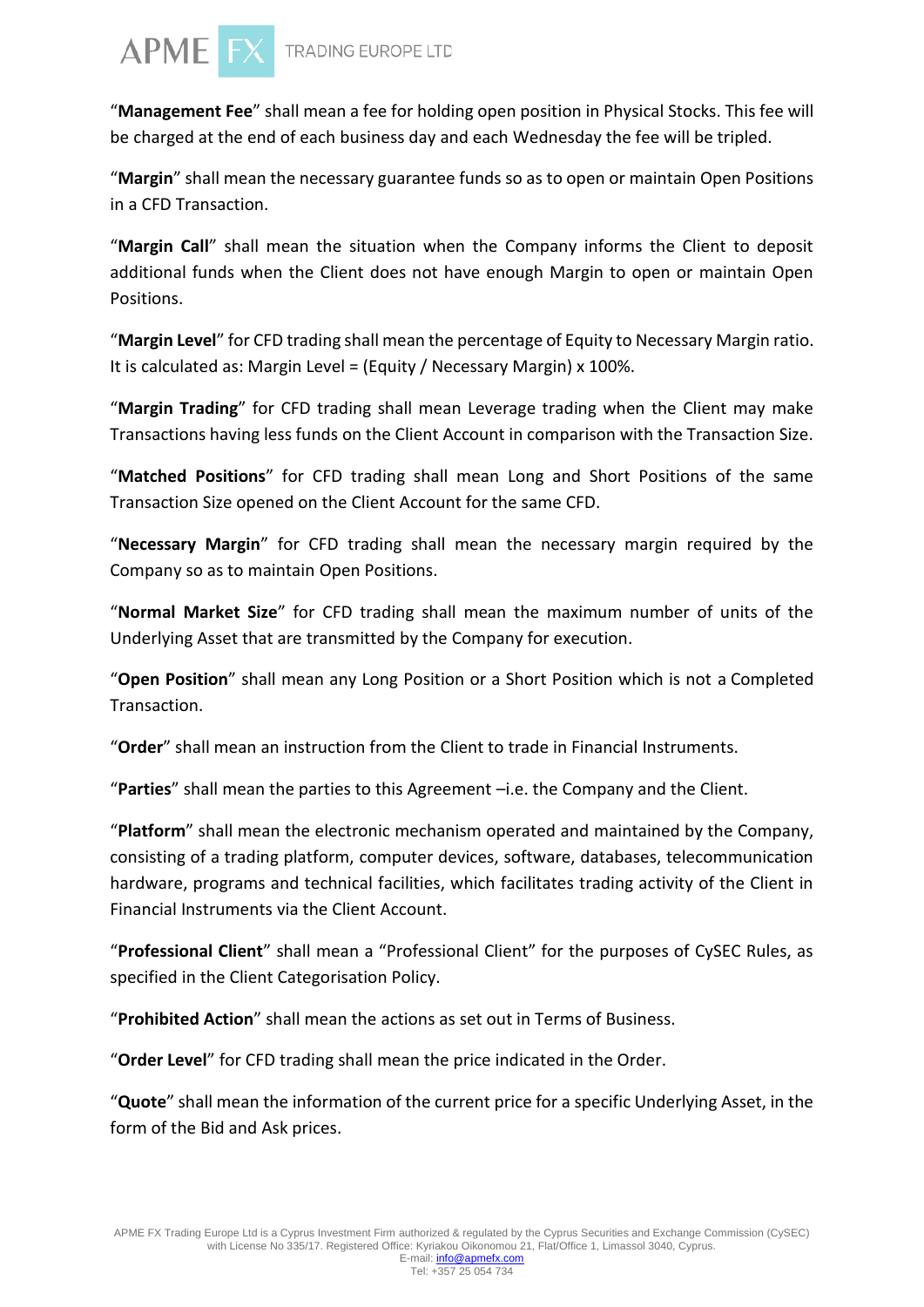

"**Quote Currency**" shall mean the second currency in the Currency Pair which can be bought or sold by the Client for the Base Currency.

"**Quotes Base**" in relation to CFD trading shall mean Quotes Flow information stored on the Server.

"**Quotes Flow**" shall mean the stream of Quotes in the Platform for each CFD.

"**Retail Client**" shall mean a "Retail Client" for the purposes of the CySEC Rules, as specified in the Client Categorisation Policy.

"**Robot**" shall mean an automated trading software that trades automatically the CFDs.

"**Services**" shall mean the services to be offered by the Company to the Client under this Agreement, as set out in paragraph 6.1. of this Client Agreement.

"**Short Position**" for CFD trading shall mean a sell position that appreciates in value if Underlying Market prices fall. For example, in respect of Currency Pairs: selling the Base Currency against the Quote Currency. Short Position is the opposite of a Long Position.

"**Physical Shares**" shall mean equity investments that represent ownership in a company that are traded on the major stock exchanges.

"**Signal Provider**" shall mean a person who has agreed to provide the Company with information about his trading, which may be followed by other Clients via the Automatic Orders.

"**Slippage**" shall mean the difference between the expected price of a Transaction in a CFD and the price the Transaction is actually executed at. Slippage often occurs during periods of higher volatility (for example due to due to news events) making an Order at a specific price impossible to execute, when market Orders are used, and also when large Orders are executed when there may not be enough interest at the desired price level to maintain the expected price of trade.

"**Social Trading**" shall mean trading in CFDs via the use of the Automatic Orders, whereby the Client is following/copying the trading activity of a Signal Provider, as opposed to manually placing Orders himself.

"**Spread**" for CFD trading shall mean the difference between Ask and Bid of an Underlying Asset in a CFD at that same moment.

"**Swap or Rollover**" for CFD trading shall mean the interest added or deducted for holding a position open overnight.

"**Terms**" and/or Terms of Business" mean Terms of Business governing all the actions that relate to the execution of the Client's trades.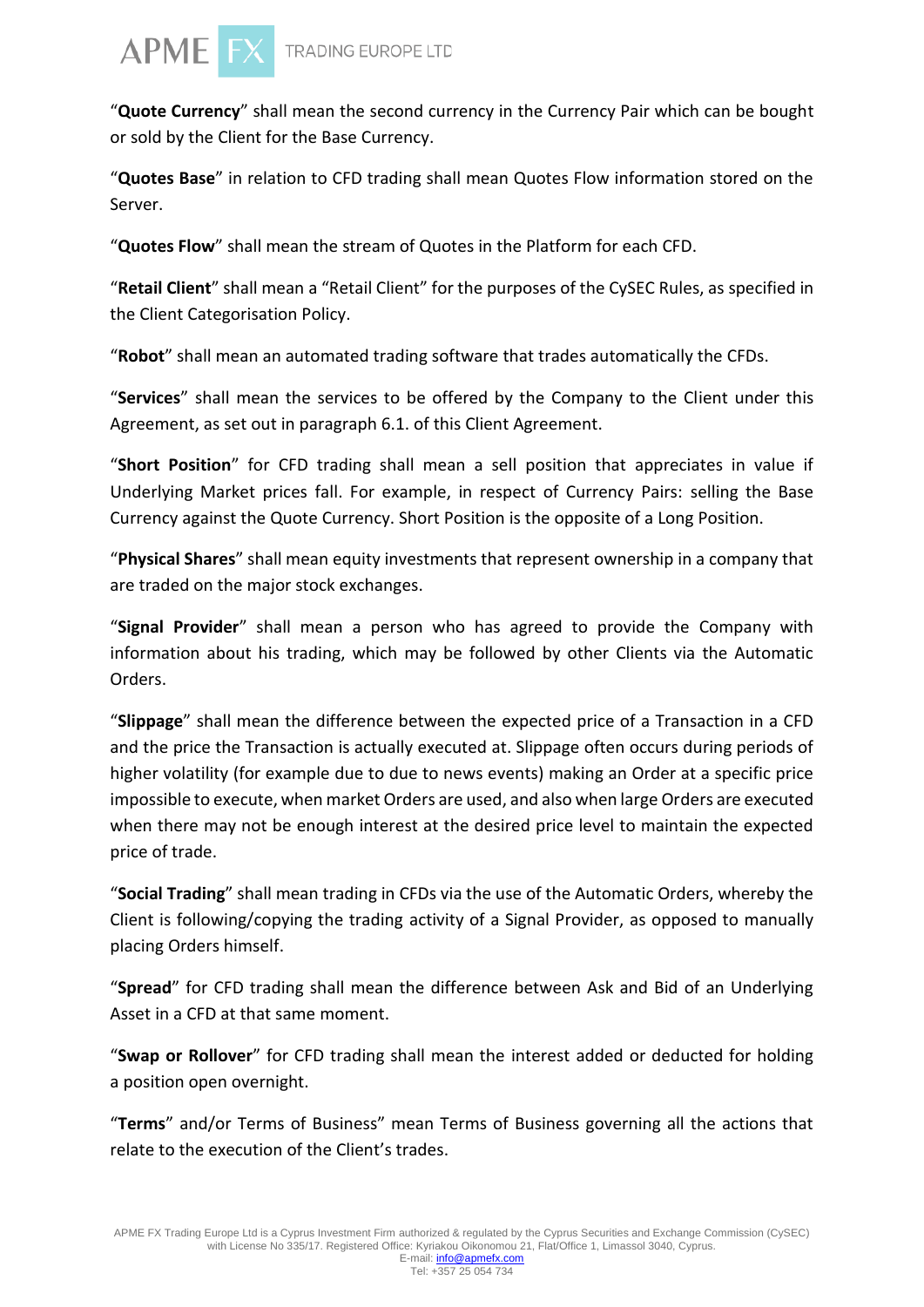

"**Trailing Stop**" in CFD trading shall mean a stop-loss Order set at a percentage level below the market price - for a long position. The trailing stop price is adjusted as the price fluctuates. A sell trailing stop order sets the stop price at a fixed amount below the market price with an attached "trailing" amount. As the market price rises, the stop price rises by the trail amount, but if the pair price falls, the stop loss price doesn't change, and a market order is submitted when the stop price is hit.

"**Transaction**" shall mean any CFD or Physical Share transaction arranged for execution on behalf of the Client under this Agreement.

"**Transaction Size**" for CFD trading shall mean Lot Size multiplied by number of Lots.

"**Underlying Asset**" shall mean the object or underlying asset in a CFD which may be Currency Pairs, Futures, Metals, Equity Indices, Stocks and Commodities. It is understood that the list is subject to change and Clients must refer each time on the Platform.

"**Underlying Market**" shall mean the relevant market where the Underlying Asset of a CFD is traded.

"**Website**" shall mean the Company's website at or [www.apmefx.com](http://www.apmefx.com/) and any other website as the Company may maintain as its brands.

"**Written Notice**" shall have the meaning set out in paragraphs 17.3. and 17.4. of the Client Agreement.

- 2.2. Words importing the singular shall import the plural and vice versa. Words importing the masculine shall import the feminine and vice versa. Words denoting persons include corporations, partnerships, other unincorporated bodies and all other legal entities and vice versa.
- 2.3. Paragraph headings are for ease of reference only and shall not affect interpretation of this Agreement.
- 2.4. Capitalized terms used herein that are not defined herein shall have the meaning set out in the CySEC Rules.
- 2.5. Any reference to any act or regulation or Law shall be that act or regulation or Law as amended, modified, supplemented, consolidated, re-enacted or replaced from time to time, all guidance noted, directives, statutory instruments, regulations or orders made pursuant to such and any statutory provision of which that statutory provision is a reenactment, replacement or modification.

# **3. Application and Commencement**

3.1. After the Client fills in and submits the Account Opening Application Form together with all the required identification documentation required by the Company for its own internal checks, the Company will send him a notice informing him whether he has been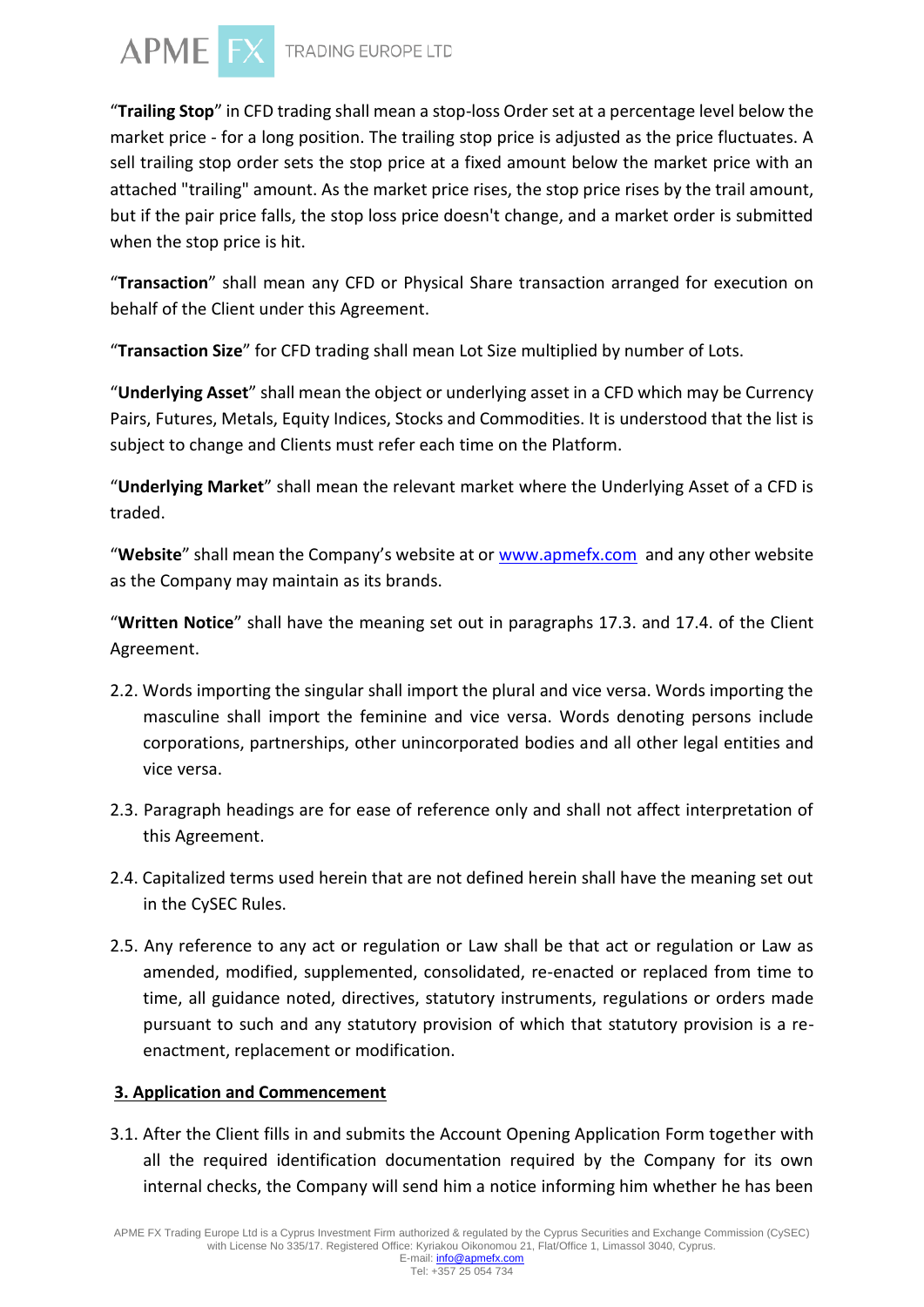

accepted as a Client of the Company. It is understood that the Company is not to be required (and may be unable under Applicable Regulations) to accept a person as its Client until all documentation it requires has been received by the Company, properly and fully completed by such person and all internal Company checks (including without limitation anti-money laundering checks, appropriateness or suitability tests, as the case may be) have been duly satisfied. It is further understood that the Company reserves the right to impose additional due diligence requirements to accept Clients residing in certain countries. The Company has a discretionary right not to accept any natural person or legal person as a Client.

3.2. The Agreement shall take effect and commence upon the receipt by the Client of (i) a notice sent by the Company informing the Client that he has been accepted as the Company's Client or that a Client Account has been opened for him, and/or (ii) any other affirmation and/or action that lead to opening of a Client Account.

#### **4. Client Categorisation**

- 4.1. According to Applicable Regulations, the Company has to categorize its Clients in one of the following categories: Retail Client, Professional Client or Eligible Counterparty. This categorization shall depend on the information provided by the Client in his Account Opening Application Form and according to the method of categorisation as this method is explained under the Client Categorisation Policy. By accepting this Agreement, the Client accepts application of such method. The Company will inform the Client of his categorization according to Applicable Regulations. The Client has the right to request different categorization. Categorization as a Retail Client offers greater protection. Retail Clients are entitled to more detailed information under Applicable Regulations. The Company cannot enter into title transfer financial collateral arrangements with Retail Clients. Renumeration practices which could provide an incentive to the Company's staff to recommend a particular financial instrument to a Retail Client when the Company could offer a different financial instrument which would better meet that Client's needs are also prohibited. In the case of Professional Clients and Eligible Counterparties, the Company may agree to provide more limited information as provided by Applicable Regulations.
- 4.2. The Client accepts that when categorising the Client and dealing with him, the Company will rely on the accuracy, completeness and correctness of the information provided by the Client in his Account Opening Application Form and the Client has the responsibility to immediately notify the Company in writing if such information changes at any time thereafter.
- 4.3. It is understood that the Company has the right to review the Client's categorisation and change his categorisation if this is deemed necessary (subject to Applicable Regulations).

## **5. Assessment**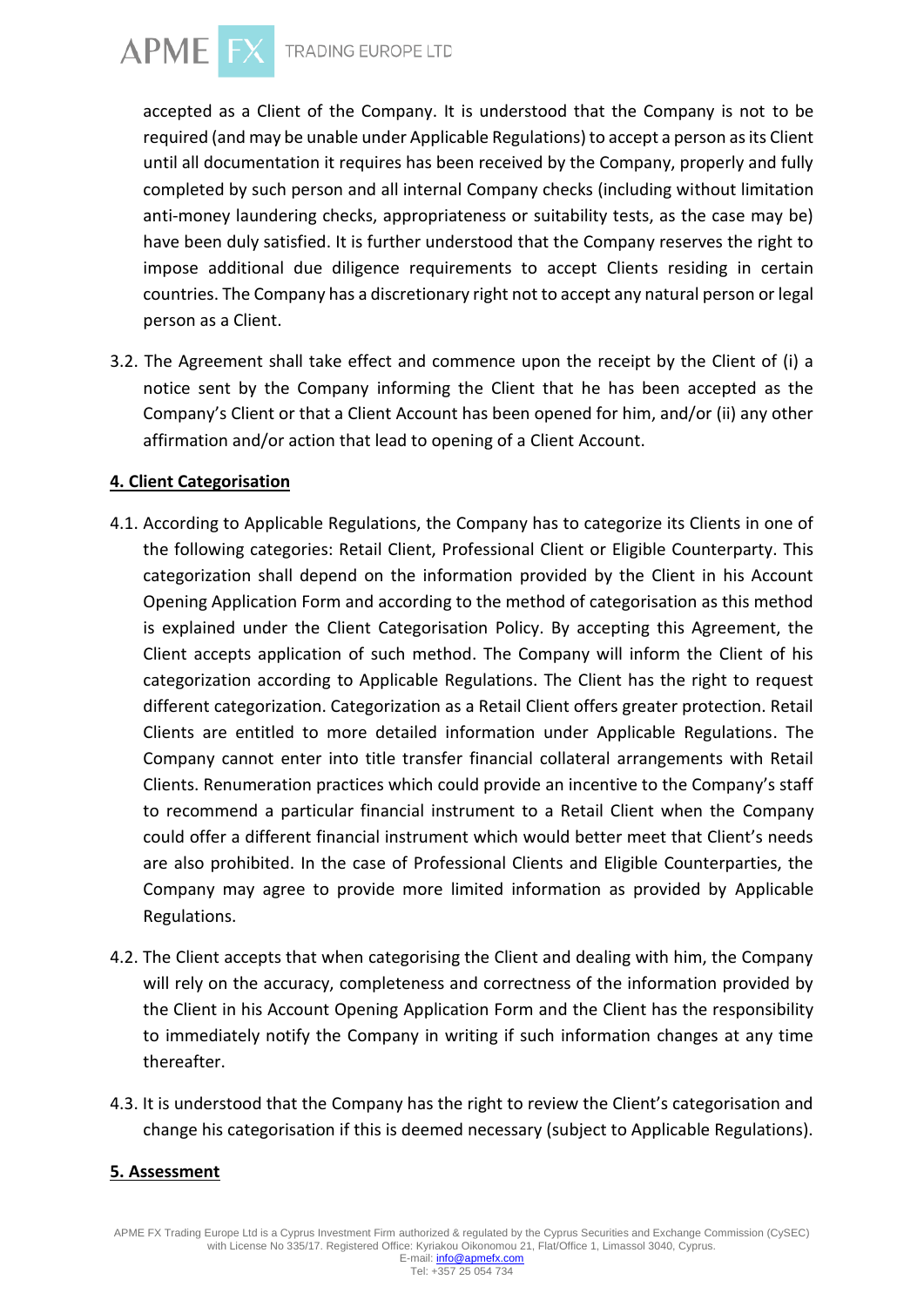APME FX TRADING EUROPE LTD

- 5.1. In providing the Services of Reception and Transmission and Execution of Client Orders, the Company is obliged under Applicable Regulations to seek information from a Client or potential Client regarding his knowledge, experience in the investment field relevant to the specific type of service or Financial Instrument offered or demanded, ability to bear losses and risk tolerance, so as to enable the Company to assess whether the service or Financial Instrument is appropriate for the Client. Where the Client or potential Client elects not to provide the information regarding his knowledge, experience, ability to bear losses and risk tolerance or where he provides insufficient information regarding his knowledge, experience, ability to bear losses and risk tolerance, the Company will not be able to determine whether the service or Financial Instrument is appropriate for him. The Company is entitled, at its sole discretion, to request additional information regarding the Client and/or to request an update of the data notified by the Client, whenever it deems necessary. The Company shall assume that information about his knowledge, experience, ability to bear losses and risk tolerance provided from the Client to the Company is accurate and complete and the Company shall have no responsibility to the Client if such information is incomplete or misleading or changes or becomes inaccurate and the Company will be deemed to have performed its obligations under Applicable Regulations, unless the Client has informed the Company of such changes.
- 5.2. In providing the Investment Services of Investment Advice and/or Portfolio Management, the Company is obliged under Applicable Regulations to seek information from a Client or potential Client (for example via the Client Account Application Form) regarding the Client's knowledge, experience in the investment field relevant to the specific type of Financial Instrument or service, as well as his financial situation including his ability to bear losses and his investment objectives including his risk tolerance, so as to be able, based on this information, to recommend to the Client the investment services and the Financial Instruments that are suitable for him/her (suitability test) and, in particular, that are in accordance with his risk tolerance and ability to bear losses. If the Company will provide the Investment Services of Investment Advice by recommending a package of bundled services or products, it will ensure that the overall bundled package is suitable for the Client and to enable the Company to act in the Client's best interest. The Company is entitled, at its sole discretion, to request additional information regarding the Client or/and to request an update of the data notified by the Client, whenever it deems this necessary. The Company shall assume that information provided from the Client to the Company is accurate and complete and the Company shall have no responsibility to the Client if such information is incomplete or misleading or changes or becomes inaccurate and the Company will be deemed to have performed its obligations under Applicable Regulations, unless the Client has informed the Company of such changes. Where the Client will engage in Social Trading, the Company will take into consideration its assessment of the Client and only provide access to Signal Providers to Clients with preferences and objectives that match the main characteristics of the service.

#### **6. Services**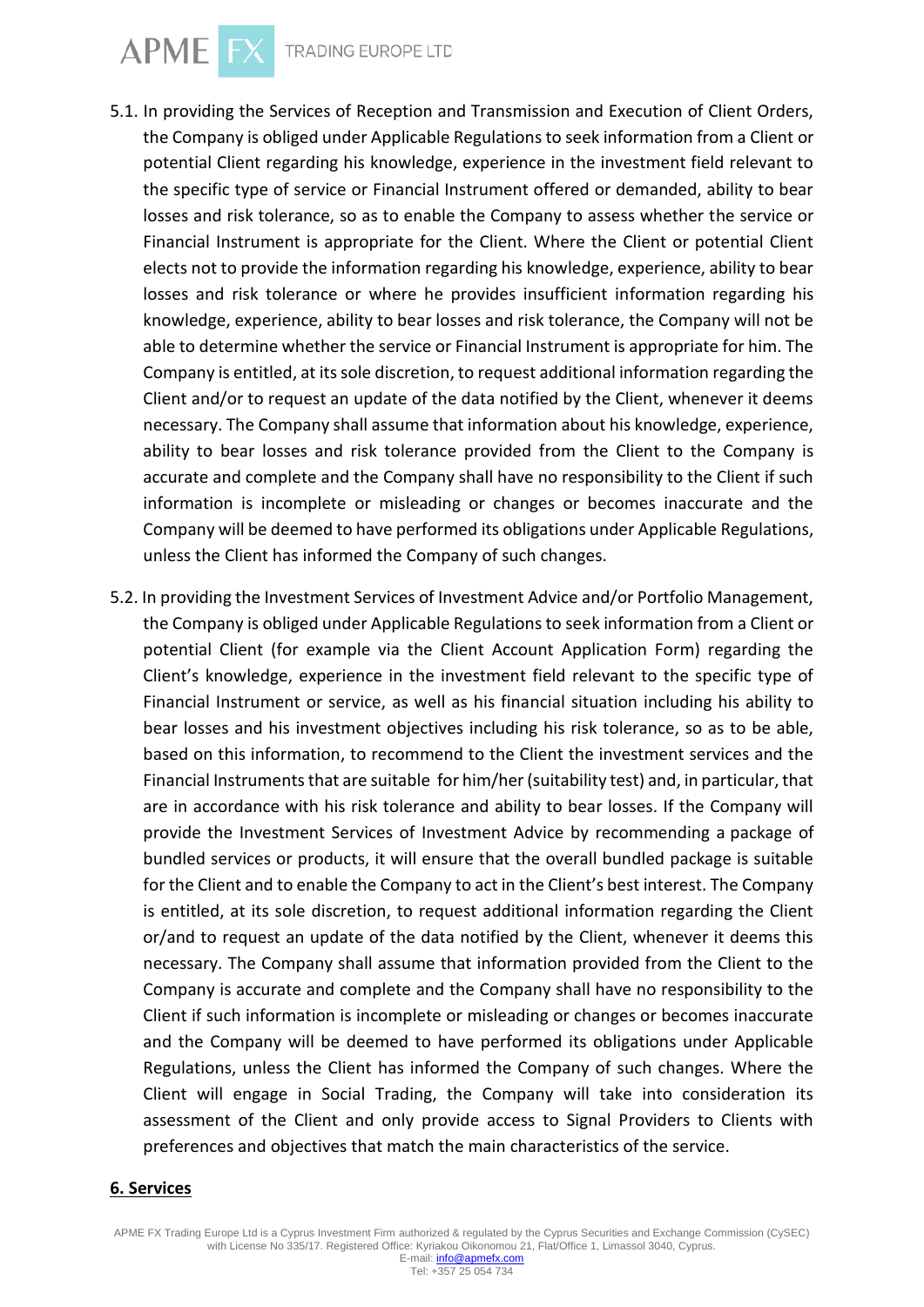

- 6.1. This Agreement covers the provision of the following investment and ancillary Services from the Company to the Client:
	- a) Reception and transition of Orders of the Client in Financial Instruments offered by the
	- b) Company from time to time.
	- c) Execution of Orders in Financial Instruments offered by the Company from time to time.
	- d) Investment advice.
	- e) Portfolio management.
	- f) Cash/collateral management, according to paragraph 12 hereunder.
	- g) Foreign currency services provided they are associated with the provision of the reception and transmission service of paragraph 6.1. (a), (b), (c) and (d) hereunder.
- 6.2. The Company shall open one or more Client Account(s) for the Client and issue access data to allow him to gain access to the Platform and place Orders manually himself and/or engage in Social Trading.
- 6.3. It is understood that not all of the Services under paragraph 6.1. of this Agreement may be applicable for each Client.
- 6.4. It is understood that when trading in CFDs, there is no delivery or safekeeping of the Underlying Asset to which the CFD is referring to.
- 6.5. It is hereby agreed and understood that the Company reserves the right to reject a Client's request to trade in both CFDs and to allow such Client, at the Company's discretion, to trade only in either CFDs.

## **7. Advice and Commentary**

- 7.1. Unless specifically requested by the Client and agreed between the Parties in writing, the Company will not give the Client any form of Investment Advice. The Client alone will decide how to handle his Client Account, place Orders and take relevant decisions based on his own judgement.
- 7.2. The Company will not be under any duty to provide the Client with any legal, tax or other advice relating to any Transaction. The Client may wish to seek independent advice before entering into a Transaction.
- 7.3. The Company may, from time to time and at its sole discretion, provide the Client with information, recommendations, news, market commentary or other information (hereinafter called "Information") which shall not be considered as part of its Services to the Client. The Information may also be posted to its Website and/or provided to in the form of a newsletter to all its subscribers. Where it does so:
	- a) The Company will not be responsible for such Information.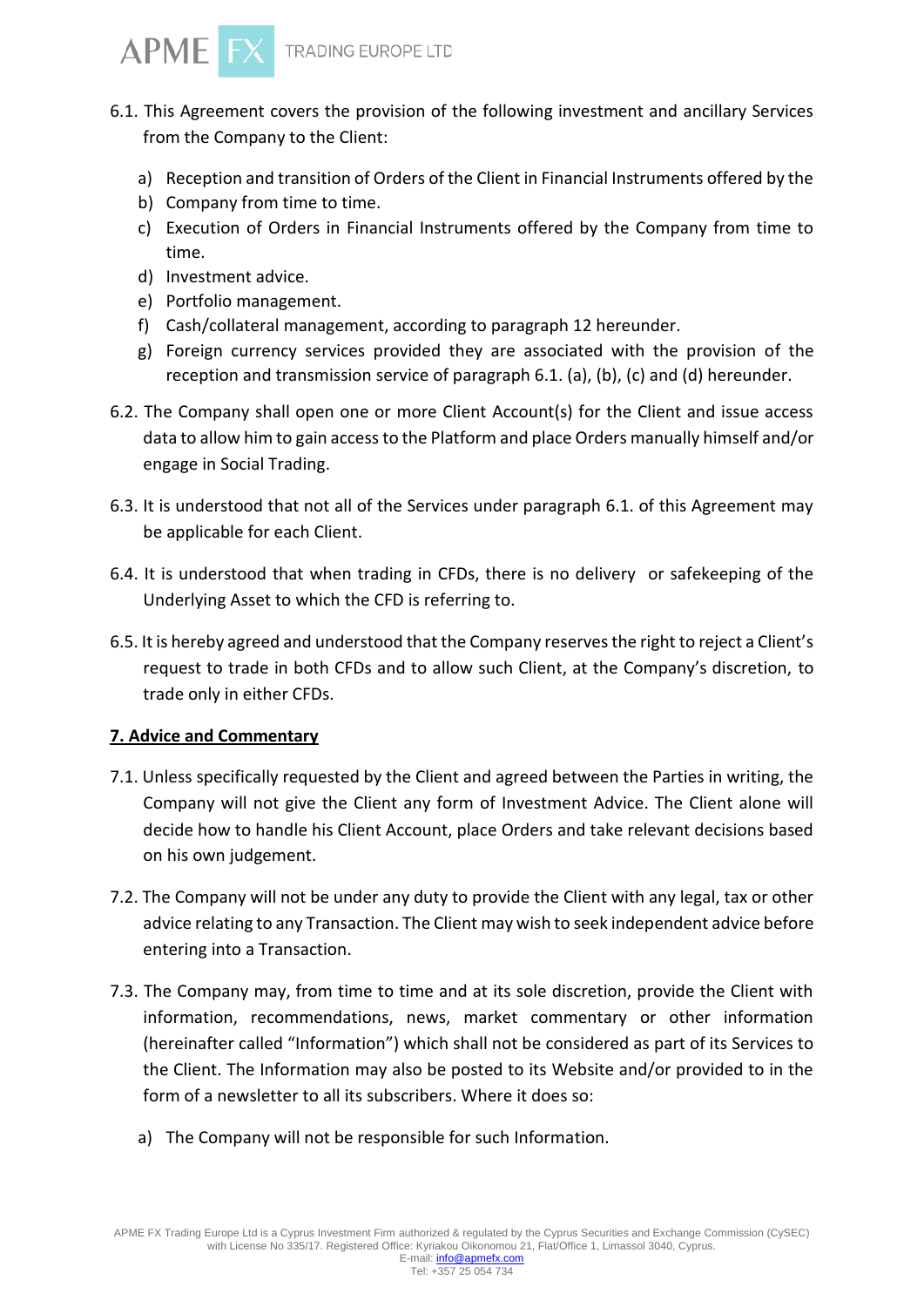

- b) The Company gives no representation, warranty or guarantee as to the accuracy, correctness or completeness of such Information or as to the tax or legal consequences of any related Transaction.
- c) This Information is provided solely to enable the Client to make his own investment decisions and does not amount to investment advice or unsolicited financial promotions to the Client.
- d) If the Information contains a restriction on the person or category of persons for whom that Information is intended or to whom it is distributed, the Client agrees that he will not pass it on to any such person or category of persons.
- e) The Client accepts that prior to dispatch, the Company may have acted upon it itself to made use of the information on which it is based. The Company does not make representations as to the time of receipt by the Client and cannot guarantee that he will receive such Information at the same time as other Clients.
- 7.4. It is understood that market commentary, news, or other Information provided or made available by the Company to the Client are subject to change and may be withdrawn at any time without notice.

## **8. Platform**

- 8.1. The Client is solely responsible for providing and maintaining the compatible equipment necessary to access and use the Platform(s), which includes at least a personal computer or mobile phone or tablet (depending on the Platform used), internet access by any means and telephone or other access line. Access to the internet is an essential feature and the Client shall be solely responsible for any fees necessary in order to connect to the internet.
- 8.2. The Client represents and warrants that he has installed and implemented appropriate means of protection relating to the security and integrity of his computer or mobile phone or tablet and that he has taken appropriate actions to protect his system from computer viruses or other similar harmful or inappropriate materials, devices, information or data that may potentially harm the Website, the Platform(s) or other systems of the Company. The Client further undertakes to protect the Company from any wrongful transmissions of computer virus or other similarly harmful or inappropriate material or device to the Platform(s) from his personal computer or mobile phone or tablet.
- 8.3. The Company will not be liable to the Client should his computer system or mobile phone or tablet fail, damage, destroy and/or format his records and data. Furthermore, if the Client incurs delays and any other form of data integrity problems that are a result of his hardware configuration or mismanagement, the Company shall not be liable.
- 8.4. The Company will not be liable for any such disruptions or delays or problem in any communication experienced by the Client when using the Platform(s).
- 8.5. Orders with the Company are placed on the Platform(s), with the use of access data through the Client's compatible personal computer connected to the internet. It is agreed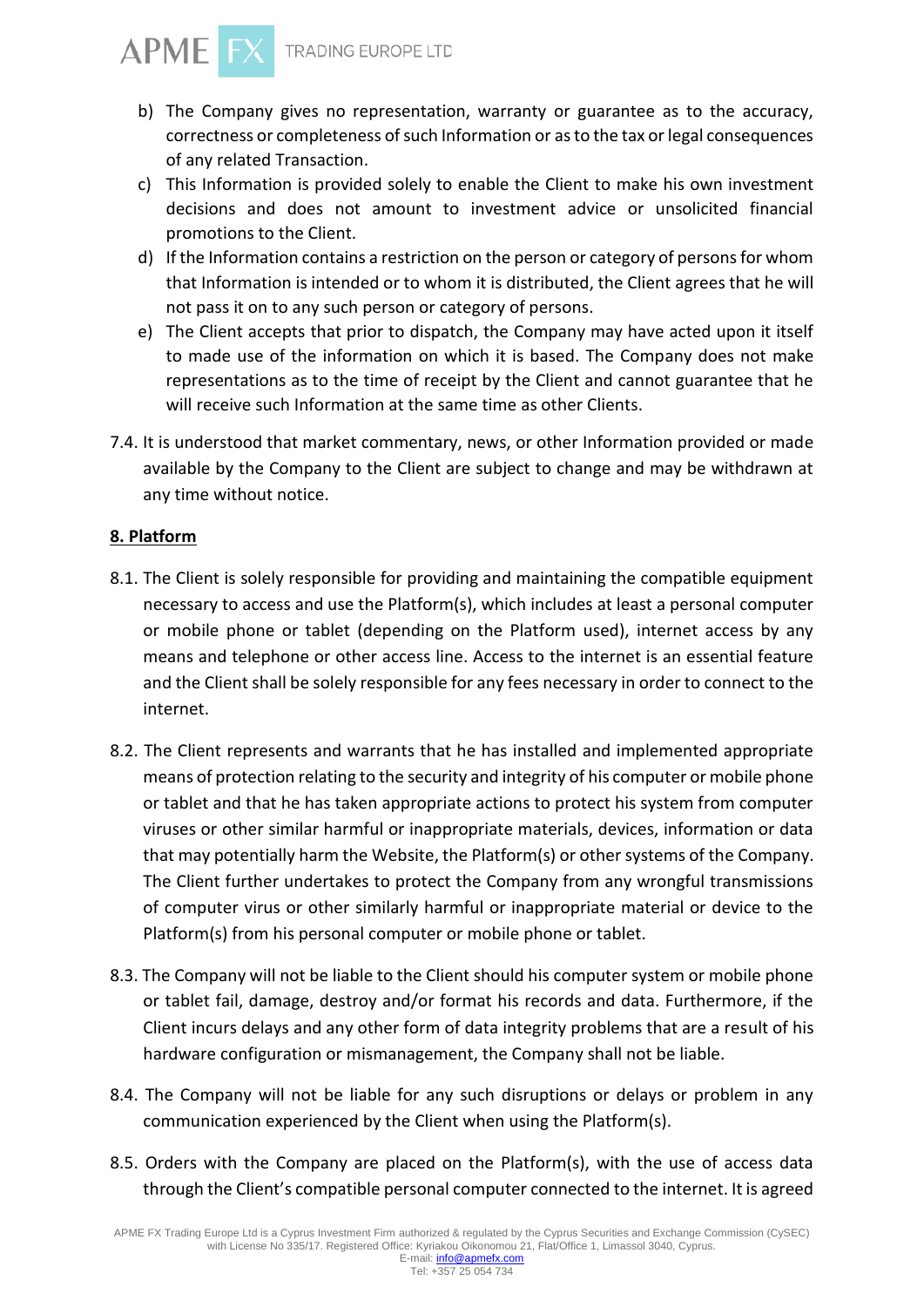

and understood that the Company will be entitled to rely and act on any Order given by using the Access Data on the Platform(s) without any further enquiry to the Client and any such Orders will be binding upon the Client.

#### **9. Execution of Client's Orders**

- 9.1. Execution of the Client Orders will be performed in line with Terms of Business and the Summary Best Interest and Order Execution Policy, which are available on the Website and may be updated from time to time.
- 9.2 In the case where the Client is a legal person it is obliged to obtain a legal entity identifier from an appropriate authority duly licensed to provide legal entity identifiers. In the case of a legal person, the Client will not (where provided by Applicable Regulations) be able to execute any Transactions with the Company if it does not possess a legal entity identifier.

#### **10. Events of Default**

10.1. Each of the following constitutes an "Event of Default":

- a) The failure of the Client to perform any obligation due to the Company.
- b) If an application is made in respect of the Client pursuant to the Cyprus Bankruptcy Act or any equivalent act in another Jurisdiction (if the Client is an individual), if a partnership, in respect of one or more of the partners, or if a company, a receiver, trustee, administrative receiver or similar officer is appointed, or if the Client makes an arrangement or composition with the Client's creditors or any procedure which is similar or analogous to any of the above is commenced in respect of the Client.
- c) The Client is unable to pay the Client's debts when they fall due.
- d) Where any representation or warranty made by the Client in paragraph 22 is or becomes untrue.
- e) An action set out in paragraph 10.2 of this Agreement is required by a competent regulatory authority or body or court.
- f) The Client involves the Company in any type of fraud or illegality or breach of Applicable Regulations or the Company is placed at risk of being involved in any type of fraud or illegality or breach of Applicable Regulations if it continues offering Services to the Client, even when this is not due to the Client's wrongdoing.
- g) In cases of material violation by the Client of the requirements established by legislation of the Republic of Cyprus or other countries having jurisdiction over the Client or his trading activities,.
- h) If the Company suspects that the Client is engaged into money laundering activities or terrorist financing or card fraud or other criminal activities.
- i) The Company reasonably suspects that the Client performed a Prohibited Action as set out in the Terms of Business.
- j) The Company reasonably suspects that the Client performed Abusive Trading.
- k) The Company reasonably suspects that the Client opened the Client Account fraudulently.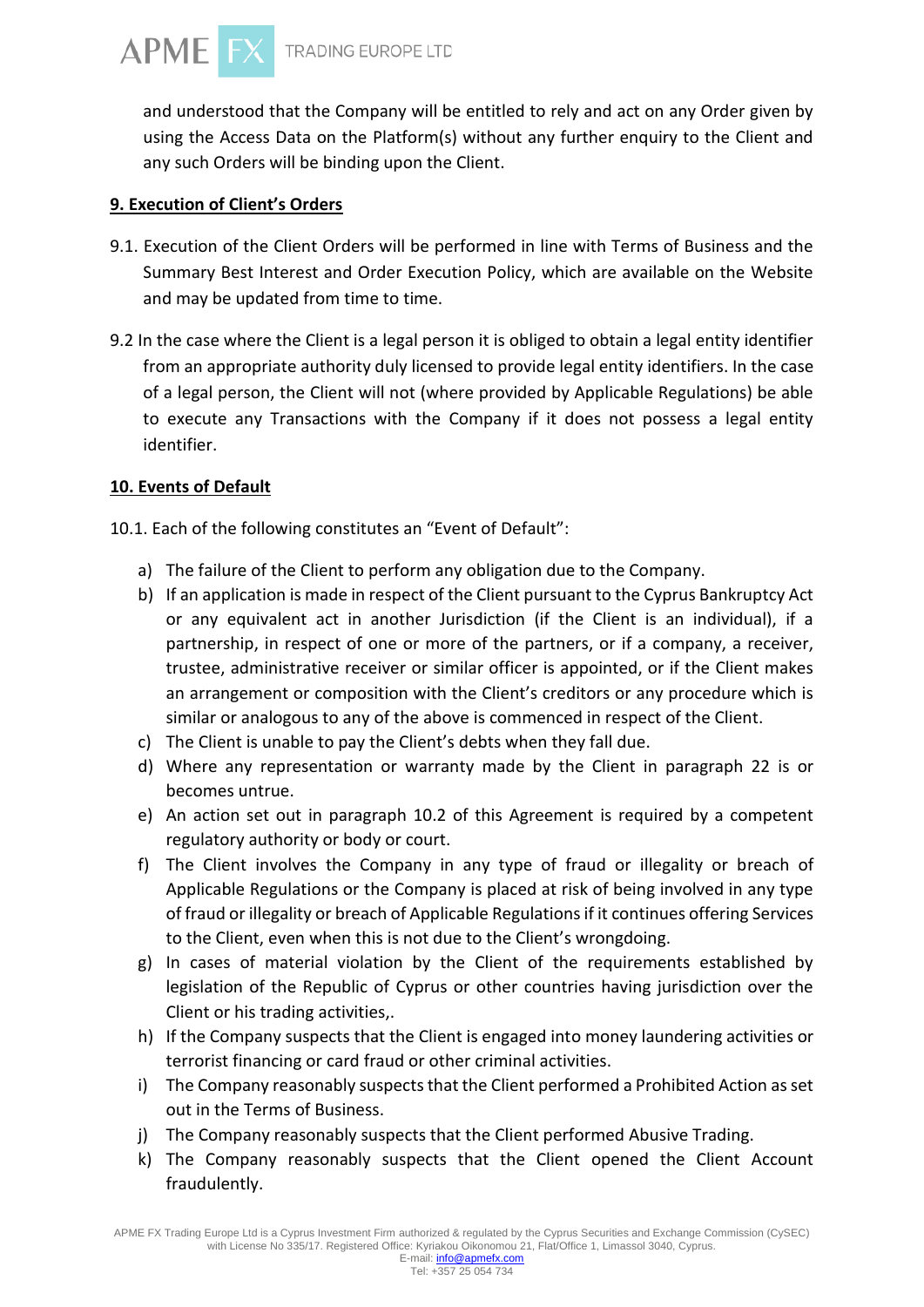

- l) The Company reasonably suspects that the Client performed forgery or used a stolen card to fund his Client Account.
- 10.2. If an Event of Default occurs the Company may, at its absolute discretion, at any time and without prior Written Notice, take one or more of the following actions:
	- a) Terminate this Agreement immediately without prior notice to the Client.
	- b) Cancel any Open Positions.
	- c) Temporarily or permanently bar access to the Platform(s) or suspend or prohibit any functions of the Platform(s) or suspend the Cancelation feature of the Platform.
	- d) Reject or Decline or refuse to transmit or execute any Order of the Client.
	- e) Restrict the Client's trading activity.
	- f) In the case of fraud, reverse the funds back to real owner or according to the instructions of the law enforcement authorities of the relevant country.
	- g) Cancel of profits gained through Abusive Trading or the application of artificial intelligence as well as robot in the Client Account or through the performance of a Prohibited Action as set out in Terms of Business.
	- h) Take legal action for any losses suffered by the Company.

## **11. Trade Confirmations and Reporting**

- 11.1. The Company shall provide the Client with adequate reporting on his Orders. For this reason, the Company will provide the Client with an online access to his Client Account via the Platform(s) used by the Client, which will provide him with sufficient information in order to comply with CySEC Rules and Applicable Regulations in regard to client reporting requirements.
- 11.2 The Company will promptly provide the Client, in a durable medium, with the essential information concerning the execution of his Order.
- 11.3 The Company will send a notice to the client in a durable medium as provided by Applicable Regulations confirming execution of the Order as soon as possible and no later than the first business day following execution or, where the confirmation is received by the Company from a third party, no later than the first business day following receipt of the confirmation from the third party. Such notification will include the information provided in Applicable Regulations other than the following information which is common to all Orders:
	- a) [Company identification]
	- b) [Trading Date]
	- c) [Type of the Order]
	- d) [Instrument Identification]
	- e) [Nature of the order, e.g. buy/sell]
	- f) [the quantity, the unit price and the total consideration]
	- g) [the total sum of commissions and expenses]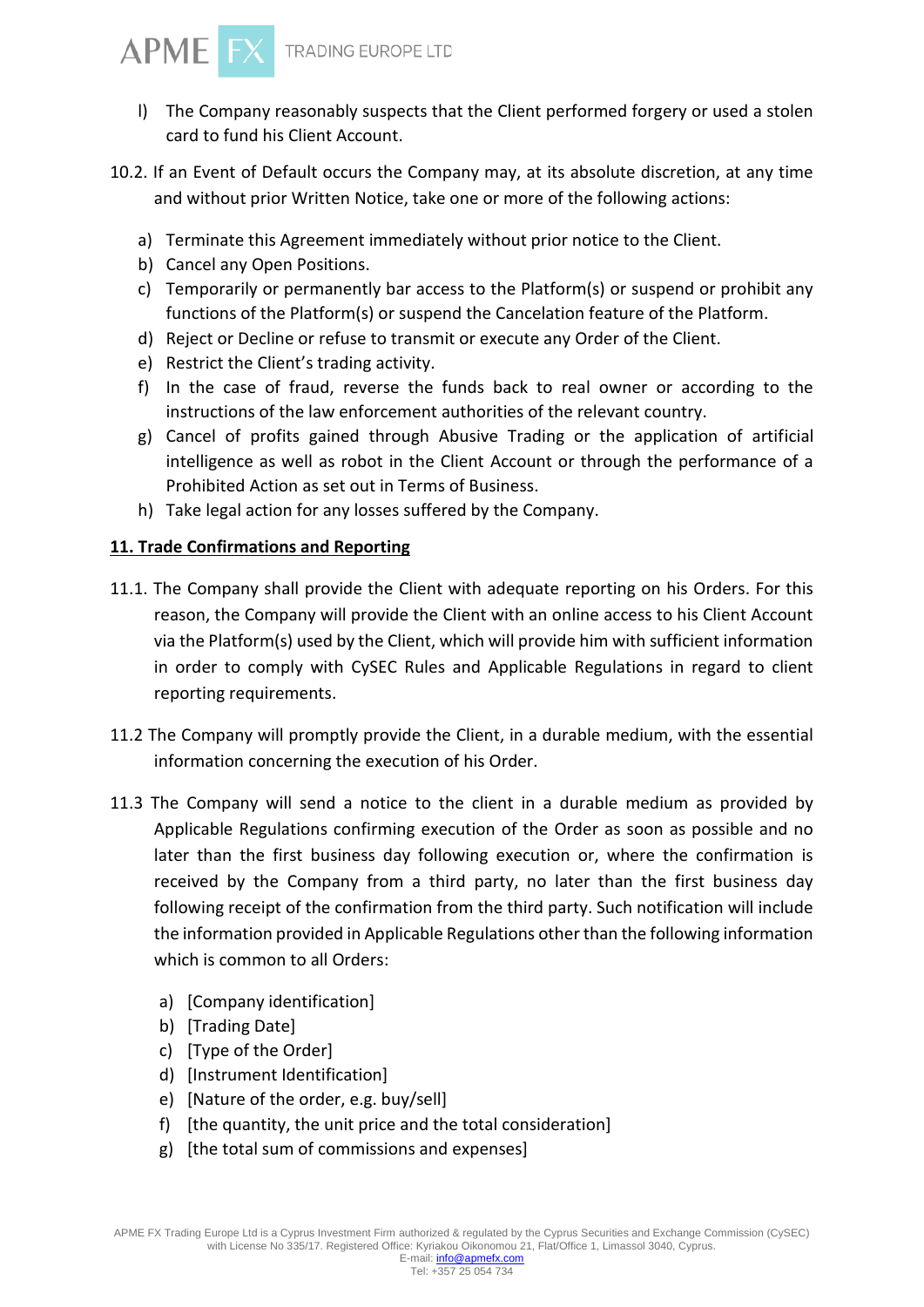- 11.4 Furthermore, the Company shall supply the Client, on request, with information about the status of his Order.
- 11.5. If the Client has a reason to believe that a report / trade confirmation is wrong or if the Client does not receive a report / trade confirmation when he should, the Client shall contact the Company within ten (10) Business Days from the date report / trade confirmation of the Order was sent or ought to have been sent. If the Client expresses no objections during this period, the content is considered as approved by him and shall be deemed conclusive.
- 11.6 The Company will, depending on the Transaction and on whether it should be reported under Applicable Regulations, report the Transactions to the competent authority as provided by Applicable Regulations as quickly as possible and no later than the close of the following Business Day.
- 11.7 The Company will publish annually the information required in regard to Execution Venues as required by Applicable Regulations in a machine-readable electronic format, available for downloading by the Client.

#### **12. Client Money Handling Rules**

**APME** 

- 12.1. The Company will promptly place any Client money it receives into one or more segregated account(s) (denoted as 'clients' accounts') with reliable financial institutions (within or outside Cyprus or the EEA) such as a credit institution or a bank in a third country. It is understood that the Company may keep merchant accounts in its name with payment services providers used to settle payment transactions of its Clients. However, for the avoidance of doubt, it is noted that such merchant accounts are not used for safekeeping of Client money but only to effect settlements of payment transactions.
- 12.2. According to Applicable Regulations, the Company shall exercise due skill, care and diligence in the selection and appointment and periodic review of the financial institutions (of paragraph 12.1 of this Client Agreement) and the arrangements for holding of Client money. The Company takes into account the expertise and market reputation of such institutions with the view of ensuring the protection of Client's rights, diversification, as well as any legal or regulatory requirements or market practices related to holding of Client money that could adversely affect the Client's rights. Diversification requirements will not apply to client money placed with a third party merely for the purpose of executing a Transaction for the Client.
- 12.3. According to Applicable Regulations, for the purposes of safeguarding of Client money, the Company: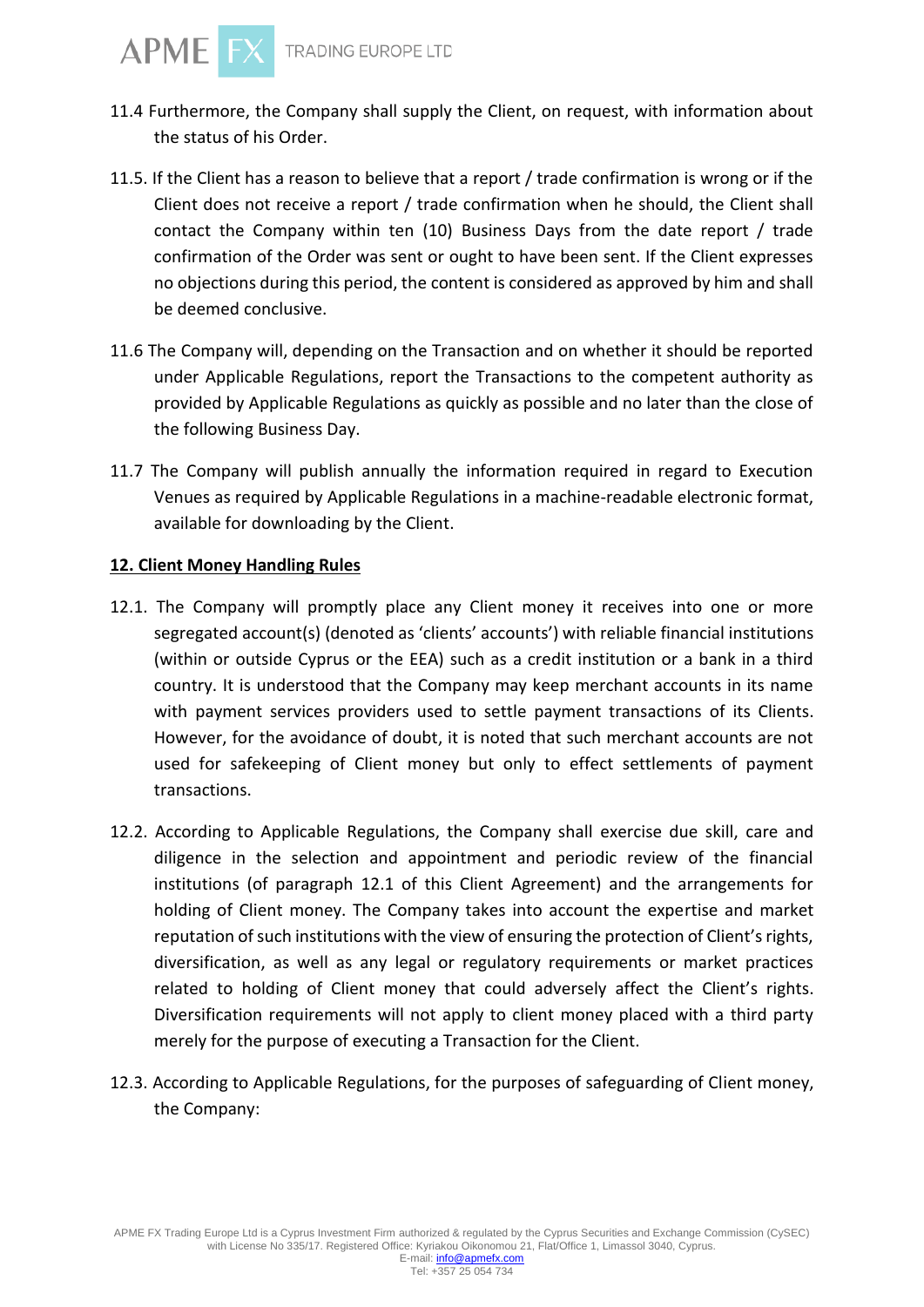

- a) shall keep such records and accounts as are necessary to distinguish Clients' assets from its own and of other Clients'; such records shall be accurate and correspond to the Client money;
- b) shall conduct, on a regular basis, reconciliations between its internal accounts and records and those of any third parties by whom those assets are held;
- c) shall at all times keep Client money segregated from the Company's own money;
- d) shall not use Client money in the course of its own business;
- e) shall take the necessary steps to ensure that Client money deposited with a financial institution (according to paragraph 12.1 of this Client Agreement) are held in an account(s) identified separately from any accounts used to hold funds of the Company;
- f) shall introduce adequate organizational arrangements to minimize the risks of the loss or diminution of Client' money, as a result of misuse, fraud, poor administration, inadequate record keeping or negligence.
- 12.4. The Company has duty to and shall exercise due skill, care and diligence in the selection of the financial institution according to paragraph 12.2. of this Client Agreement. The Company takes into account the expertise and market reputation of such institutions with the view of ensuring the protection of Client's rights, as well as any legal or regulatory requirements or market practices related to holding of Client money that could adversely affect Client's right. However, it is understood that there are circumstances beyond the control of the Company and hence the Company does not accept any liability or responsibility for any resulting losses to the Client as a result of the insolvency or any other analogous proceedings or failure of the financial institution where Client money will be held.
- 12.5. The financial institution (of paragraph 12.1. of this Client Agreement) where Client money will be held may be within or outside Cyprus or the EEA. It is understood that the legal and regulatory regime applying to any such financial institution outside Cyprus or the EEA will be different from that of Cyprus. Hence, in the event of the insolvency or any other equivalent failure or preceding of that person, the Client's money may be treated differently from the treatment which would apply if the money was held in a segregated account in Cyprus.
- 12.6. The financial institution to which the Company will pass Client money (as per paragraph 12.1. of this Client Agreement) may hold it in an omnibus account. Hence, in the event of the insolvency or any other analogous proceedings in relation to that financial institution, the Company may only have an unsecured claim against the financial institution on behalf of the Client, and the Client will be exposed to the risk that the money received by the Company from the financial institution is insufficient to satisfy the claims of the Client.
- 12.7. The Company may hold Client money and the money of other clients in the same account (omnibus account).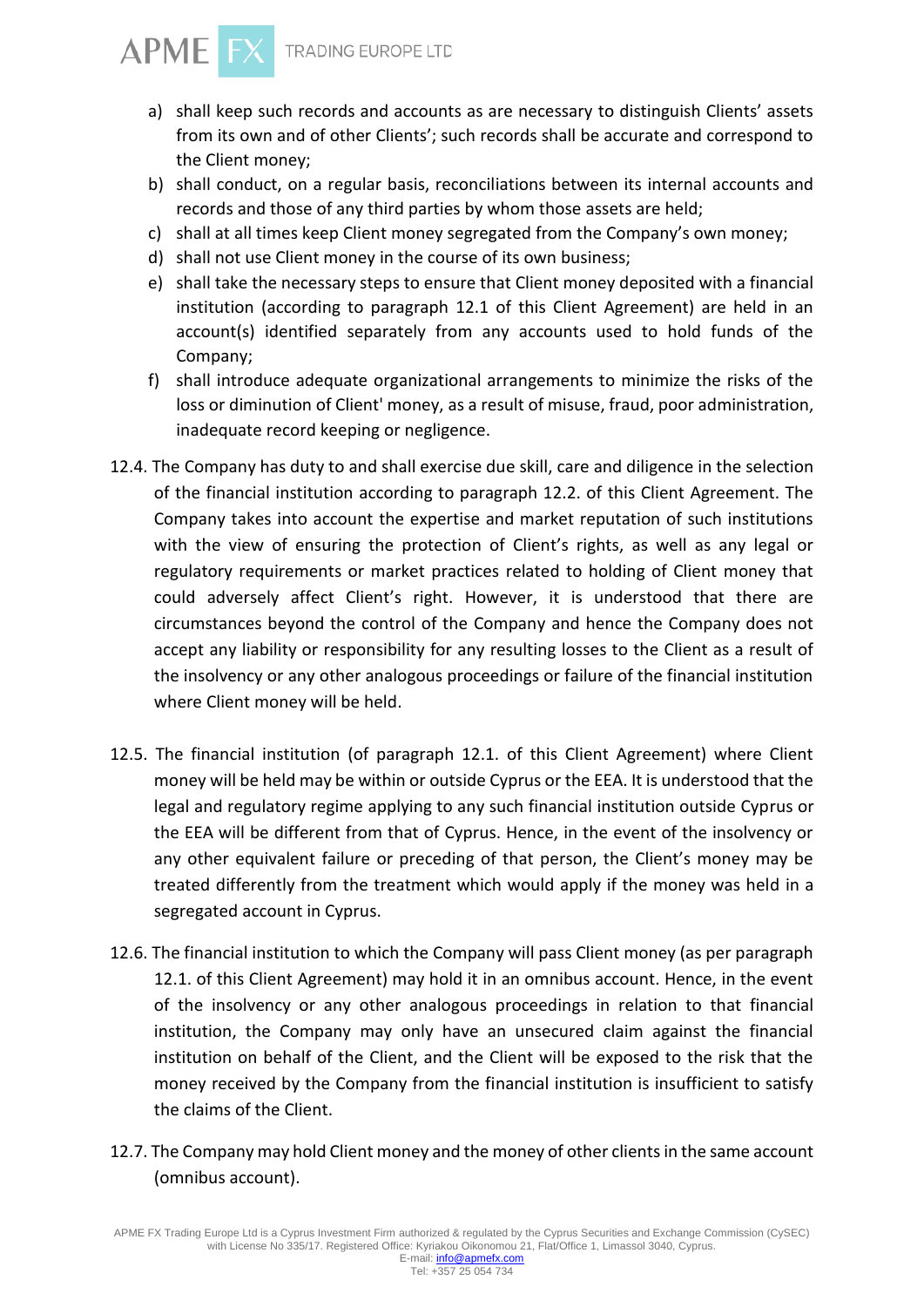

- 12.8. The Company shall not account to the Client for profits or interest earned on Client money (other than profit gained through trading in his Client Account(s) under this Agreement) and the Client waives all right to interest.
- 12.9. The Company may deposit Client money in overnight deposits and will be allowed to keep any interest.
- 12.10. The Company is a member of the Investors Compensation Fund ("ICF"). So, depending on his categorisation, the Client may be entitled to compensation from the ICF in the event that the Company is unable to meet its obligations. More details are found in the Company's document "Investors Compensation Fund", that can be found on the Website.
- 12.11. It is agreed that the Company shall have the right to transfer the Client money to successors or assignees or transferees or buyers, with ten (10) Business Days prior Written Notice to the Client for the purposes of paragraph 27.2. of the Agreement.
- 12.12 The Company shall not conclude title transfer financial collateral arrangements with any Client who is a Retail Client for the purpose of securing or covering present or future, actual or contingent or prospective obligations of such Client.
- 12.13 The Company shall not grant security interests, liens or rights of set-off over Client money enabling a third party to dispose of the Client's money in order to recover debts that do not relate to the Client or provision of services to the Client, unless this is required by Applicable Law in a third country jurisdiction in which the Client money may be held. If the Company will enter into such an agreement, it will amend this Client Agreement accordingly to reflect this.
- 12.14 The Company provides to the Client access to an online system on which the Client can obtain information in relation to the Client money that the Company holds on behalf of the Client, as provided by Applicable Regulations.

#### **13. Deposits and Withdrawals**

- 13.1. The Client may deposit funds into the Client Account at any time during the course of this Agreement. Deposits will be made via the methods and in the currencies accepted by the Company as amended from time to time. The detailed information about deposit options is shown on the Website.
- 13.2. The Company shall have the right to request the Client at any time any documentation to confirm the source of funds deposited into the Client Account. The Company shall have the right to reject a deposit of the Client if the Company is not duly satisfied as to the legality of the source of funds.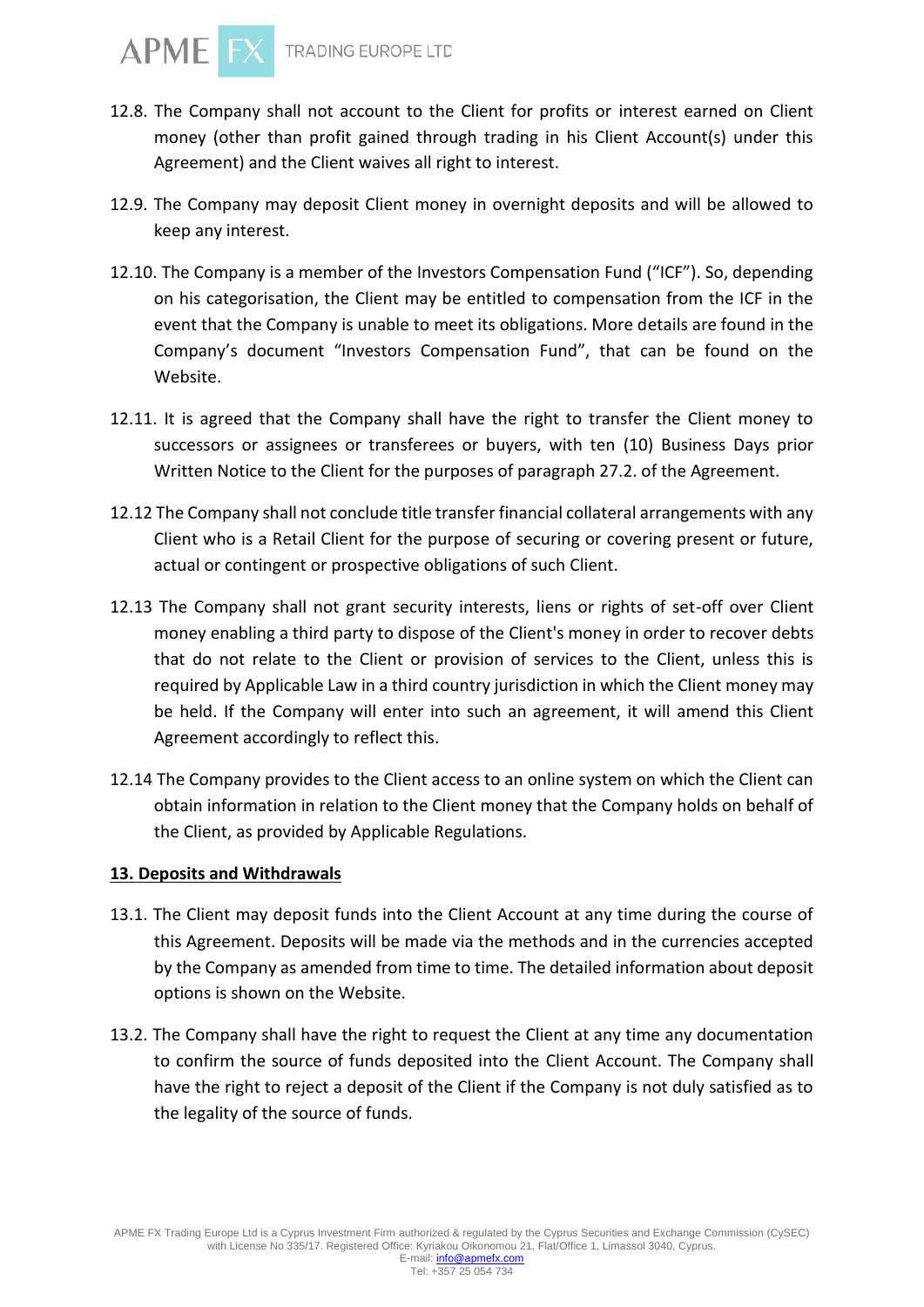- 13.3. If the Client makes a deposit, the Company shall credit the relevant Client Account with the relevant amount actually received by the Company within one (1) Business Day following the amount is cleared in the bank account of the Company.
- 13.4. If the funds sent by the Client are not deposited in the Client Account when they were supposed to, the Client shall notify the Company and request from the Company to make a banking investigation of the transfer. The Client agrees that any charges of the investigation shall be paid by the Client and deducted from his Client Account or paid directly to the bank performing the investigation. The Client understands and agrees that in order to perform the investigation the Client shall have to provide the Company with the requested documents and certificates.
- 13.5. Upon satisfying the terms and conditions set out in the Agreement, the Company shall execute withdrawals of Client funds from the Client Account upon the Company receiving a duly filled and signed withdrawal form ("Withdrawal Form") in the method accepted by the Company from time to time.
- 13.6. The Company shall process the payment of the requested withdrawing amount as soon as possible but no later than the next Business Day following the submission of the Withdrawal Form, provided and only if the following requirements are met:
	- a) the withdrawal instruction is submitted in a Withdrawal Form, i.e. a form prescribed and accepted by the Company and which includes all required information, including all mandatory fields in the Withdrawal Form are filled in;
	- b) the instruction is to make a transfer to the originating account (whether that is a bank account, a payment system account etc.) from which the money was originally deposited in the Client Account provided that such bank account belongs to the Client;
	- c) the Client has signed the Withdrawal Form and the signature of the Client on the Withdrawal Form corresponds almost exactly to the signature of the Client on his/her official ID document, passport or any other officially verified document accepted by the Company;
	- d) at the moment of payment, the Client has sufficient funds in the Client Account and processing of such request will not result in a Client receiving a Margin Call.
	- e) there is no Force Majeure event which prohibiting the Company from effecting the withdrawal.

In case any of the above-mentioned conditions have not been met, the Company shall at its sole discretion take any necessary actions to ensure that (i) the identity of the Client is appropriately verified, (ii) the transfer is effected to the account that belongs to the Client, (iii) the Client has sufficient funds in his Client Account in order to maintain all Open Positions. All such necessary actions shall be processed in a reasonable time, which may exceed the time period set out in paragraph.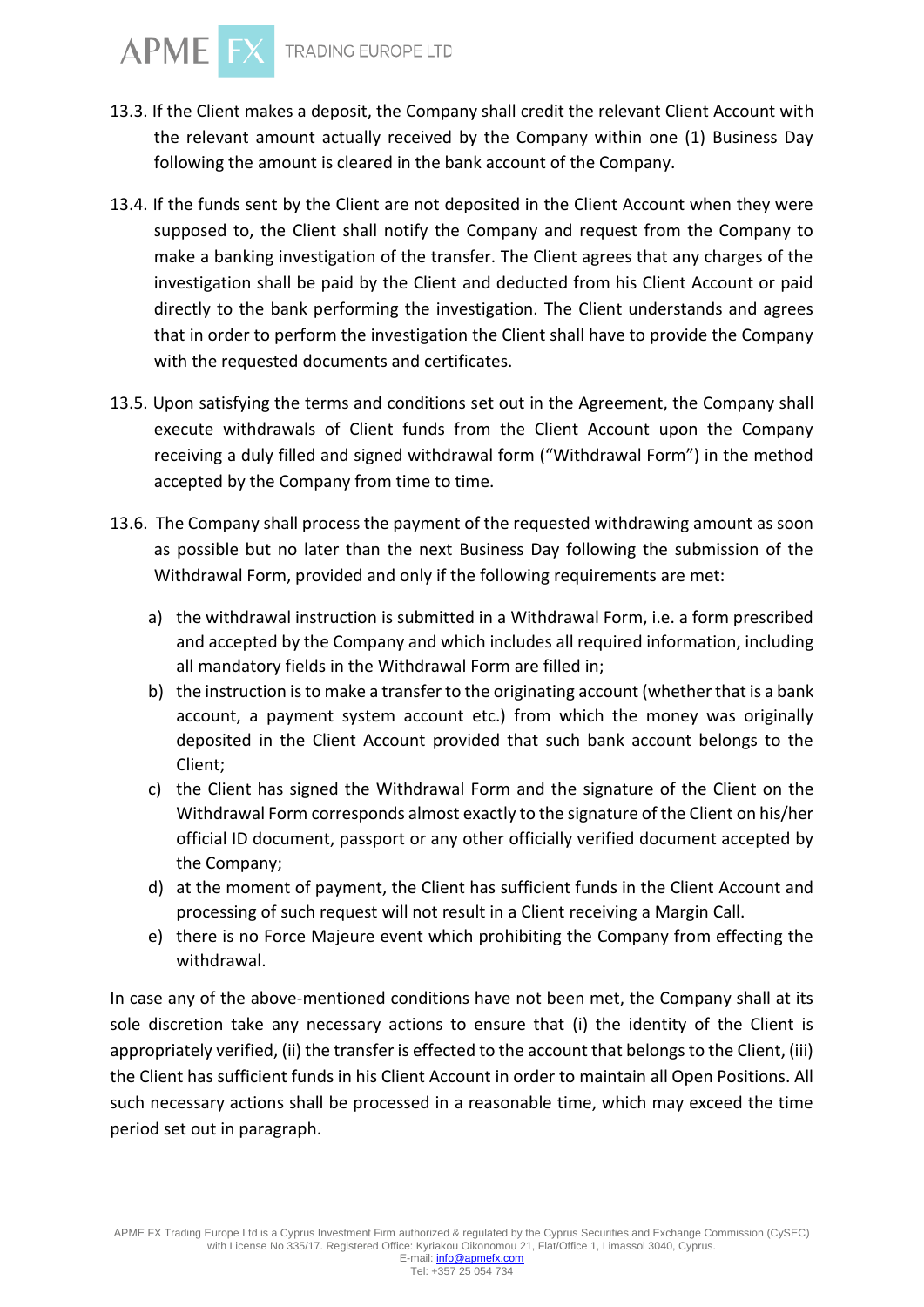- 13.7. It is agreed and understood that the Company will not accept third party or anonymous payments in the Client Account and will not allow to make withdrawals to any other third party or anonymous account.
- 13.8. The Company reserves the right to reasonably decline a withdrawal request of the Client asking for a specific transfer method and the Company has the right to suggest an alternative. The Company reserves the right to reasonably decline a withdrawal request of the Client, in case where the necessary information is not provided by the Client. The Company reserves the right to request evidence from the Client that an account is in Client's name before effecting such request. In case where Client deposits funds using a credit card, the Comapny reserves the right to remit funds back to the credit card used for the deposit.
- 13.9. All payment and transfer charges of third parties will be borne by the Client and the Company shall debit the relevant Client Account for these charges. The Company is unable to be aware of the actual costs related to the Client's withdrawal transaction, as this may differ between institutions.
- 13.10. The Client may send the request for internal transfer of funds to another Client Account held by him with the Company. Internal transfers shall be subject to the Company's policy from time to time.
- 13.11. Mistakes made by the Company during transfer of funds shall be refunded to the Client. It is understood that should the Client provide wrong instructions for a transfer the Company may be unable to correct the mistake and the Client may have to bear the loss.

## **14. Chargeback Policy**

- 14.1. The Company reserves the right to charge up to "200 USD research fee" if a chargeback is placed with the Client's credit card company (either intentionally or unintentionally) for any deposit made to the Client Account. This fee will be used to cover all investigative expenses to prove that the deposit was made the Client upon receiving the chargeback from the Company's merchant provider.
- 14.2. All fraud including credit card fraud will not be accepted by the Company and as such will be fully investigated and pursued under the law to its fullest extent. Any losses resulting on the Company will be fully pursued in a civil lawsuit to claim back any losses incurred covering all business, legal fees, research costs, human resource and loss of income.
- 14.3. The Company has systems installed to monitor fraudulent activities and any transactions that are detected are immediately cancelled along with any Orders associated with the transaction.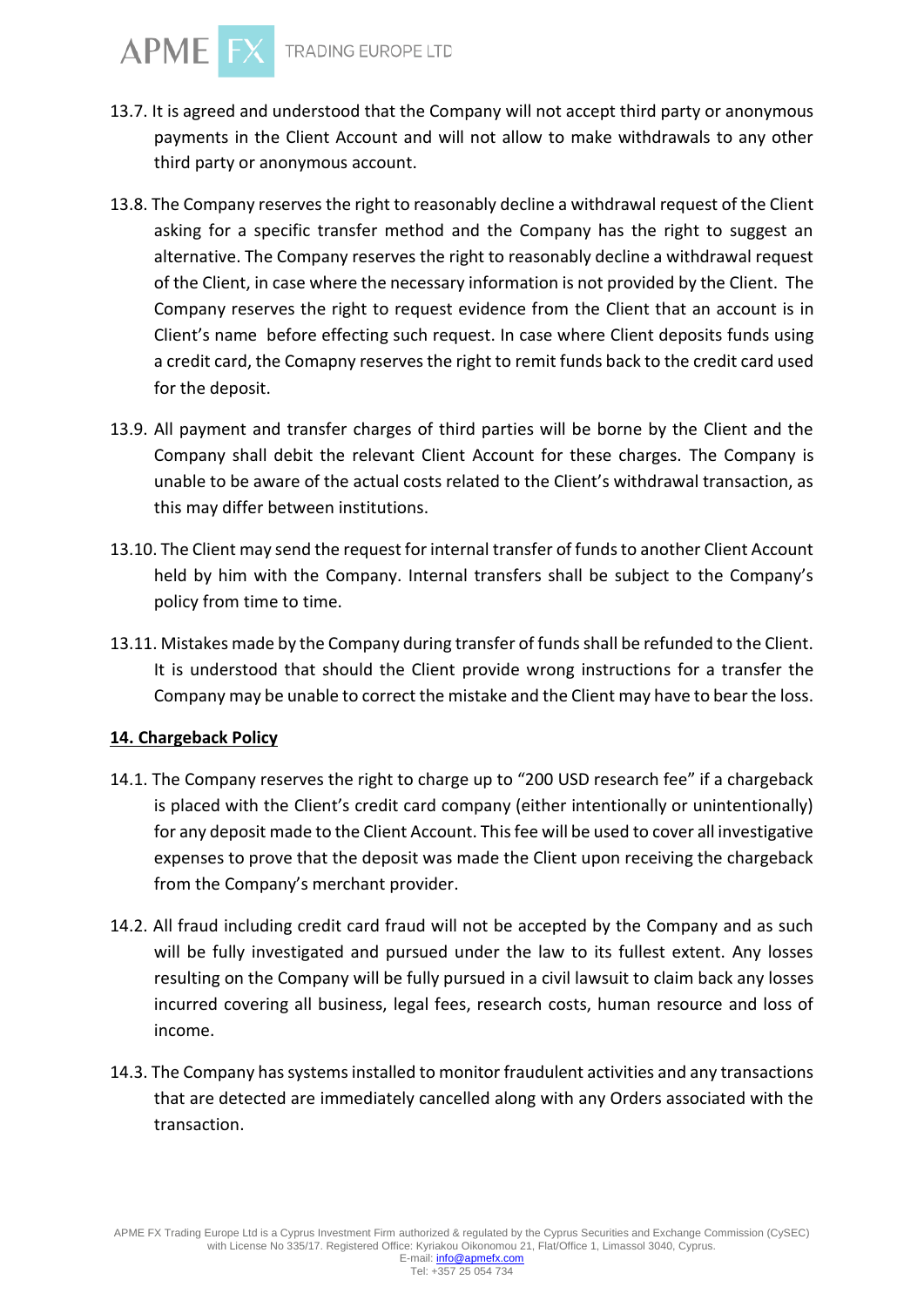- 14.4. Any chargebacks made to the Company will be regarded as fraudulent if no attempt is made by the Client to help solve any issues related to a deposit. All unnecessary chargebacks result in costs for the Company and therefore:
	- a) When suspicious activity relating to any deposit is detected by the Company, the respective deposit will be placed as 'Pending' and fraud detection checks will be performed during this time. Access to the Client Account will also be temporarily prohibited in order to reduce the Client's exposure to risk.
	- b) All reviews are generally completed within one (1) Business Day; however, it may take longer for those deposits posing a potentially higher risk as more extensive fraud detection checks will be performed by the Company's compliance department. As a backup precaution, the Company may also make direct contact with the Client. The deposit will be immediately cancelled and the funds will be refunded to the credit card in the case that the deposit is determined to be high-risk. In addition, it is at the Company's sole discretion to close any (and all) of the Client Accounts in such cases. Any active Orders will be cancelled immediately if associated with the same fraudulent credit card and/or Client Account.
	- c) Any chargeback case that is made against the Company and is not successful will result in the sum being reimbursed to the Company along with charges for research and processing totaling 400 USD (the '200 USD research fee' as mentioned above and an additional '200 USD administrative processing fee'). Through this Agreement, the Client hereby gives his permission for any charges to be made to his credit card; if these charges are in anyway disputed, the Company reserves the right to take any legal action necessary in order to recover any losses associated with these claims.
	- d) Any charges that are made against the Company and result as inconclusive will be passed to a third party agency for collection and the appropriate credit bureaus will be informed of the Client's actions; in some countries this may lead to the Client's credit rating being affected for a number of years. Once the case reaches this stage, no settlement of the Client's debt will be accepted, the Company will only accept full payment. The Client's local police department will also be informed and all necessary action will be taken as allowed by law.
	- e) In addition, the Company will exercise its right to block the Client's access to the Platform and close the Client Account with the Company. Consequently, any profits or revenues may be seized and the Company reserves the right to inform any third party. The Company is continually developing its tools to monitor any fraudulent activity and any cases from such activity will be decided on case by case basis and any decision made shall be final and non-negotiable.
	- f) The Company reserves the right to deduct the disputed amount until any investigation is completed.
- 14.5. Fraud is taken very seriously by the Company, all IP addresses are monitored and logged and any fraudulent chargebacks will be investigated fully under the law.

## **15. Fees, Taxes and Inducements**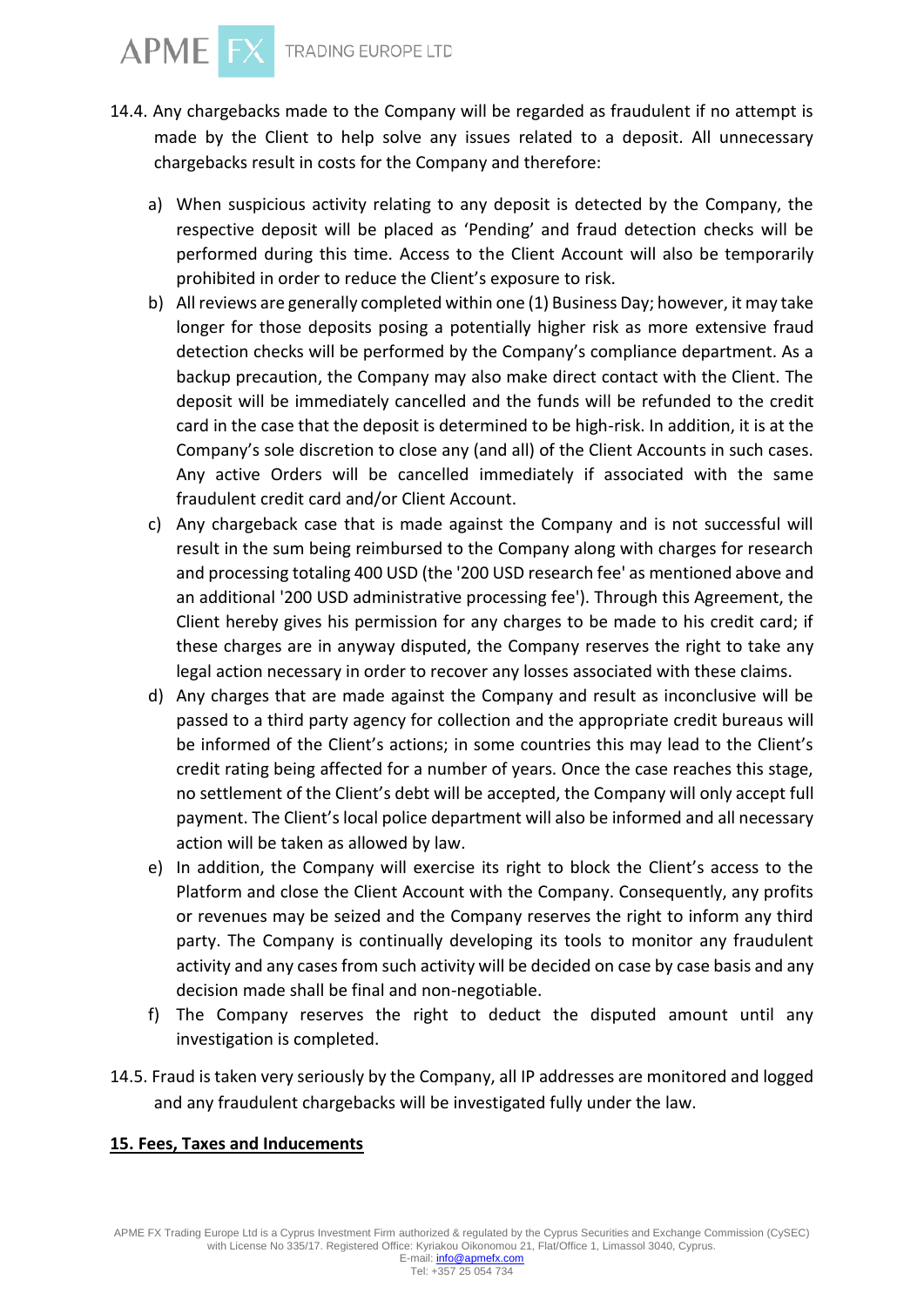- 15.1. The Company reserves the right to change its fee at any time with prior notice of three (3) Business Days. The up-to-date Fee structure of the Company can be located here: [www.apmefx.com](http://www.apmefx.com/) in the Section Trading. The Client should refer to the aforementioned link regularly for any updates.
- 15.2. It is agreed and understood that the Client shall be solely responsible for all filings, tax returns and reports which should be made to any relevant authority, whether governmental or otherwise, and for payment of all taxes (including but not limited to any transfer or value added taxes), arising out of or in connection with his trading activity with the Company hereunder.
- 15.3. The Client undertakes to pay all stamp expenses relating to this Agreement and any documentation which may be required for the carrying out of the transactions under this Agreement.
- 15.4. Should the Company pay or receive any fees, costs or inducements for the introduction of the Client or associated with trading in CFDs or Physical Shares, it shall notify the Client according to Applicable Regulations.
- 15.5. Before the Client places any Orders with the Company the Client should refer to the prices, charges and spreads and Maintenance Fee or Swaps and Management Fee published on the Website, which are binding on both Parties. From time to time, the Company, in its absolute discretion, may offer lower prices or spreads than the ones published on the Website at that time. The Client will be informed ex-ante and ex-post about the costs and associated charges and Maintenance Fee related to trading in CFDs and Physical Shares as provided by Applicable Regulations. The Client will also be informed of the applicable prices, charges, Maintenance Fee and spreads and any terms and conditions. This does not affect the commitment of the Company to offer the same level and quality of service to all Clients.

# **16. Language**

16.1. The Company's official language is the English language and the Client should always read and refer to the main Website for all information and disclosures about the Company and its activities including the Agreement. Translation or information provided in languages other than English is for informational purposes only and does not bind the Company or have any legal effect whatsoever, the Company having no responsibility or liability regarding the correctness of the information therein.

## **17. Communications and Written Notices**

17.1. Unless the contrary is specifically provided in this Agreement, any notice, request or other communication to be given to the Company by the Client under the Agreement (other than Orders) shall be sent to the Company's address below (or to any other address which the Company may from time to time specify to the Client for this purpose)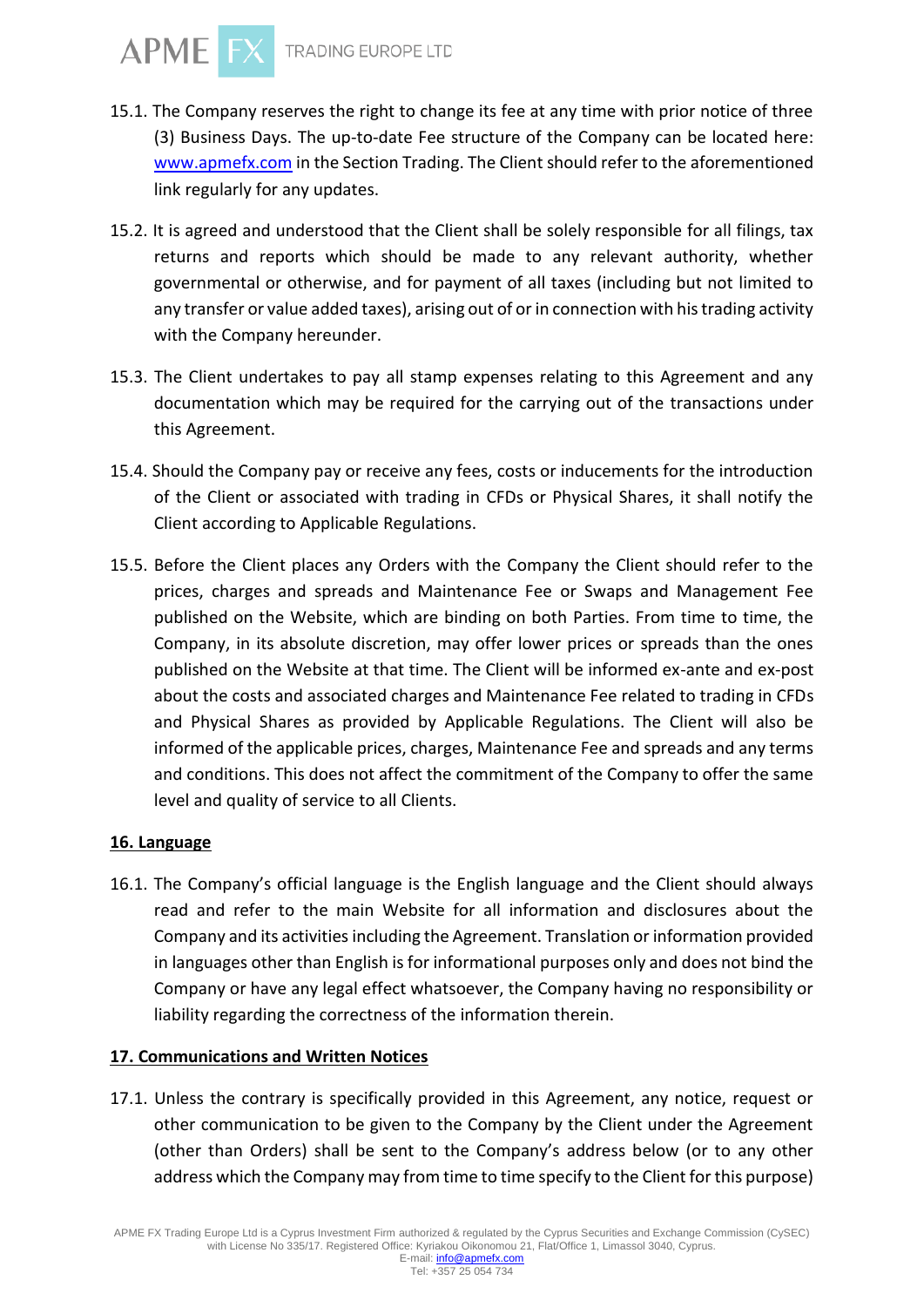

by email, facsimile, post if posted in Cyprus, or airmail if posted outside Cyprus, or commercial courier service and shall be deemed delivered only when actually received by the Company at:

Address: Kyriakou Oikonomou 21, Office 1, 3040, Limassol, Cyprus

Email: [info@apmefx.com](mailto:info@apmefx.com)

- 17.2. In order to communicate with the Client, the Company may use any of the following methods: email, Platform's internal mail, facsimile transmission, telephone, post, commercial courier service, air mail or the Company's Website.
- 17.3. The following methods of communication are considered as Written Notice from the Company to the Client: email, Platform's internal mail, facsimile transmission, post, commercial courier service, air mail or the Company's Website.
- 17.4. The following methods of communication are considered as Written Notice from the Client to the Company: email, facsimile transmission, post, commercial courier service or air mail or commercial courier.
- 17.5. Any communications sent to the Client (documents, notices, confirmations, statements, reports etc.) are deemed received:
	- a) If sent by email, within one (1) hour after emailing it and provided the email has left from the Company's outlook.
	- b) If sent by the Platform's internal mail, immediately after sending it.
	- c) If sent by facsimile transmission, upon receipt by the sender of a transmission report from its facsimile machine confirming receipt of the message by recipient's facsimile machine.
	- d) If sent by telephone, once the telephone conversation has been finished.
	- e) If sent by post, three (3) Business Days after posting it.
	- f) If sent via commercial courier service, at the date of signing of the document on receipt of such notice.
	- g) If sent by air mail, eight (8) Business Days after the date of their dispatch.
	- h) If posted on the Company Webpage, within one (1) hour after it has been posted.
- 17.6. In order to communicate with the Client, the Company will use the contact details provided by the Client whilst opening the Client Account or as updated latter on. Hence, the Client has an obligation to notify the Company immediately of any change in the Client's contact details.
- 17.7. Faxed documents received by the Company may be electronically scanned and reproduction of the scanned version shall constitute conclusive evidence of such faxed instructions.
- 17.8. The Client shall be able to call the Company within its normal working hours. The Company may contact the Client outside its normal working hours.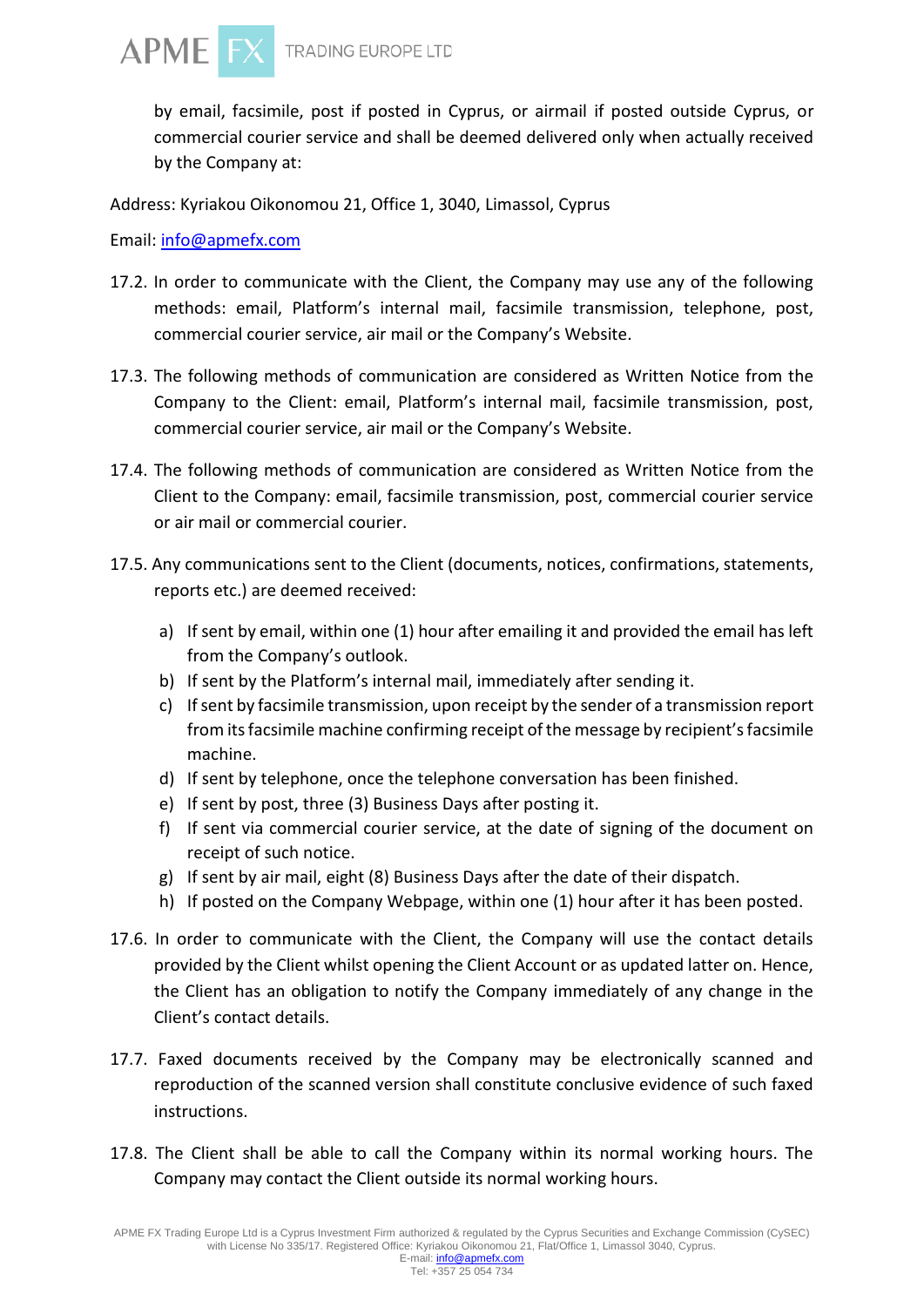17.9. Orders shall only be placed on the Platform or via phone.

## **18. Confidentiality, Recording of Telephone Calls and Records**

- 18.1. The Company may collect client information also of confidential nature directly from the Client (in his completed Account Opening Application Form or otherwise) or from other persons including, for example, the credit reference agencies, fraud prevention agencies, banks, other financial institutions, third authentication service providers and the providers of public registers.
- 18.2. As part of the Company's client account opening procedures and ongoing obligations, needs to abide with the legislative framework currently in place with the Cyprus Securities and Exchange Commission ('CySEC'). Specifically, the Company shall comply with its legal obligations under the AML Law (Law 13(I)/2018), as amended, and the Prevention and Suppression of Money Laundering and Terrorist Financing Law of 2007- 2019 and the AML Directive (Consolidated Directive and Directive of 2020 of CySEC for the Prevention and Suppression of Money Laundering and Terrorist Financing) for the establishment on the Client's economic profile and prevention of money-laundering as well as abide with the relevant record keeping obligations under the European Commission Delegated Regulation (EU) 2017/565 ('Delegated Regulation') and Law 87(I)/2017 for establishing the suitability and appropriateness of each Client based on the services offered by each CIF (Suitability & Appropriateness Tests) and recordings of telephone conversations, client transactions, FATCA and CRS.
- 18.3. Telephone conversations and communications between the Client and the Company as well as well as internal communications which relate to the Client` affairs and/or Transactions and/or Orders are recorded and kept by the Company and such recordings and communication will be the sole property of the Company. The Client accepts such recordings or communication as conclusive evidence of the Orders or conversations so recorded. A copy of such recordings and communications as well as internal communications which relate to the Client` affairs and/or Transactions and/or Orders will be available on request by the Client for a period of five (5) years and where requested by CySEC for a period of up to seven (7) years.

## **19. Amendment of the Agreement**

Please refer to the Company's Terms of Business available on the Company's Website.

#### **20. Force Majeure**

- 20.1. A Force Majeure Event includes without limitation each of the following:
	- (a) Government actions, the outbreak of war or hostilities, the threat of war, acts of terrorism, national emergency, riot, civil disturbance, sabotage, requisition, or any other international calamity, economic or political crisis.
	- (b) Act of God, earthquake, tsunami, hurricane, typhoon, accident, storm, flood, fire, epidemic or other natural disaster.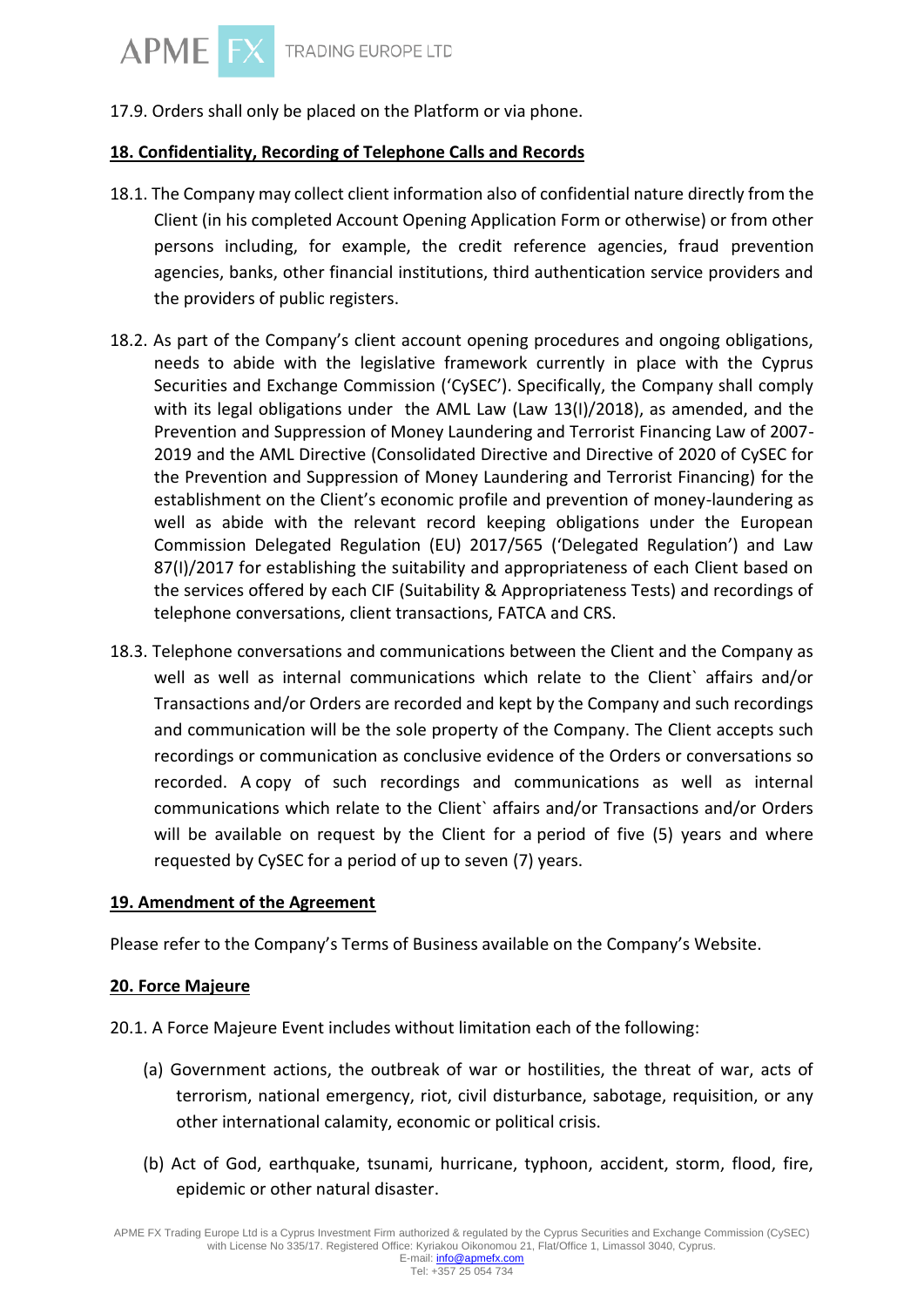

- (c) Labour disputes and lock-out.
- (d) Suspension of trading on a market or the liquidation or closure of any market, or the fixing of minimum or maximum prices for trading on a market to which the Company relates its Quotes, or the imposition of limits or special or unusual terms on the trading in any such market or a regulatory ban on the activities of any party (unless the Company has caused that ban), decisions of state authorities, governing bodies of self-regulating organizations, decisions of governing bodies of organized trading platforms.
- (e) A financial services moratorium having been declared by appropriate regulatory authorities or any other acts or regulations of any regulatory, governmental, supervisory, regulatory or supranational body or authority.
- (f) Breakdown, failure or malfunction of any electronic, network and communication lines (not due to the bad faith or wilful default of the Company).
- (g) Any event, act or circumstances not reasonably within the Company's control and the effect of that event(s) is such that the Company is not in a position to take any reasonable action to cure the default.
- 20.2. If the Company determines in its reasonable opinion that a Force Majeure Event exists (without prejudice to any other rights under the Agreement) the Company may without prior notice and at any time take any or all of the following steps:
	- a) Suspend or modify the application of any or all terms of the Agreement to the extent that the Force Majeure Event makes it impossible or impractical for the Company to comply with them.
	- b) Take or omit to take all such other actions as the Company deems to be reasonably appropriate in the circumstances with regard to the position of the Company, the Client and other clients.
	- c) Shut down the Platform(s) in case of malfunction for maintenance or to avoid damage.
	- d) Cancel any Client Orders.
	- e) Refuse to accept Orders from Clients.
	- f) Inactivate the Client Account.
	- g) Increase Margin requirements without notice.
	- h) Close out any or all Open Positions at such prices as the Company considers in good faith to be appropriate.
	- i) Increase Spreads.
	- j) Decrease Leverage.
	- k) Change Stop Out Level.
- 20.3. Except as expressly provided in this Agreement, the Company will not be liable or have any responsibility for any type of loss or damage arising out of any failure, interruption,

Tel: +357 25 054 734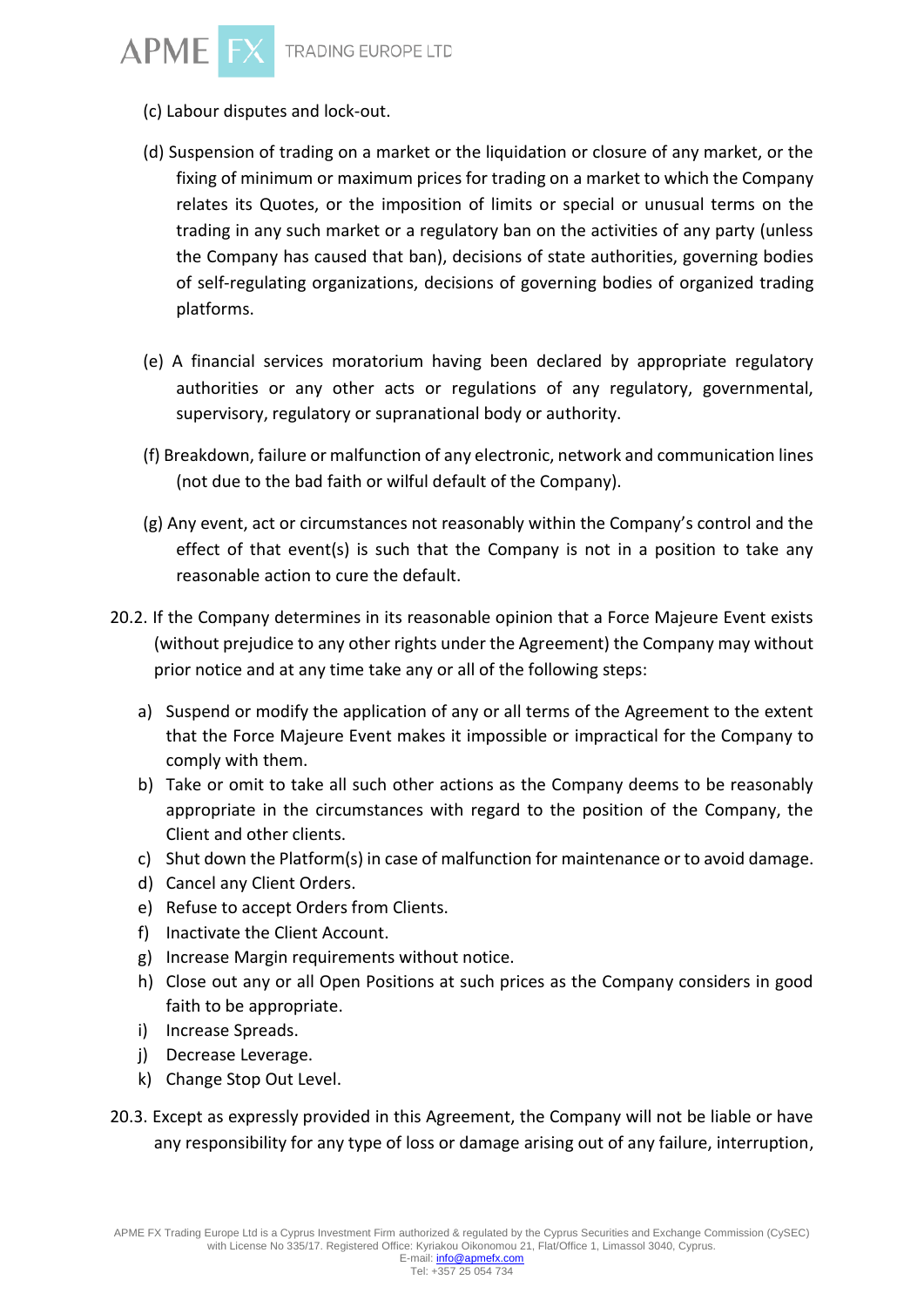or delay in performing its obligations under this Agreement where such failure, interruption or delay is due to a Force Majeure event.

# **21. Limitations of Liability and Indemnity**

- 21.1. In the event the Company provides the Information as specified in paragraph 7.3. of this Client Agreement, the Company shall not, in the absence of its fraud, wilful default or gross negligence, be liable for any losses, costs, expenses or damages suffered by the Client arising from any inaccuracy or mistake in any such information given.
- 21.2. The Company will not be held liable for any loss or damage or expense or loss incurred by the Client in relation to, or directly or indirectly arising from but not limited to certain situation/circumstances specified in the Terms of Business.
- 21.3. The Company shall in no circumstances be liable to the Client for any consequential, special, incidental or indirect losses, damages, loss of profits, loss of opportunity (including in relation to subsequent market movements), costs or expenses the Client may suffer in relation to the Agreement, the provision of the Services or the use of the Platform(s).
- 21.4. The Company's cumulative liability to the Client shall not exceed the fees paid to the Company under this Agreement in relation to the particular Client for the Provision of the Services and use of the Platform(s).

# **22. Representations and Warranties**

- 22.1. The Client represents and warrants to the Company the following:
	- a) The Client is at least 18 years old, or the age of legal consent for engaging in financial investment activities under the laws of any jurisdiction that applies to him.
	- b) The Client is of sound mind and capable of taking decisions for his own actions.
	- c) There are no restrictions on the markets or financial instruments in which any Transactions will be sent for execution, depending on the Client's nationality or religion.
	- d) All actions performed under the Agreement will not violate any law or rule applicable to the Client or to the jurisdiction in which the Client is resident, or any agreement by which the Client is bound or by which any of the Client's assets or funds are affected.
	- e) The Client will not use the IP or the Platform or Website in contravention to this Agreement, or for unauthorized or unlawful purposes and that he will use the IP, Platform and Website only for the benefit of his Client Account and not on behalf of any other person.
	- f) The Client is duly authorized to enter into the Agreement, to give Orders and to perform its obligations hereunder.
	- g) The Client is the individual who has completed the Account Opening Application Form or, if the Client is a company, the person who has completed Account Opening Application Form on the Client's behalf is duly authorized to do so.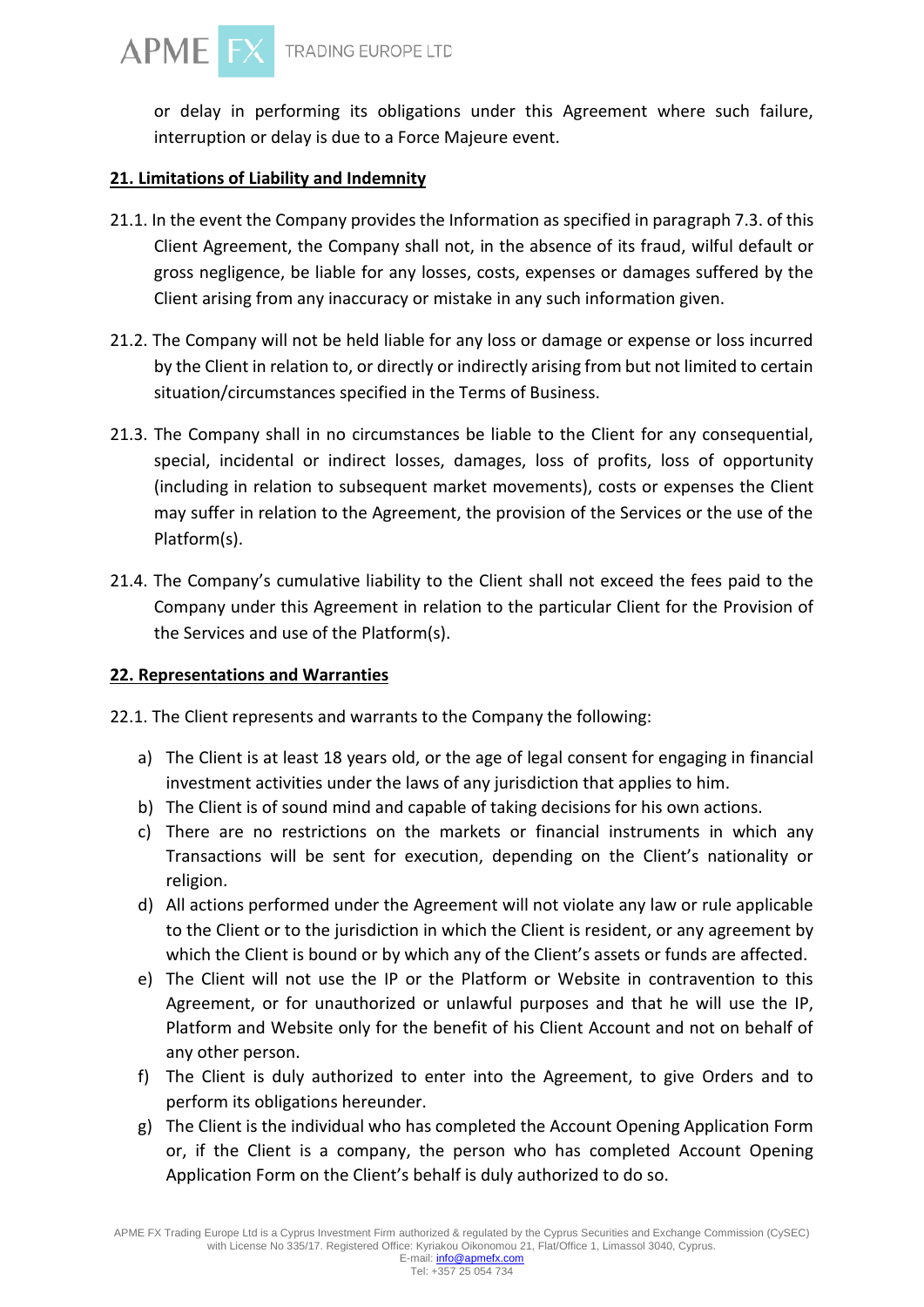

- h) The Client is acting as a principal and not as agent or representative or trustee or custodian on behalf of someone else. The Client may act on behalf of someone else only if the Company specifically consents to this in writing and provided all the documents required by the Company for this purpose are received.
- i) The information provided by the Client to the Company in the Account Opening Application Form and at any time thereafter is true, accurate and complete and the documents handed over by the Client are valid and authentic.
- j) The Client has read and fully understood the terms of the Agreement including the information in the Appendixes.
- k) The Client funds used for trading are not in any direct or indirect way the proceeds of any illegal activity or used or intended to be used for terrorist financing.
- l) The Client is not a Politically Exposed Person and does not have any relationship (for example relative or business associate) with a person who holds or held in the last twelve (12) months a prominent public position. If the above statement is untrue and in the event that the Client has not disclosed this already in the Account Opening Application Form, he will inform the Company as soon as possible will notify the Company if at any stage during the course of this Agreement he becomes a Politically Exposed Person.
- m) The Client is not from the USA and North Korea, as the Company does not accept Clients from these countries.
- n) He has read and understands the Risks Disclosure and Warnings Notice.
- o) The Client consents to the provision of the information of the Agreement by means of a Website or email.
- p) The Client confirms that he has regular access to the internet and consents to the Company providing him with information, including, without limitation, information about amendments of the Agreement, the Company's various policies, trading reports, and information about the nature and risks of investments by posting such information on the Website or sending via email. Should the Client wish, he may request for these to be sent by post.

## **23. Complaints and Disputes**

- 23.1. If the Client wishes to rep0rt a complaint, he may do so by following the Company's Complaints Procedure for Clients which is available on the Company's website. The Company will try to resolve it without undue delay and according to the Company's Complaints Procedure.
- 23.2. If a situation arises which is not expressly covered by this Agreement, the Parties agree to try to resolve the matter on the basis of good faith and fairness and by taking such action as is consistent with market practice.
- 23.3. It is noted that the Client may have the 1ight to make a complaint to the Financial Ombudsman of Cyprus as provided by Applicable Regulations.
- 23-4. The Client's 1ight to take legal action remains unaffected by the existence  $01$  use of any complaint's procedures referred to above.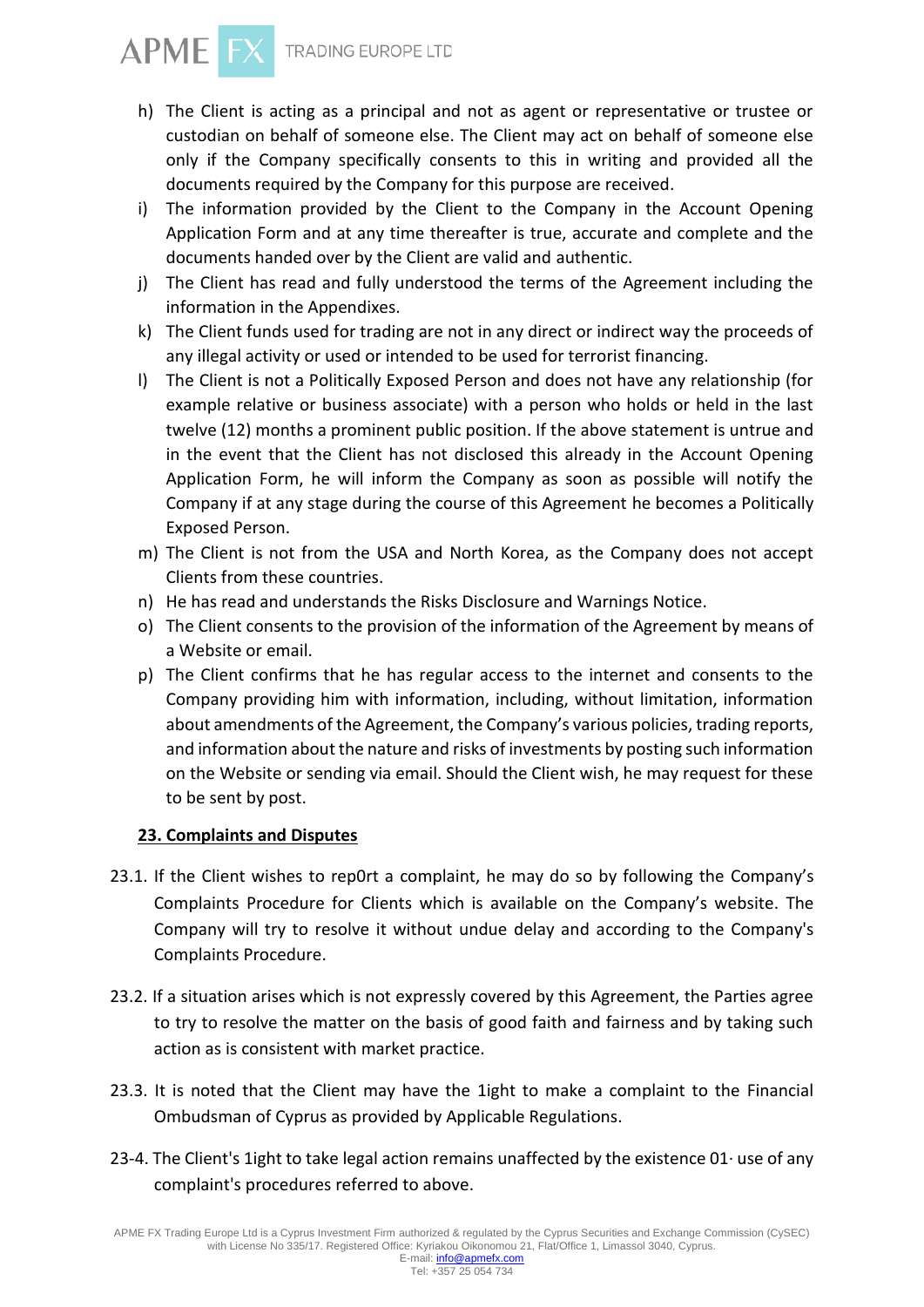# **24. Applicable and Governing Law and Applicable Regulations**

- 24.1. If a settlement is not reached via the Company's Complaint's Procedure, all disputes and controversies arising out of or in connection with the Agreement shall be finally settled in court in Cyprus.
- 24.2. This Agreement is governed by the Laws of Cyprus.
- 24.3. All transactions on behalf of the Client shall be subject to Applicable Regulations and any other public authorities which govern the operation of the Cyprus Investment Firms, as they are amended or modified from time to time. The Company shall be entitled to take or omit to take any measures which it considers necessary to ensure compliance with the Applicable Regulations, the relevant market rules. Any such measures as may be taken shall be binding on the Client.

## **25. Severability**

25.1. Should any part of this Agreement be held by any Court of competent jurisdiction to be unenforceable or illegal or contravene any rule, regulation or by law of any Market or regulator, that part will be deemed to have been excluded from this Agreement from the beginning, and this Agreement will be interpreted and enforced as though the provision had never been included and the legality or enforceability of the remaining provisions of the Agreement or the legality, validity or enforceability of this provision in accordance with the law and/or regulation of any other jurisdiction, shall not be affected.

## **26. Non-Exercise of Rights**

26.1. Either Party's failure to seek redress for violations, or to insist upon strict performance, of any condition or provision of this Agreement, of its failure to exercise any or part of any of right or remedy to which that Party is entitled under this Agreement, shall not constitute an implied waiver thereof.

## **27. Assignment, Authorised Representative and Introducer**

- 27.1. The Company may at any time sell, transfer, assign or novate to a third party any or all of its rights, benefits or obligations under this Agreement or the performance of the entire Agreement subject to providing five (5) Business Days prior Written Notice to the Client. This may be done without limitation in the event of merger or acquisition of the Company with a third party, reorganisation of the Company, winding up of the Company or sale or transfer of all or part of the business or the assets of the Company to a third party.
- 27.2. It is agreed and understood that in the event of transfer, assignment or novation described in paragraph 27.1 above, the Company shall have the right to disclose and/or transfer all Client Information (including without limitation personal data, recording,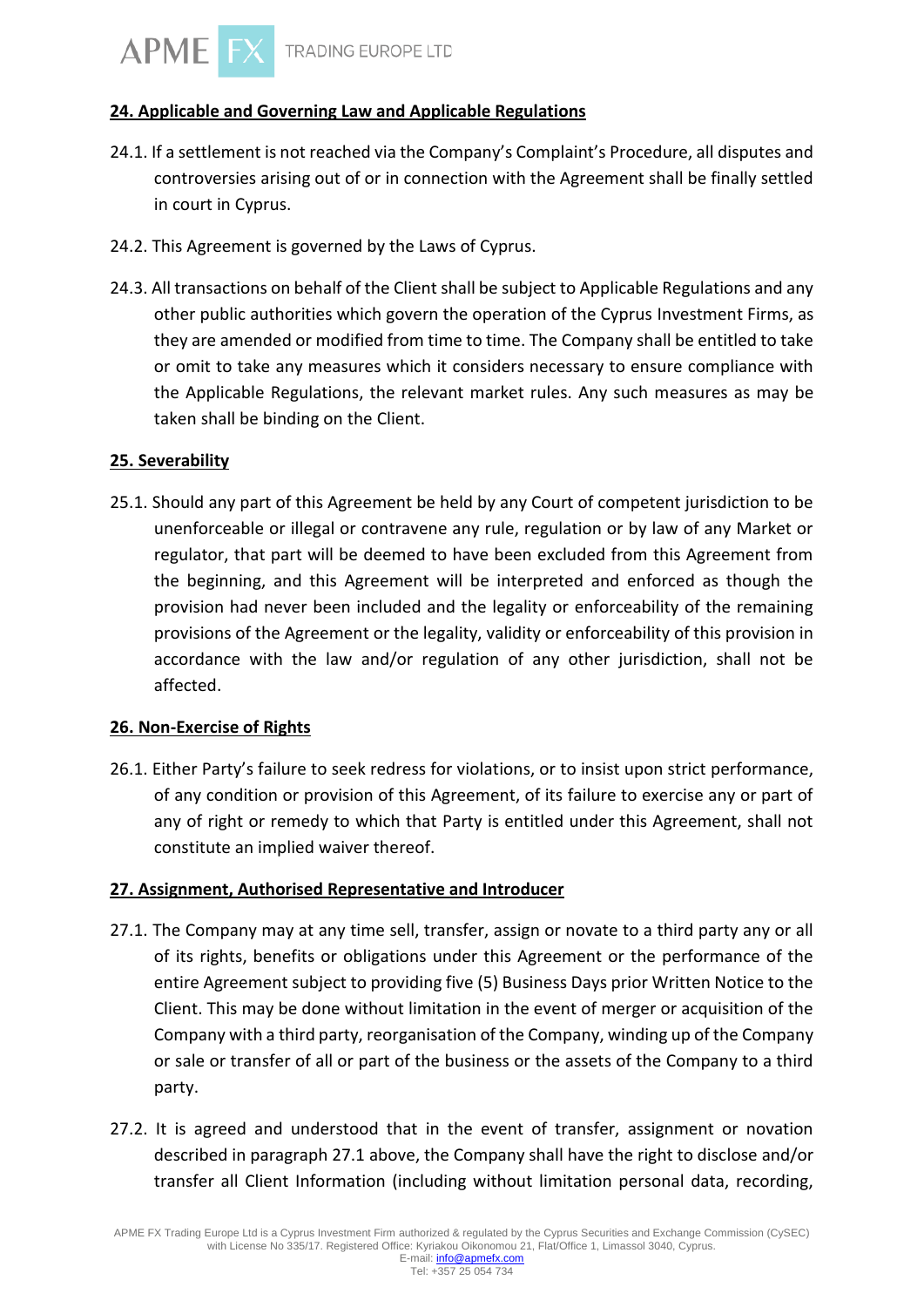

correspondence, due diligence and client identification documents, files and records, the Client trading history) transfer the Client Account and the Client Money as required, subject to providing five (5) Business Days prior Written Notice to the Client.

- 27.3. The Client may not transfer, assign, charge, novate or otherwise transfer or purport to do so the Client's rights or obligations under the Agreement.
- 27.4. The Company may in certain cases accept an Authorized Representative on behalf of the Client to place Orders to the Company or to handle any other matters related to the Client Account or this Agreement, provided the Client notifies the Company in writing of the appointment of an Authorized Representative and this person is approved by the Company fulfilling all of the Company specifications for this.
- 27.5. Unless the Company receives a written notification from the Client for the termination of the authorisation of Authorized Representative, the Company, without prejudice to paragraph 27.6 herein below, has the right to continue accepting Orders and/ or other instructions relating to the Client Account by the Authorized Representative on the Client's behalf and the Client will recognize such Orders as valid and committing to him.
- 27.6. The written notification for the termination of the authorization of the Authorized Representative has to be received by the Company with at least five (5) Business Days' notice prior the termination of the authorization date.
- 27.7. The Company has the right (but NOT an obligation to the Client) to refuse to accept Orders and/ or other instructions relating to the Client Account from the Authorized Representative in any of the following cases:
	- (a) if the Company reasonably suspects that the Authorized Representative is not legally allowed or properly authorized to act as such;
	- (b) if an Event of Default occurred;
	- (c) in order for the Company to ensure compliance with the relevant market rules and or practices, Applicable Regulations or other applicable laws;
	- (d) in order to protect the interest of the Client.
- 27.8. In cases where the Client is introduced to the Company through a third person such as a business introducer or associate or affiliate ("Introducer"), the Client acknowledges that the Company is not responsible or accountable for the conduct and/or representations of the Introducer and the Company is not bound by any separate agreements entered into between the Client and the Introducer.
- 27.9. The Client acknowledges and confirms that his Agreement or relationship with the Introducer may result in additional costs, since the Company may be obliged to pay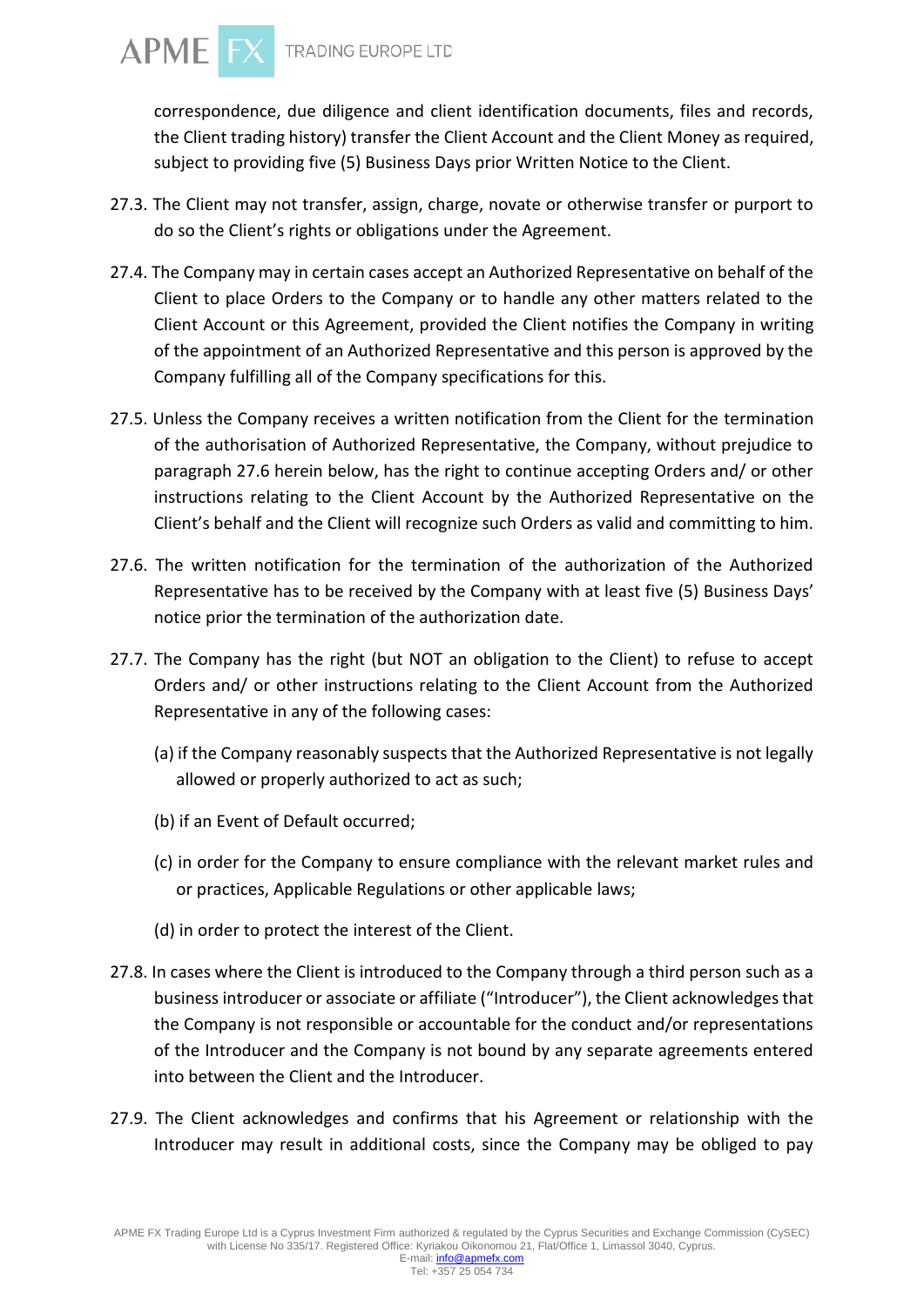commission fees or charges to the Introducer. If such apply they will be disclosed to the Client as provided under Applicable Regulations.

## **28. Right of Withdraw, Termination and Results of Termination**

- 28.1. Without prejudice to Company's rights under this Agreement to terminate it immediately without prior notice to the Client, each Party may terminate this Agreement by giving at least five (5) Business Days Written Notice to the other Party.
- 28.2. Termination by any Party will not affect any obligation which has already been incurred by either Party or any legal rights or obligations which may already have arisen under the Agreement or any Transactions made hereunder.
- 28.3. Upon termination of this Agreement, all amounts payable by the Client to the Company will become immediately due and payable including (but without limitation) all outstanding costs and any other amounts payable to the Company, any charges and additional expenses incurred or to be incurred by the Company as a result of the termination of the Agreement.
- 28.4. The company does not grant its clients the right of withdraw, meaning that the company would not be obliged to refund its clients (upon incurred losses) in case were the client wishes to exercise this right on the specified period as provided under the Distance trading of financial services Law of 2004
- 28.5. The process of termination of this Agreement can be found in the Terms of Business.

# **29. Information Disclosure**

29.1 By accepting the Agreement and Terms of Business the Client hereby authorizes the Company to disclose such information relating to the Client as may be required by any law, rule or regulatory authority, including any applicable market rules, without prior notice to the Client. Moreover, the Company is entitled to disclose necessary and required information about the Client to third parties in the Republic of Cyprus, or outside of it, to facilitate the transfer of funds from the Client's credit card.

## **30. Miscellaneous**

- 30.1. All rights and remedies provided to the Company under the Agreement are cumulative and are not exclusive of any rights or remedies provided by law.
- 30.2. Where the Client comprises two or more persons, the liabilities and obligations under the Agreement shall be joint and several. Any warning or other notice given to one of the persons which form the Client shall be deemed to have been given to all the persons who form the Client. Any Order given by one of the persons who form the Client shall be deemed to have been given by all the persons who form the Client.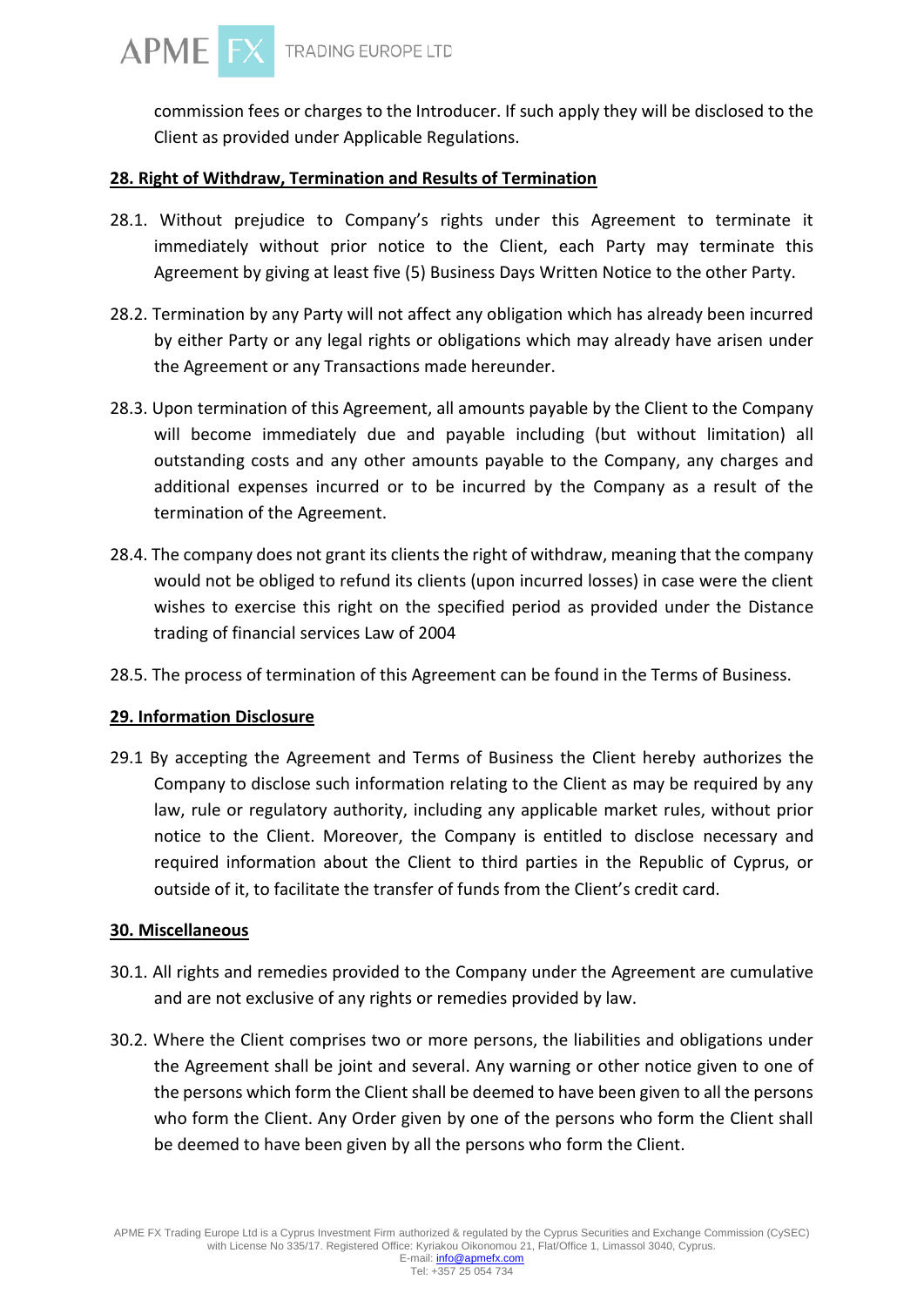30.3. In the event of the death or mental incapacity of one of the persons who form the Client, all funds held by the Company or its nominee, will be for the benefit and at the order of the survivor(s) and all obligations and liabilities owed to the Company will be owed by such survivor(s).

## **31. Investment Advice**

- 31.1. Should the Client specifically request it, the Company will provide the Client, at his request, with the Investment Service of Investment Advice; this includes information and personal advice about investment possibilities suitable to his investment profile and his specific investment objectives, in order to enable the Client, after understanding the investment risks involved in the proposed or desired Financial Instrument or service, to take his own investment decisions. In such a case, the Company will inform the Client in good time as stated in the Applicable Regulations with regard to:
	- (a) the Company and its services;
	- (b) the financial instruments and proposed investment strategies;
	- (c) the execution venues and all costs and related charges;
	- (d)whether the advice that it will provide to the Client will be independent or nonindependent advice;
	- (e) whether the advice is based on a broad or on a more restricted analysis of different types of financial instruments and, in particular whether the range is limited to financial instruments issued or provided by entities having close links with the Company or any other legal or economic relationships, such as contractual relationships, so close as to pose a risk of impairing the independent basis of the advice provided;
	- (f) whether the Company will provide the Client with a periodic assessment of the suitability of the financial instruments recommended to that Client and if yes when and why that is likely to happen, the extent to which information will be subject to reassessment and how the Client will receive any updated recommendation(s);
	- (g) whether the financial instrument is intended for retail or professional Clients, taking into account the identified target market of end users;
	- (h) all costs and associated charges relating to the service of Investment Advice;
	- (i) the prohibitions on inducements in the case of independent advice and how it has met the conditions for providing advice on an independent basis (where applicable);
	- (j) the factors taken into consideration when selecting financial instruments (such as risks, costs and complexity);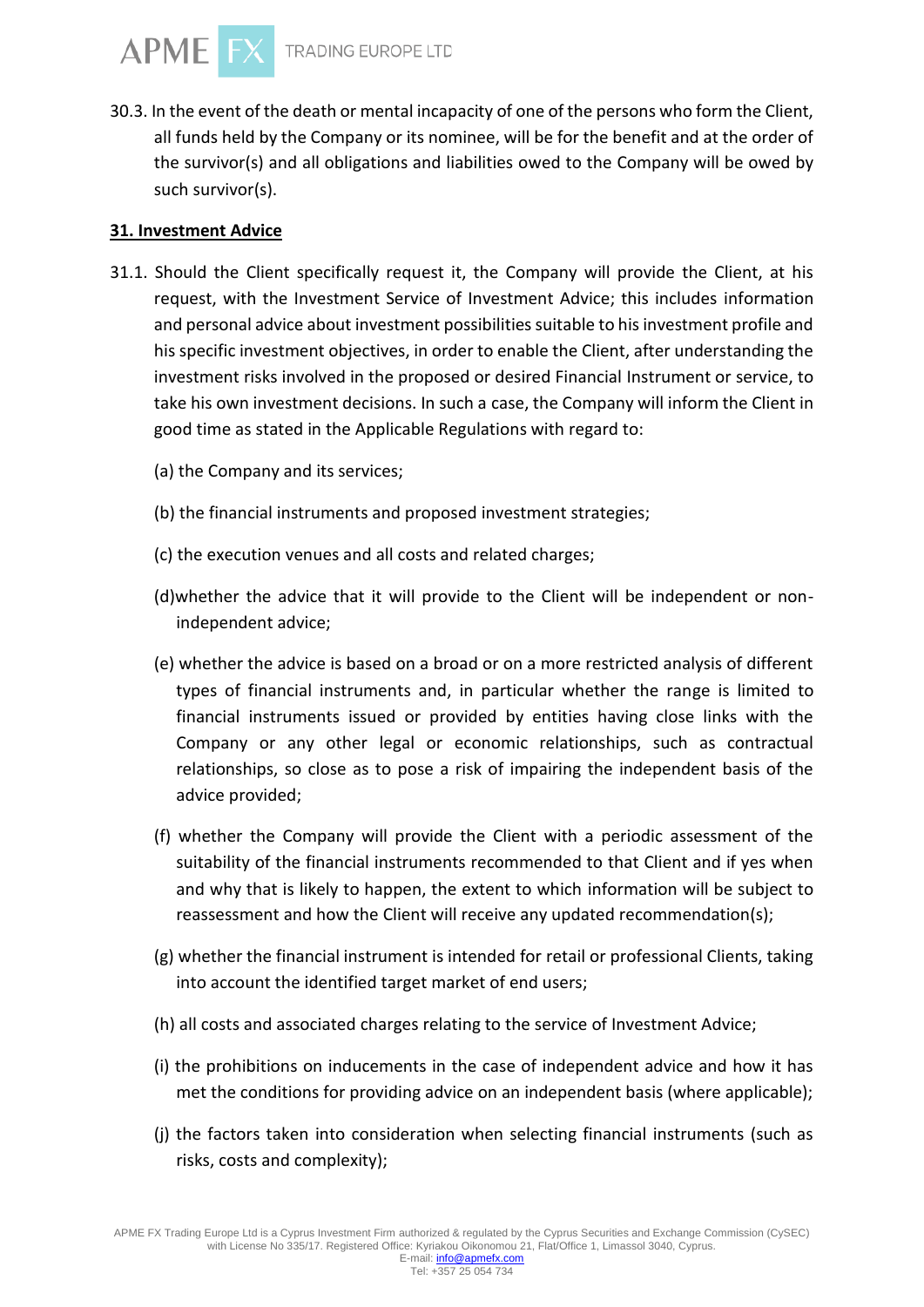

Where advice may be offered or provided to the same Client on both an independent and non-independent basis, the Company shall explain the scope of both services to allow the Client to understand the differences between them and not present itself as an independent investment adviser for the overall activity.

When providing investment advice, the Company shall, before the transaction is made, provide to the Client in a durable medium, a statement setting out the advice provided and of how the investment meets the Client's preferences, objectives and other characteristics of the Client as provided by Applicable Regulations.

- 31.2. The Company shall refuse to provide Investment Advice in any of the following cases:
	- (a) of potential conflict of interest; or
	- (b) the Client fails to provide or provides insufficient information with regard to the information requested at the Company's discretion; or
	- (c) whenever the Company decides that the Financial Instrument or service is not suitable for the Client; or
	- (d) an Event of Default of the Client.
- 31.3. The Investment Advice shall be given by the Company to the Client either orally or in writing.
- 31.4. The provision of Investment Advice shall be instantaneous and shall be exhausted when it is given to the Client.
- 31.5. It is understood that the Company shall not have any duty to monitor the Client's investments or the course of the Financial Instruments that the Client chooses over a specific time period nor shall it have any duty to provide continuous update to the Client regarding any developments. However, should the Company decide to undertake monitoring of the performance of the Client's investment, this shall be done at the Company's discretion and shall not create a responsibility for continuous monitoring. The Company shall be pleased to advise the Client at any specific time the Parties agree.
- 31.6. Once the Investment Advice is provided, the final choice for effecting or not any transaction in Financial Instruments lies with the Client and he shall be solely responsible for any unexpected return of any investments.
- 31.7. The Company may, upon the Client request, provide administrative assistance to the Client to fill in the various forms and applications. The Client however will always sign all required dealing instructions and any required forms and documentations personally. In addition to administrative assistance, should the Client wish, the Company may offer him with the Investment Service of Reception and Transmission of Orders. It is also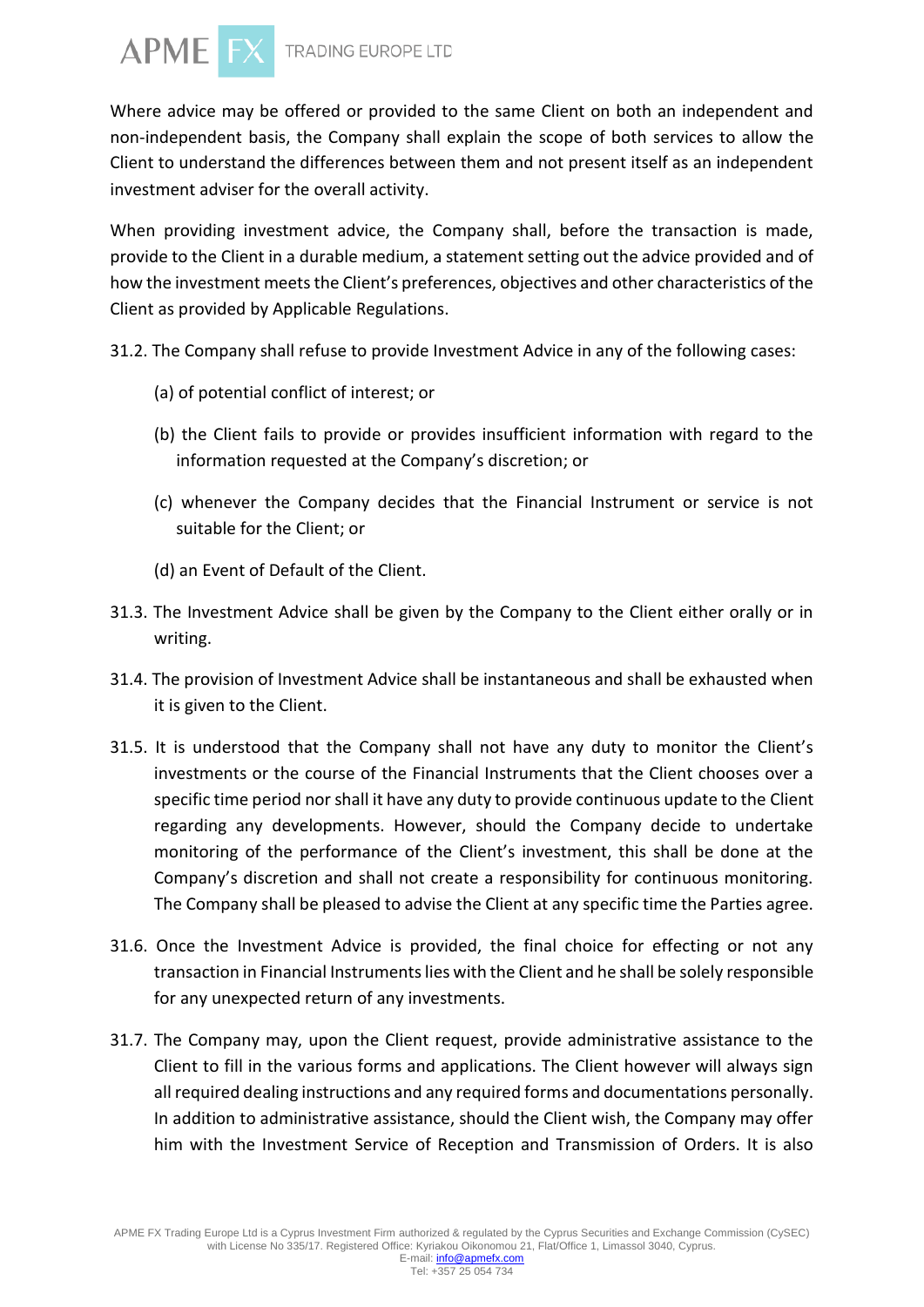

possible for the Company to refer a Client to a third party discretionary fund manager where the Client would sign and agree terms with the manger directly.

- 31.8. It is agreed and understood that any information or recommendations by the Company which are made available in any way to the Client within the framework of Investment Advice, are strictly personal, are addressed to the Client only, and their publication, reproduction or disclosure in any way by the Client to any third party is forbidden and the Company shall have no liability towards third parties for this reason.
- 31.9. The provision of Investment Advice shall be subject to fee to the Company. The fees shall appear in the Website or agree upon individually with the Client.
- 31.10. If the Company will be providing to the Client independent investment advice, the Company will not (to the extent prohibited by the Law) accept and retain fees, commissions or any monetary or non-monetary benefits paid or provided by any third party or a person acting on behalf of a third party in relation to the provision of the service to the Client.
- 31.11. If the Company will be providing to the Client independent investment advice, the Company will return to the Client any fees, commissions or any monetary benefits paid or provided by any third party or a person acting on behalf of a third party in relation to the services provided to the Client as soon as reasonably possible after receipt. All fees, commissions or monetary benefits received from third parties in relation to the provision of independent investment advice to you shall, in such a case be transferred in full to the Client.

#### **32. Portfolio Management Service**

- 32.1. If the Client wishes so and subject to the Client's obligations being fulfilled and all internal Company tests (i.e. suitability test) being duly satisfied, the Company will offer to the Client access to use the Social Trading features of the Platform (as described in Appendix 2 hereunder), which involve the provision of the Service of Portfolio Management.
- 32.2. For the purposes of the provision of the Portfolio Management Service only, the Client hereby appoints the Company as a manager of his Portfolio ("Portfolio" - shall mean the portfolio of cash and Financial Instruments in the Client Account), which provides the Company's authority to automatically conclude any Transactions or Orders and perform operations with the Client's Portfolio on a discretionary basis without preliminary consultations or approvals each time with the Client.
- 32.3. In providing the Portfolio Management Service to the Client, the Company shall have the right (and without prior reference to the Client):
	- a) purchase (or otherwise acquire), sell (or otherwise dispose of), maintain, exchange or trade in Financial Instruments;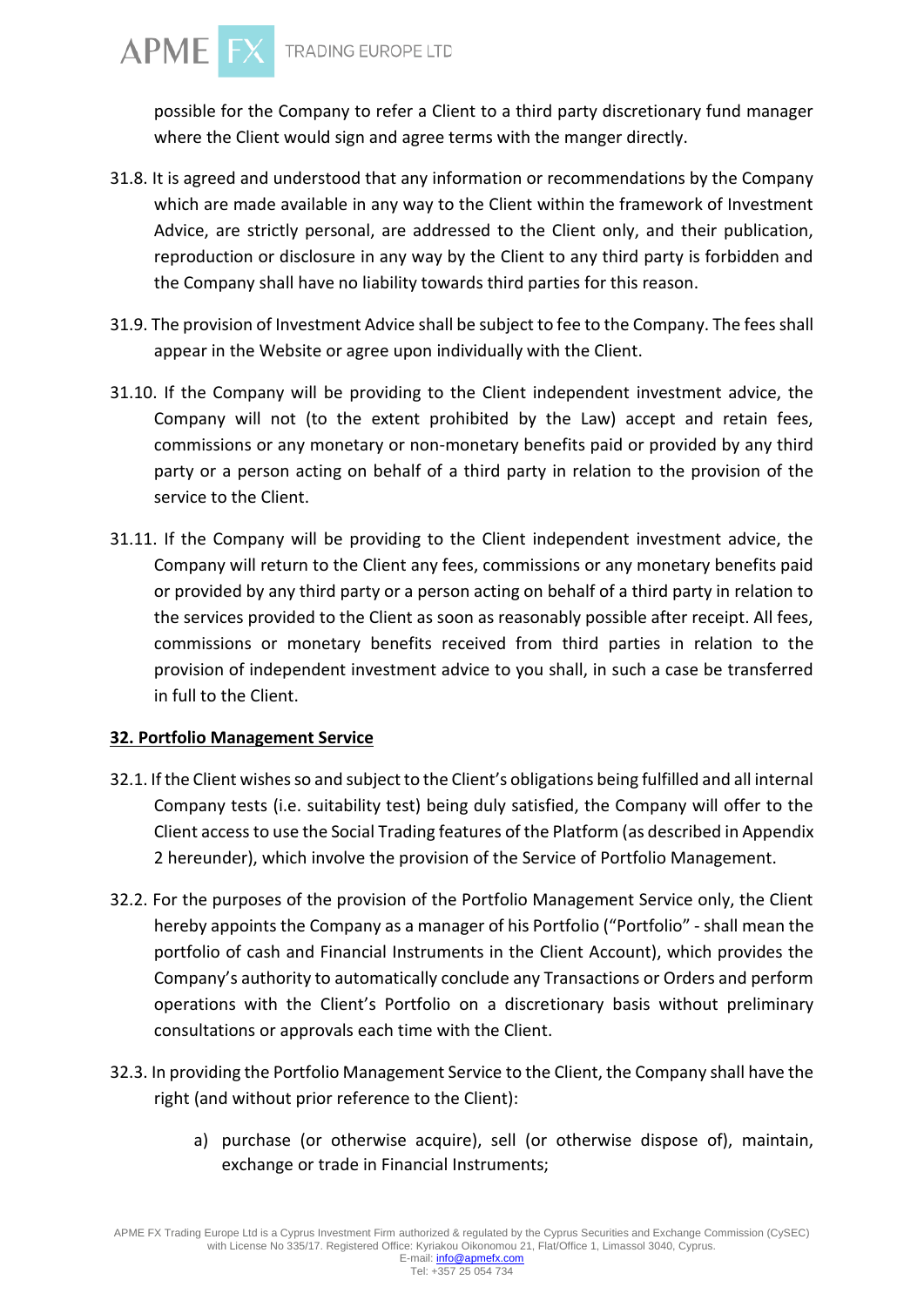

- b) execute Orders with the Company's execution venues, including Orders outside regulated markets and multilateral trading facility as defined in the Law, for example enter into over the counter transactions ("OTC");
- c) debit or credit the Client Account.
- 32.4. For the avoidance of any doubt, in offering the Service of Portfolio Management, Orders will be executed according to "Summary Best Interest and Order Execution Policy", which is available on the Company's Website and the Agreement, hence any reference to placement or execution of Orders in the Agreement (unless specifically differentiated or the meaning commands otherwise) shall also cover Orders placed or executed under the Service of Portfolio Management.
- 32.5. According to Applicable Regulations, the Company's periodic reporting to Clients for the provision of the Portfolio Management Service, shall contain a fair and balanced review of the activities undertaken and of the performance of the portfolio during the relevant period as well as the following information, as applicable:
	- a) the time period for which the information contained in the report relates to;
	- b) the name of the Company;
	- c) the full name, in case of a physical person or the trade name in case of a legal person or other designation of the Client Account;
	- d) a statement of the contents and the valuation of the Portfolio, including details of each Financial Instrument held, its market value, or fair value if market value is unavailable and the cash balance at the beginning and at the end of the reporting period, and the performance of the Portfolio during the reporting period;
	- e) the total amount of fees and charges incurred during the reporting period, itemizing at least total management fees and total costs associated with execution, and including, where relevant, a statement that a more detailed breakdown will be provided upon request;
	- f) a comparison of performance during the period covered by the statement with the investment performance benchmark if so agreed between the Company and the Client;
	- g) the total amount of dividends, interest and other payments received during the reporting period in relation to the Client's Portfolio consisting of all his investments;
	- h) information about other corporate actions giving rights in relation to Financial Instruments held in the Portfolio;
	- i) unless the Client elects to receive information about executed transactions on a transaction-by-transaction basis immediately after each executed Order in a durable medium, the following information for each Transaction executed during the period where relevant:
		- the trading day;
		- the trading time;
		- the type of the Order;
		- the venue identification;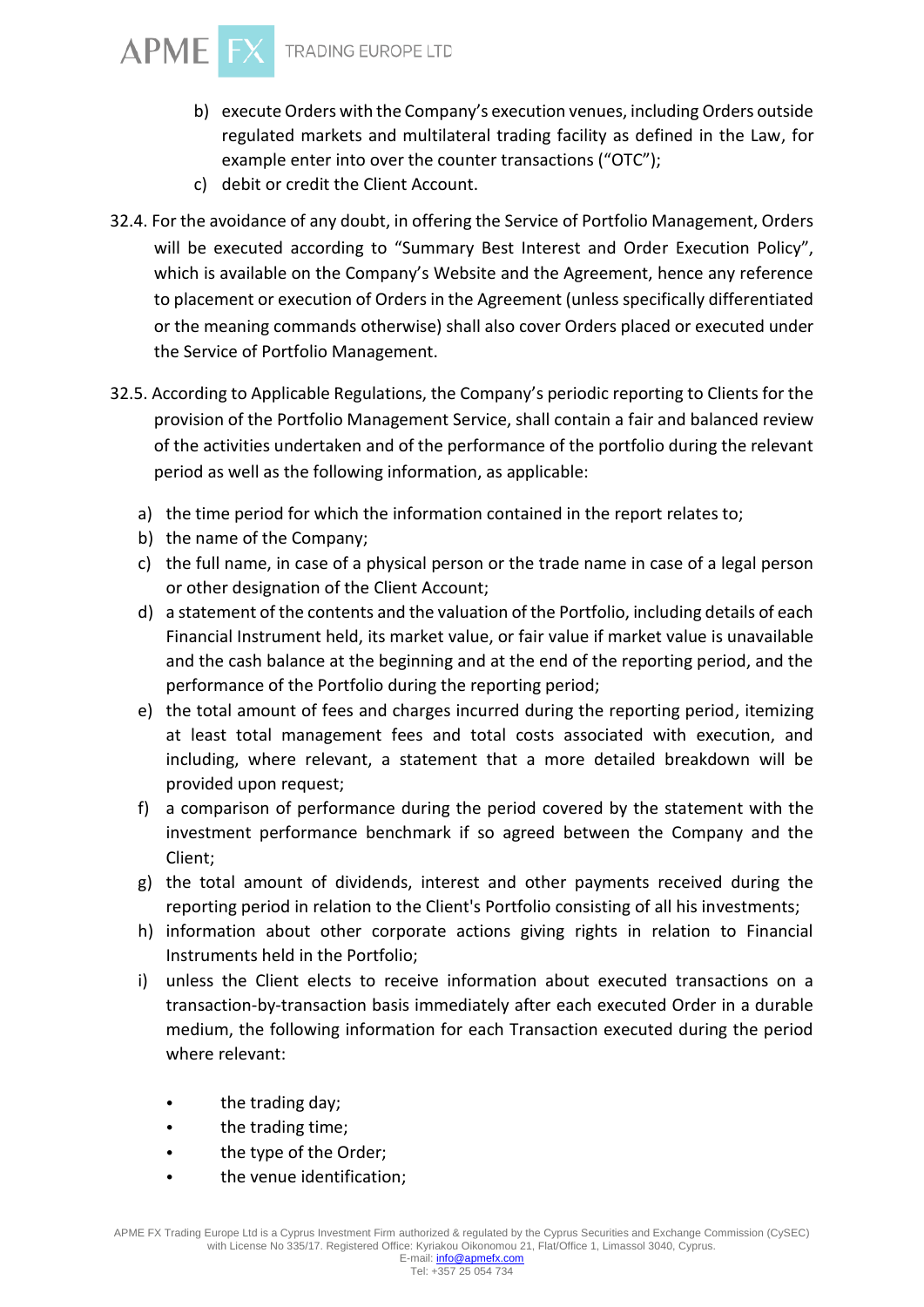

- the instrument identification;
- the buy/sell indicator;
- the nature of the Order if other than buy/sell;
- the quantity;
- the unit price;
- the total consideration;
- the total commissions and expenses.
- j) other information in accordance to Applicable Regulations.
- 32.6. The value of the Portfolio will be the Balance in the relevant Client Account. The initial value of the Client's Portfolio will be the one at the date the Company provides access to the Social Trading features. In the event of termination of the Agreement, the final value of the Portfolio will be the value of the portfolio on the date of termination.
- 32.7. The value of the Client's Portfolio may be calculated at the end of each Business Day and may be observed on the Platform at the end of the Business Day.
- 32.8. When providing to the Client the Portfolio Management Service, the Company will not (to the extent prohibited by the Law) accept and retain fees, commissions or any monetary or non-monetary benefits paid or provided by any third party or a person acting on behalf of a third party in relation to the provision of this service to clients.
- 32.9. The Company will provide the Client with an online access to the Platform(s) used by the Client, which will provide him with an information in order to comply with CySEC Rules and Applicable Regulations in regard to client reporting requirements. Where the Company deems that the information that will be provided by the Platform is inadequate and does not meet the requirements of Applicable Regulations, the Company may provide statements to the Client in a durable medium once every three months or if the Client's Portfolio is a leveraged portfolio, at least once a month.
- 32.10. The Client undertakes to and is obliged to assess the performance of his Portfolio as well as of individual Signal Providers which he may be copying from time to time to assess the overall performance of his Portfolio and/or any particular Financial Instrument. The Platform will provide information which will enable the Client to assess whether his Portfolio or particular Financial Instrument has diminished and/or increased in value.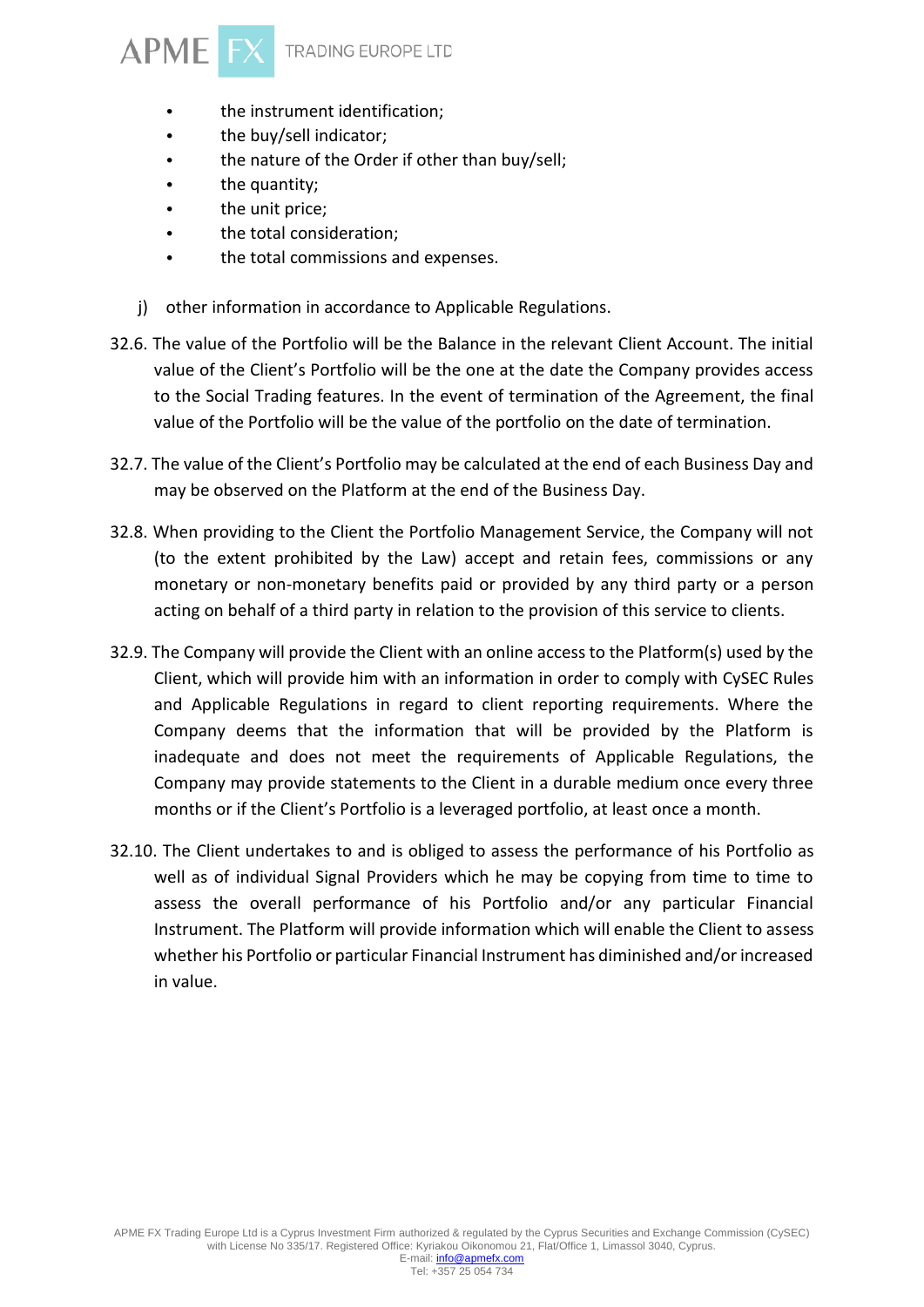

# **Appendix 1 – CFD TRADING TERMS**

# **1. Scope**

1.1. This Appendix is applicable only to those Clients trading in the Financial Instruments of CFDs.

#### **2. Types of CFD Orders**

2.1. The following CFD Orders may be given by the Client:

- (a) Buy
- (b) Sell
- (c) Sell Limit, Sell Stop
- (d) Buy Limit, Buy Stop
- (e) Take Profit, Stop Loss
- (f) Set Expiry date
- (g) Any other Orders available on the Platform.

#### **3. Placing, Cancelling or Removing Orders and Execution of Client Orders**

- 3.1. It is understood that additional terms, conditions, requirements, functionalities and limitations may apply for CFD trading which are available on each Platform the Client agrees that he is bound by them, and the Company has the right to change these without any prior notice to the Client; therefore, the Client agrees to check for such changes before placing a new CFD Order. In addition, CFD Orders are placed and executed in accordance to the Contract Specifications, the financing charges, the Rollover Policy and the trading hours, available on the Website, and the Company has the right to change these without any prior notice to the Client; therefore, the Client agrees to check for such changes on the Company's Website before placing a new CFD Order. The Client also agrees to pay applicable Management Fee for trading in Physical Shares.
- 3.2. Orders can be placed, executed and (if allowed) changed or removed within the trading hours for each CFD appearing on the Company's Website, as amended from the Company from time to time. Pending Orders, not executed, shall remain effective through the next trading session (as applicable). Market Orders not executed because there is not enough volume to fill them, will not remain effective and will be cancelled. All open spot positions will be rolled over to the next Business Day at the close of business in the relevant Underlying Market, subject to the Company's rights to close the open spot position. Any open forward positions will be rolled over at the expiry of the relevant period into the next relevant period subject to the Company's rights to close the open forward position.
- 3.3. Orders shall be valid in accordance with the type and time of the given Order, as specified by the Client. If the time of validity of the Order is not specified, it shall be valid for an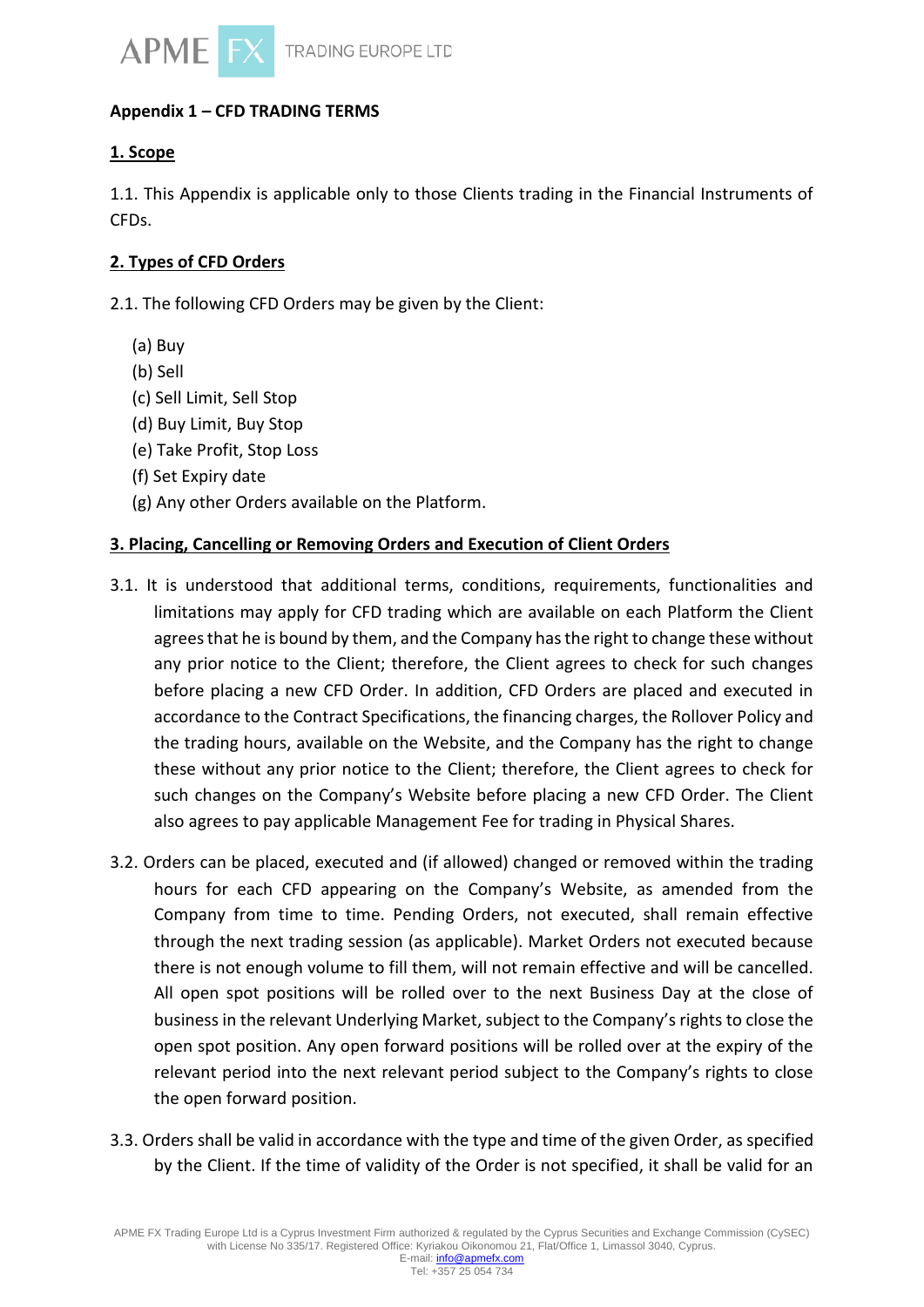

indefinite period. However, the Company may delete one or all pending Orders if the Client Account Equity reaches zero.

- 3.4. Orders cannot be changed or removed after placed in the market. Stop Loss and Take Profit Orders may be changed even if the trade was placed in the market as long as they are higher in distance than a specific level (depending on the trading symbol).
- 3.5. The Client may change the expiration date of pending Orders or delete or modify a pending Order before it is executed.
- 3.6. The Company shall receive and transmit for execution all Orders given by the Client strictly in accordance with their terms. The Company will have no responsibility for checking the accuracy of any Order.
- 3.7. Orders are executed as follows:
	- (a) Take Profit (T/P) Orders are executed at stated prices.
	- (b) Stop Loss (S/L) Orders are executed at stated prices, depending on the market opening prices.
	- (c) Stop Loss (S/L) Orders set for lock positions are executed at first market prices-at first price the Company obtains.
	- (d) Buy Stop and Sell Stop Orders for position opening are executed at first market pricesopening at the price the Company obtains.
- 3.8. During the course of this Agreement in relation to all individual CFD trading the Company will receive the Client Orders and transmit them for execution to a third party which will be the execution venue and counterparty in the CFD. A list of the Company's execution venues is available on the Website. The Company will not be the counterparty in a CFD.
- 3.9. The Company is under no obligation, unless otherwise agreed in the Agreement, to monitor or advise the Client on the status of any Transaction or to close out any Client's Open Positions. When the Company decides to do so, this will be done on a discretionary basis and will not be considered an undertaking of an obligation to continue.
- 3.10. It is the Client's responsibility to be aware of his positions at all times.

## **4. Quotes**

- 4.1. In the event that the Company is unable to proceed with an Order with regard to price or size or other reason, the Company will send a re-quote to the Client with the price it is willing to deal.
- 4.2. The Quotes appearing on the Client's terminal are live. However, if there's high volatility in the Underlying Market the execution of the Order may change due to execution time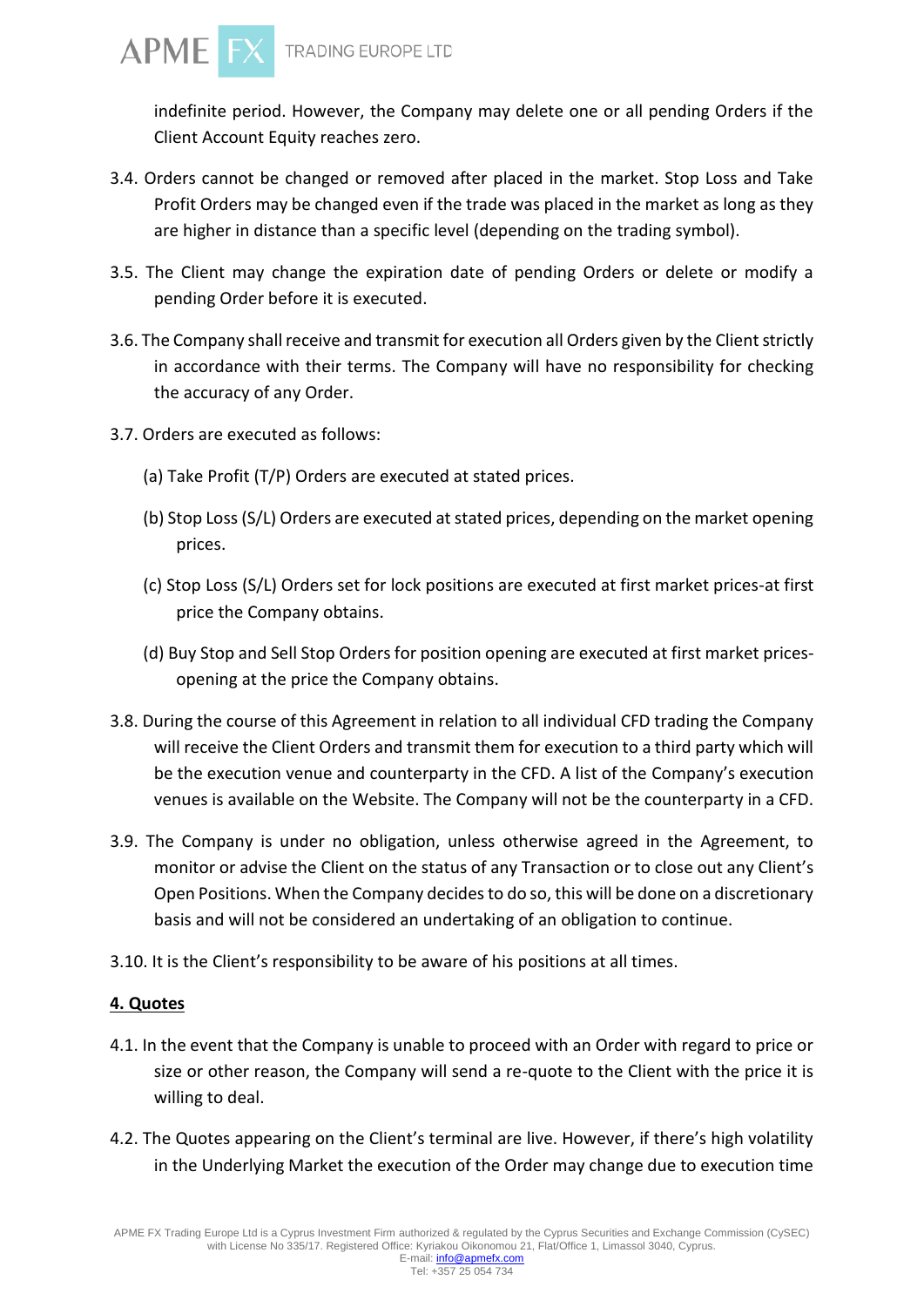

and also the Client may ask for price but he will get the first price that will be in the market.

4.3. The Company provides Quotes by taking into account the Underlying Asset price, but this does not mean that these Quotes are within any specific percentage of the Underlying Asset price. When the relevant Underlying Market is closed, the Quotes provided by the Company will reflect what the Company thinks to be the current Bid and Ask price of the relevant Underlying Asset at that time. The Client acknowledges that such Quotes will be set by the Company at its absolute discretion.

## **5. Financing Charges, Contract Specifications, Rollover Policy and Trading Hours**

- 5.1. All CFDs available with the Company will have a daily financing charge. Financing charges for different types of CFDs appear in the Contract Specifications, which are found in the Website and/or Platform.
- 5.2. All Physical Shares available with the Company will have a daily Management Fee for holding open position which will be charged at the end of each business day and each Wednesday the fee will be tripled.

# **6. Swaps**

**APME** 

6.1. The Company will display on its Website the terms, when swap points are calculated. On Wednesdays these are tripled on MT5 platform.

# **7. Lots**

7.1. The 1 (one) standard lot size is the measurement unit specified for each CFD. The Company may offer standard lots, micro-lots and mini-lots, in its discretion, as defined from time to time in the Contract Specifications.

## **8. Trailing Stop, Expert Advisor and Stop Loss Orders**

- 8.1. The Client agrees that trading operations using additional functions on the Platform, such as but not limited to Trailing Stop and/or Expert Advisor or similar automated trading software are executed completely under the Client's responsibility, as they depend directly on his trading terminal and the Company bears no responsibility whatsoever.
- 8.2. The Client agrees that placing a Stop Loss Order will not necessarily limit losses to the intended amounts, because market conditions may make it impossible to execute such an Order at the stipulated price and the Company bears no responsibility whatsoever.

## **9. Margin Requirements**

9.1. The Client shall provide and maintain the Initial Margin and/or Hedged Margin in such limits as the Company, at its sole discretion, may determine at any time under the Contract Specifications for each type of CFD.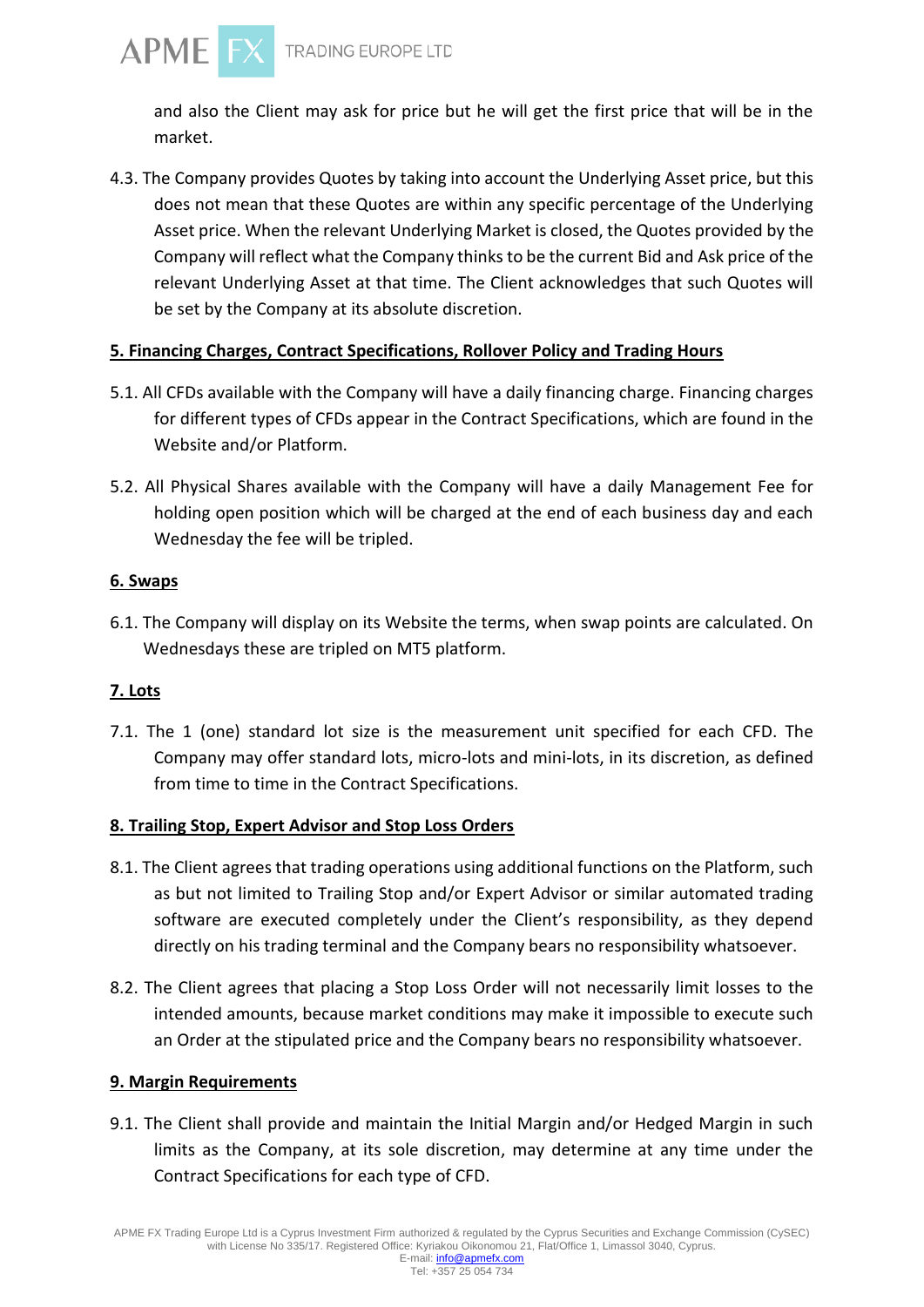- 9.2. It is the Client's responsibility to ensure that he understands how a Margin is calculated.
- 9.3. Unless a Force Majeure Event has occurred, the Company has the right to change the Margin requirements, giving to the Client ten (10) Business Days Written Notice prior to these amendments. In this situation the Company has the right to apply new Margin requirements to the new positions and to the positions which are already open.
- 9.4. The Company has the right to change Margin requirements without prior notice to the Client in the case of Force Majeure Event. In this situation the Company has the right to apply new Margin requirements to the new positions and to the positions which are already open.
- 9.5. The Company has the right to close and or limit the size of the Client Open Positions (New or Gross) and to refuse new Orders in any of the following cases:
	- (a) The Company considers that there are abnormal trading conditions.
	- (b) The value of the Client collateral falls below the minimum Margin requirement.
	- (c) At any time equity (current balance including Open Positions) is equal to or less than a specified percentage of the Margin (collateral) needed to keep the open position.
	- (d) The Company makes a Margin Call and the Client fails to meet it.
	- (e) In an Event of Default of the Client.
- 9.6. The Client has the responsibility to notify the Company as soon as he believes that he will be unable to meet a Margin Call payment when due
- 9.7. When a Margin Call is made, the Client will be offered with all or any of the three options to deal with the situation:
	- (a) limit his exposure (i.e. close trades);
	- (b) hedge his positions (i.e. open counter positions to the ones he has) while reevaluating the situation; or
	- (c) deposit more money in the Client Account.
- 9.8. If a Client fails to meet a Margin Call and the market works against him his positions will be closed at Stop Out level of 50% and the Company has the right to refuse a new Order. Depending on particular market conditions a Client may lose more than 50% of his margin.
- 9.9. Margin must be paid in monetary funds in the Currency of the Client Account.
- 9.10. The Client undertakes neither to create nor to have outstanding any security interest whatsoever over, nor to agree to assign or transfer, any of the Margin transferred to the Company.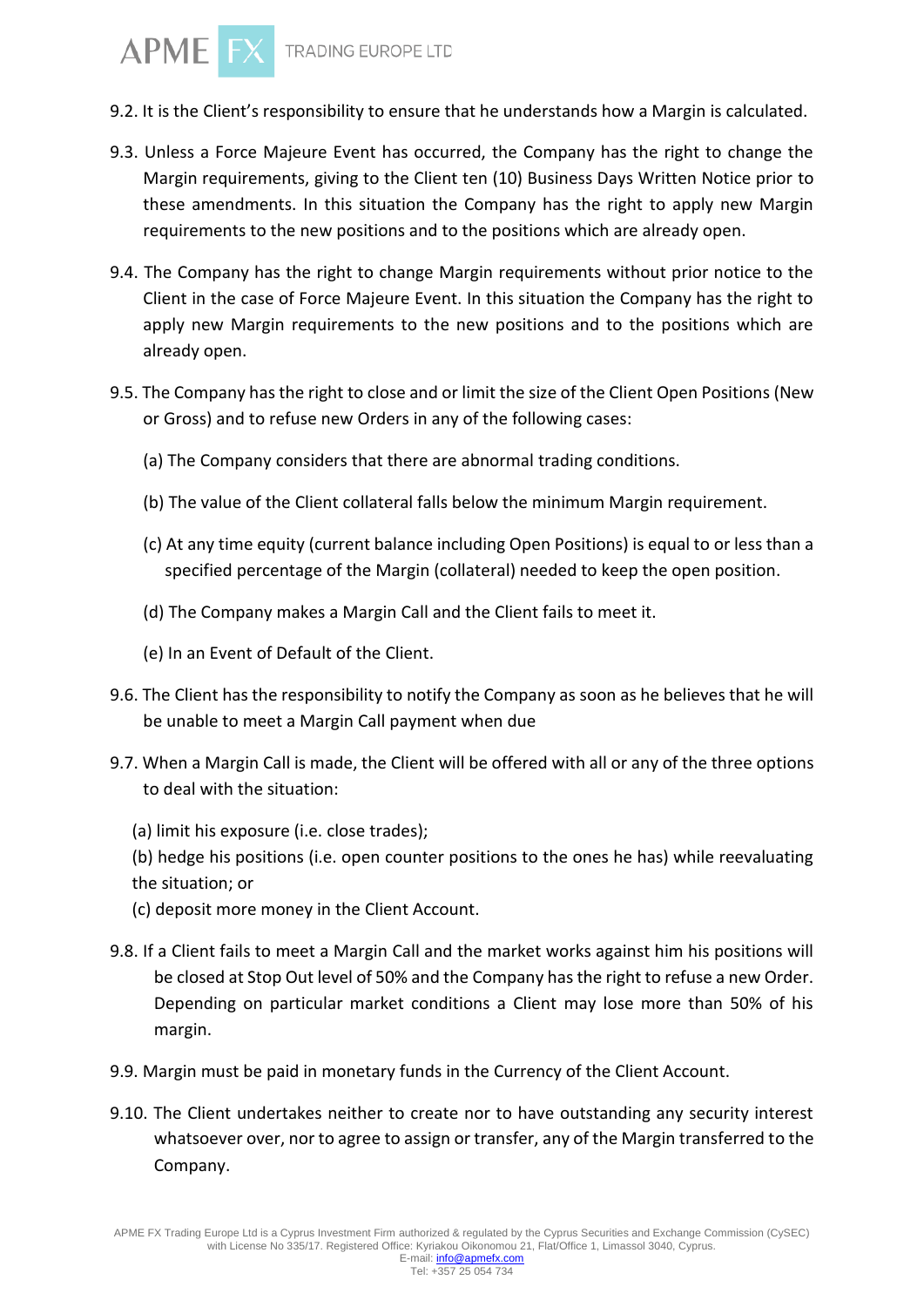

#### **10. Benefits**

10.1. At the discretion of the Company and subject to Applicable Regulations, the Company shall have the right from time to time to provide its Clients with various benefits compliant with Applicable Regulations (hereinafter all together the "Benefits"). Additional terms and conditions may apply for the Benefits each time.

#### **11. Robot Trading**

11.1. Should the Client wish to use Robot, he must first obtain the prior written approval of the Company. Breach of this obligation is considered an Event of Default.

#### **12. Charges**

12.1. The Company obtains its price for Swaps, Commissions, Spreads in relation to any given type of CFD or Physical Share from a third party. It is noted that the Company receives commissions/inducements from third party financial institutions or is receiving its commission out of the mark-ups it adds on the prices it obtains from third party financial institutions in which Clients` Orders are transmitted for execution. The Company will disclose information in relation to these commissions to the Client on its Website and/or by other means as provided by Applicable Regulations (e.g. durable medium). At least once a year, the Company will inform its clients about the actual amount of payments received.

#### **13. Difference and Settlement**

13.1. Upon completing a Transaction:

- (a) The Client shall be liable for the Difference if the Transaction is:
	- i. a Sell, and the closing price of the Transaction is higher than the opening price of the Transaction; or
	- ii. a Buy, and the closing price of the Transaction is lower than the opening price of the Transaction.
- (b) The Client shall receive the Difference if the Transaction is:
	- i. a Sell, and the closing price of the Transaction is lower than the opening price of the Transaction; or
	- ii. a Buy, and the closing price of the Transaction is higher than the opening price of the Transaction.
- 13.2. Unless the Company agrees otherwise, all sums for which either Party is liable under paragraph 13.1 above are immediately payable upon closing of the Transaction. The Client hereby authorises the Company to debit or credit the Client Account with the relevant sums at the closing of each Transaction. It is understood that once the Client places an Order, until such Order is executed and the Transaction is closed, the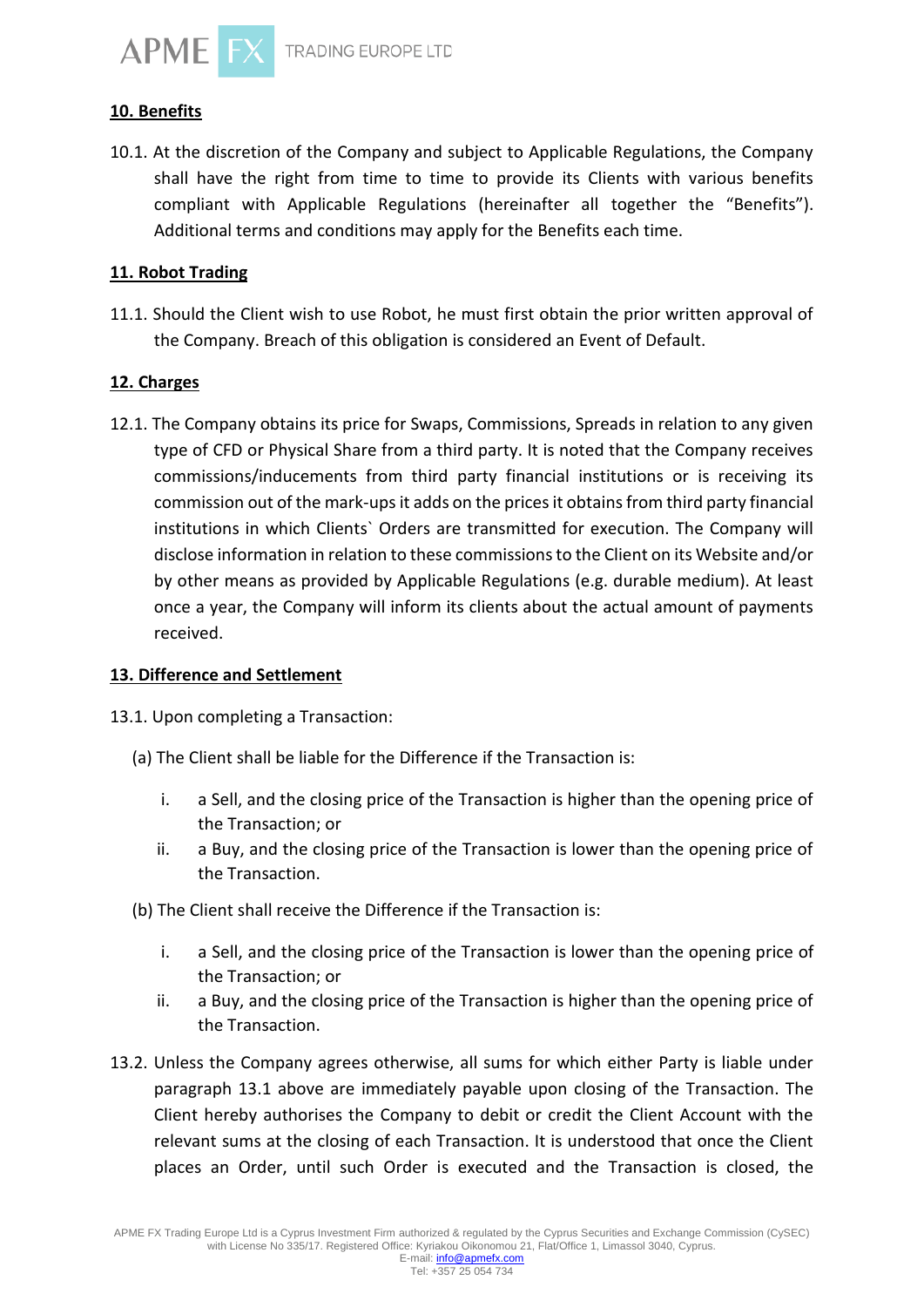

Maintenance Margin shall not be used as collateral and hence shall be unavailable for withdrawal.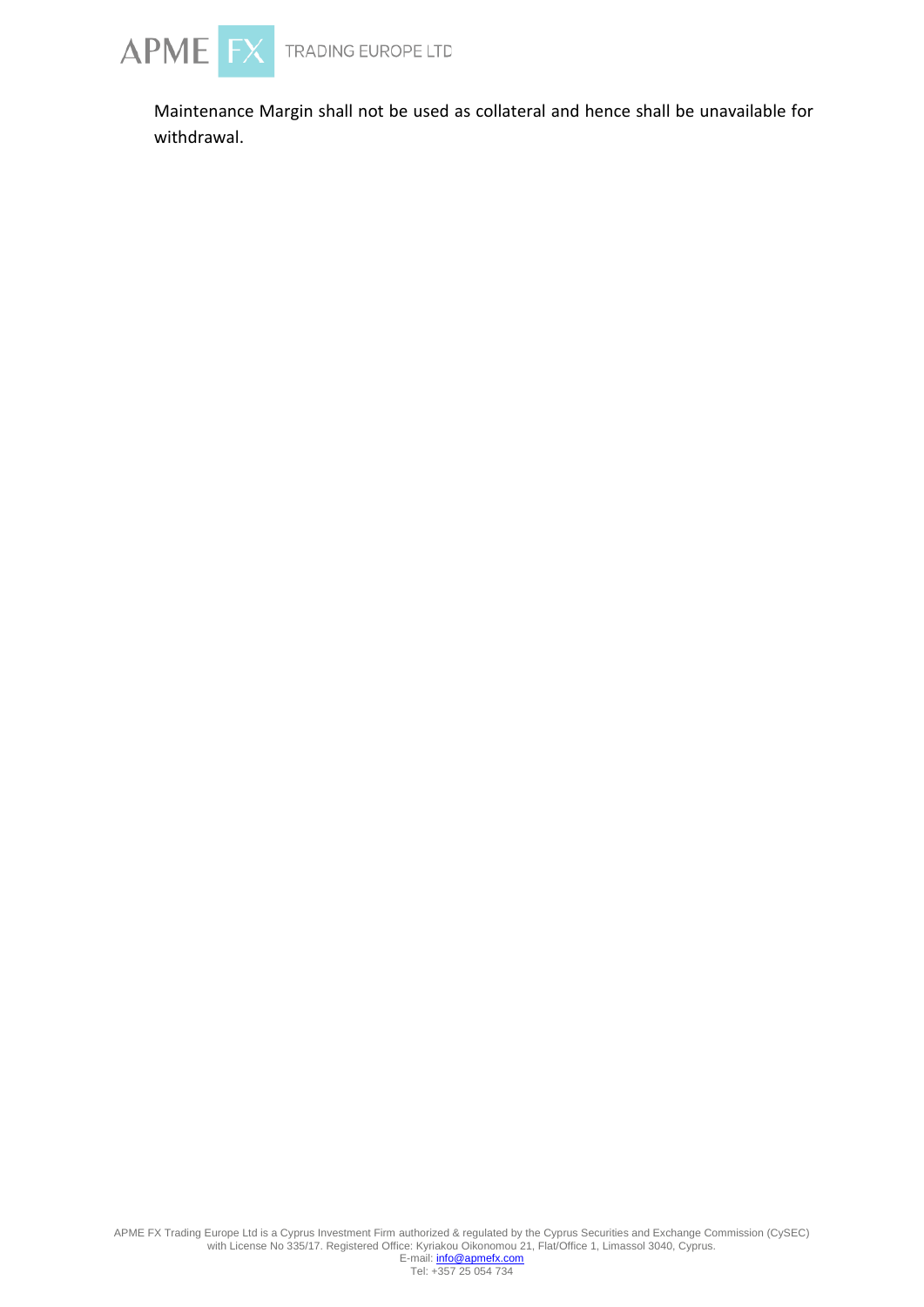

## **Appendix 2 – SOCIAL TRADING TERMS**

# **1. Scope**

1.1. This Appendix 2 is applicable only to those Clients engaging in Social Trading. Social Trading involves the provision of the Investment Service of Portfolio Management.

1.2. Social Trading is only available for CFD Transactions.

## **2. Automatic Orders**

- 2.1. The Platform provides the Client with the ability to use the Automatic Orders. The Client agrees and understands that when activating the Automatic Orders, Orders will be placed automatically for the Client every time a data from the particular Signal Provider is generated. So, as soon as the Signal Provider places an Order for himself the Platform will automatically send a signal to the Client Account of the Client to copy/imitate the Order of the Signal Provider.
- 2.2. It is agreed and understood that the Automatic Orders do not require the Client's approval or confirmation or consent or his interference in the characteristics of an Order each time an Order is placed. For these purposes, the Client hereby grants to the Company authority to automatically execute all such Orders on a discretionary basis without preliminary consultations with or approvals or consent from the Client each time, by automatically copying the same Order of the particular Signal Provider chosen by the Client.

## **3. Signal Providers**

- 3.1. The Company will present on the Platform and/or its Website a list of active Signal Providers, their nicknames and their trading history. Signal Providers are also clients and not employers of the Company.
- 3.2. The Client acknowledges that the use or reliance of the trading history of the chosen Signal Provider does not guarantee the future performance or that the Client will not suffer losses. In providing the information of each Signal Provider on the Platform or its Website, the Company is not considered as providing advice or commendations or suggestion or proposal to choose a Signal Provider for Automatic Orders or assurance or guarantee that his future trades will be consistent with his previous successful trading activity.
- 3.3. It is agreed and understood that the Company does not generate, advice on or decide the trading strategy or decisions or activity of the Signal Providers.
- 3.4. The Client hereby acknowledges that the Company may at any time terminate its relationship with a Signal Provider, for any reason, without prior notice to the Client and hence the Client will not be able to use the Automatic Orders in relation to that Signal